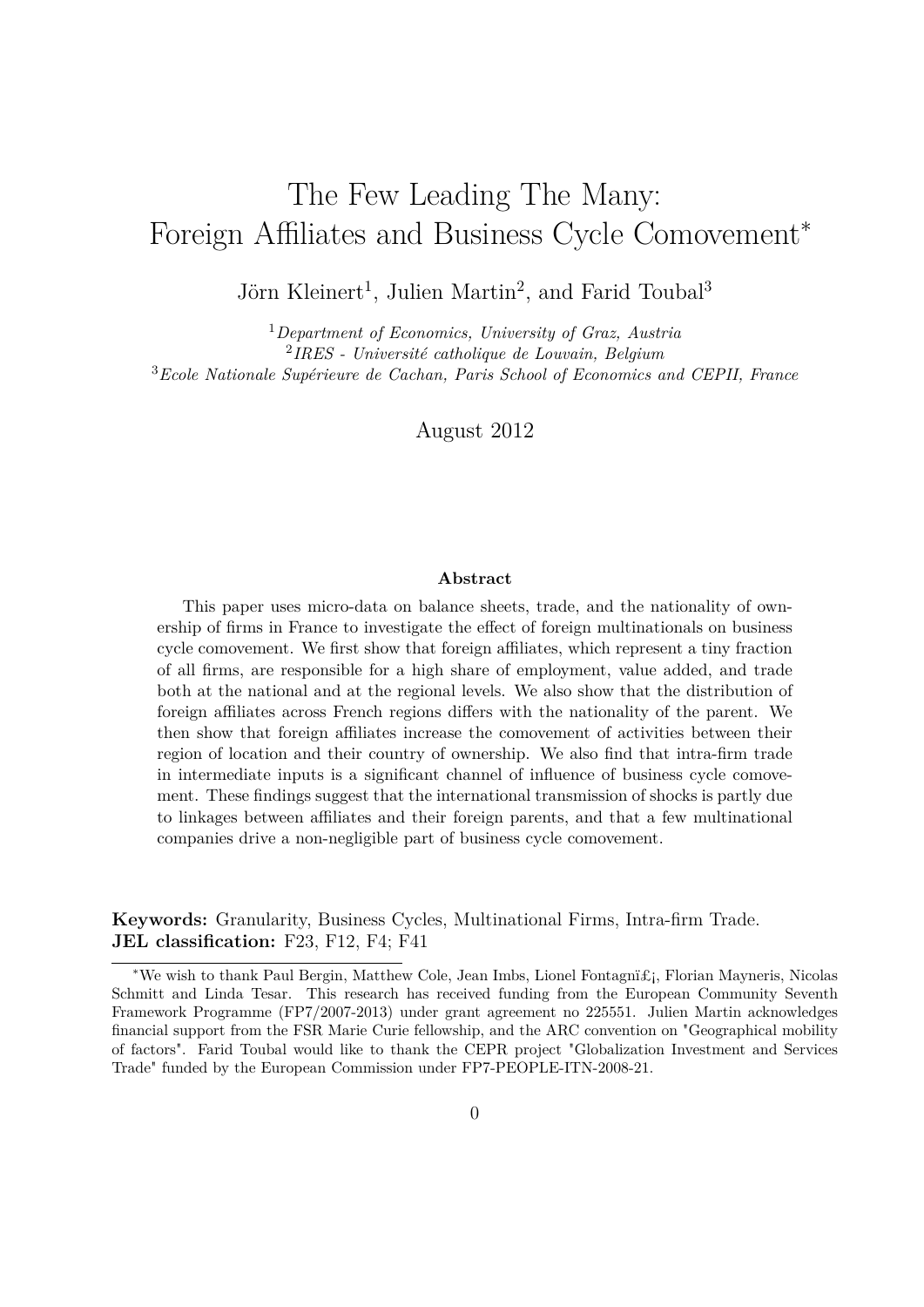### **1 Introduction**

A few large firms have disproportionate influence on aggregate economic outcomes. Nokia in Finland, Dell in Ireland, Samsumg and Hyundai in South Korea are often cited as examples of the influence of a few firms on the economic activities of nations. Even in a country as large as the U.S., the sales of the top 50 firms represent about one fourth of the  $GDP<sup>1</sup>$  $GDP<sup>1</sup>$  $GDP<sup>1</sup>$ Beyond these facts, [Gabaix](#page-20-0) [\(2011\)](#page-20-0) has theorized and shown that U.S. aggregate fluctuations are greatly influenced by shocks to large firms. [di Giovanni and Levchenko](#page-19-0) [\(2011\)](#page-19-0) and [di Giovanni, Levchenko and Méjean](#page-19-1) [\(2011\)](#page-19-1) also provide systematic evidence of the key role of large firms in aggregate fluctuations. Parallel contributions point to striking heterogeneity between large and small firms. They adjust labor differently along the cycle [\(Moscarini and](#page-21-0) [Postel-Vinay,](#page-21-0) [2009\)](#page-21-0), they have different pricing strategies [\(Goldberg and Hellerstein,](#page-20-1) [2009\)](#page-20-1), and different innovation responses [\(Mansfield,](#page-21-1)  $1962$  $1962$ ).<sup>2</sup> We document that large firms differ also in terms of their ownership structure from smaller firms. More specifically, the share of foreign affiliates is substantially larger among large firms than among smaller ones. We then provide evidence that these few but large foreign affiliates give rise to (aggregate) business cycle *co-fluctuations*.

Majority-owned affiliates of foreign firms in France represent about 5% of the total number of French firms, but their contributions to the economic activities of France and its regions are substantial: they account for 23% of employment, 32% of value added, and half of total trade.[3](#page-0-0) Moreover, it is likely that their activities are closely linked to the environment in their source country and to the activities of their foreign parent company [\(Desai and](#page-19-2) [Foley,](#page-19-2) [2004\)](#page-19-2). They might therefore affect the correlation of business cycles between their home country and host locations.

In order to analyze the effects of foreign affiliates on business cycle comovements, we need a dataset that identifies the firms and their source country carefully, as well as their share in economic activities. We rely on detailed firm-level data from the French statistical office that include the balance sheet and the nationality of all firms located in France. In particular, it gives information on majority-owned affiliates that are controlled by foreign groups. The data have also detailed information on their location in each of the 21 Metropolitan French regions. We combine this information to precise data on bilateral trade and intra-firm trade. We then aggregate the data at the level of the regions and construct the share of employment generated by foreign affiliates in each region and their intensity in both arm-length trade and intra-firm trade based on their nationality. We match then the data to a large cross-section of bilateral pairs of correlations between the growth rate in a Frenchregion's and a country's

<sup>&</sup>lt;sup>1</sup>For figures see [Gabaix](#page-20-0) [\(2011\)](#page-19-0) and [di Giovanni and Levchenko](#page-19-0) (2011). The trade literature has also stressed that the lion's share of international trade is done by a few large firms [\(Bernard and Jensen,](#page-19-3) [1997;](#page-19-3) [Mayer and Ottaviano,](#page-21-2) [2008\)](#page-21-2).

<sup>&</sup>lt;sup>2</sup>A few theoretical papers advocate large firms actually behave differently from small firms [\(Shimomura](#page-21-3) [and Thisse,](#page-21-3) [2009;](#page-21-3) [Parenti,](#page-21-4) [2012\)](#page-21-4). [Neary](#page-21-5) [\(2009\)](#page-21-5) suggests these superstar firms are (domestic or foreign) multinationals.

<sup>&</sup>lt;sup>3</sup>These figures and all the next figures are computed for all sectors of the French economy but the service sector.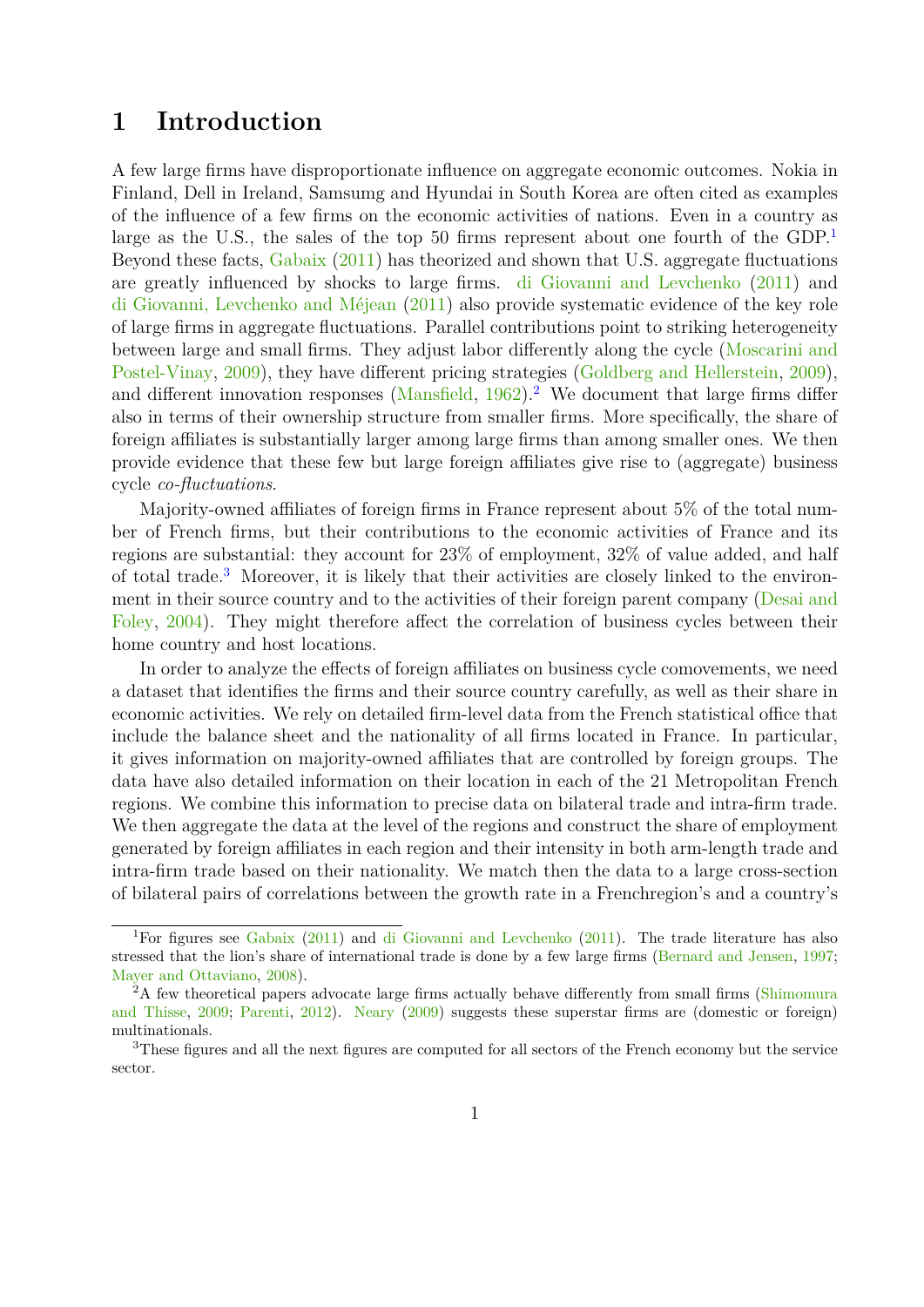GDP. We thus relate the bilateral correlations to the importance of the activities of foreign affiliates from a particular country in the region. We therefore exploit the differences in business cycles across French regions and the correlation of regions' business cycle with the business cycles in other countries to study the determinant of business cycle comovement.

Our paper offers new insights that go beyond the findings of the literature. We contribute to the aforementioned literature on large firms by documenting an important dimension that has been overlooked; namely, their nationality and ownership. More specifically, we show that the majority-owned affiliates of foreign firms are large in French regions. In Alsace for instance, they account for 10% of the regional number of firms, half of total sales and value added and about  $3/4$  of international trade. We also show that more than  $70\%$  of trade is conducted intra-firm. Moreover, since our data track their nationality of ownership, we document that the distribution of the activities of foreign affiliates based on their source country is uneven across regions.<sup>[4](#page-0-0)</sup> We use this heterogeneity to identify the effect of foreign affiliates on business cycle correlations.

We contribute to the literature on business cycle fluctuation in at least three respects. First, while other studies have focused on the role of foreign direct investment [\(Jansen and](#page-20-2) [Stokman](#page-20-2) [\(2006\)](#page-20-2); [Hsu, Wu and Yau](#page-20-3) [\(2011\)](#page-20-3)), we measure the real activity of foreign affiliates and show that they have affected the comovement of economic activities significantly.[5](#page-0-0) The share of foreign majority-owned affiliates in regional employment is used to capture the presence of foreign affiliates in French regions. We show that the share of foreign affiliates' employment increases significantly the correlation between the regional growth in GDP and that of the country of ownership.<sup>[6](#page-0-0)</sup> The magnitude of the effect is economically meaningful: a ten percent increase in the share of foreign affiliates' employment is associated with a 0.7% percent increase in the correlation of business cycle. Beside the impact of foreign affiliates activities, our empirical analysis includes several other potential important sources of business cycle comovement, such as bilateral trade [\(Frankel and Rose,](#page-20-4) [1998\)](#page-20-4), sector specialization and intra-industry trade [\(Imbs,](#page-20-5) [2004\)](#page-20-5), distance and border [\(Clark and van Wincoop,](#page-19-4) [2001\)](#page-19-4) and demand and supply shocks.<sup>[7](#page-0-0)</sup> We show that the positive and significant impact of the activities of foreign affiliates remains robust. Interestingly, bilateral trade, which has been proven to be an important determinant in numerous studies appears to have a limited impact once we control for the activities of foreign affiliates. It is moreover not significant once we

<sup>4</sup>The share of value added by US foreign affiliates in Haute Normandie is 5 times bigger than in Bretagne. The share of value added by Japanese foreign affiliates in Nord Pas-de-Calais is 3,000 times bigger than in Midi-Pyrénées.

<sup>&</sup>lt;sup>5</sup>On evidence of the effect of bilateral FDI on the comovement of OECD countries, see [Jansen and](#page-20-2) [Stokman](#page-20-2) [\(2006\)](#page-20-2).

 ${}^{6}$ [Bergin, Feenstra and Hanson](#page-19-5) [\(2009\)](#page-19-5) and [Zlate](#page-21-6) [\(2010\)](#page-21-6) also point to the transmission of economic shocks through the foreign activities of (in their case) U.S. multinationals.

<sup>7</sup>Beside the influent contribution of [Frankel and Rose](#page-20-4) [\(1998\)](#page-20-4), many papers find evidence that more bilateral trade between countries leads to more business cycle synchronization. See among others: [Baxter](#page-19-6) [and Kouparitsas](#page-19-6) [\(2005\)](#page-19-6), [Kose and Yi](#page-20-6) [\(2006\)](#page-20-6), [Calderon, Chong and Stein](#page-19-7) [\(2007\)](#page-19-7), [Inklaar, Jong-A-Pin and](#page-20-7) [de Haan](#page-20-7) [\(2008\)](#page-20-7). In a refinement of the literature, few papers advocate the specificity of trade in intermediate inputs or production sharing between countries [Burstein, Kurz and Tesar](#page-19-8) [\(2008\)](#page-19-8), [di Giovanni and Levchenko](#page-19-9) [\(2010\)](#page-19-9) [Johnson](#page-20-8) [\(2012\)](#page-20-8) and [Ng](#page-21-7) [\(2010\)](#page-21-7).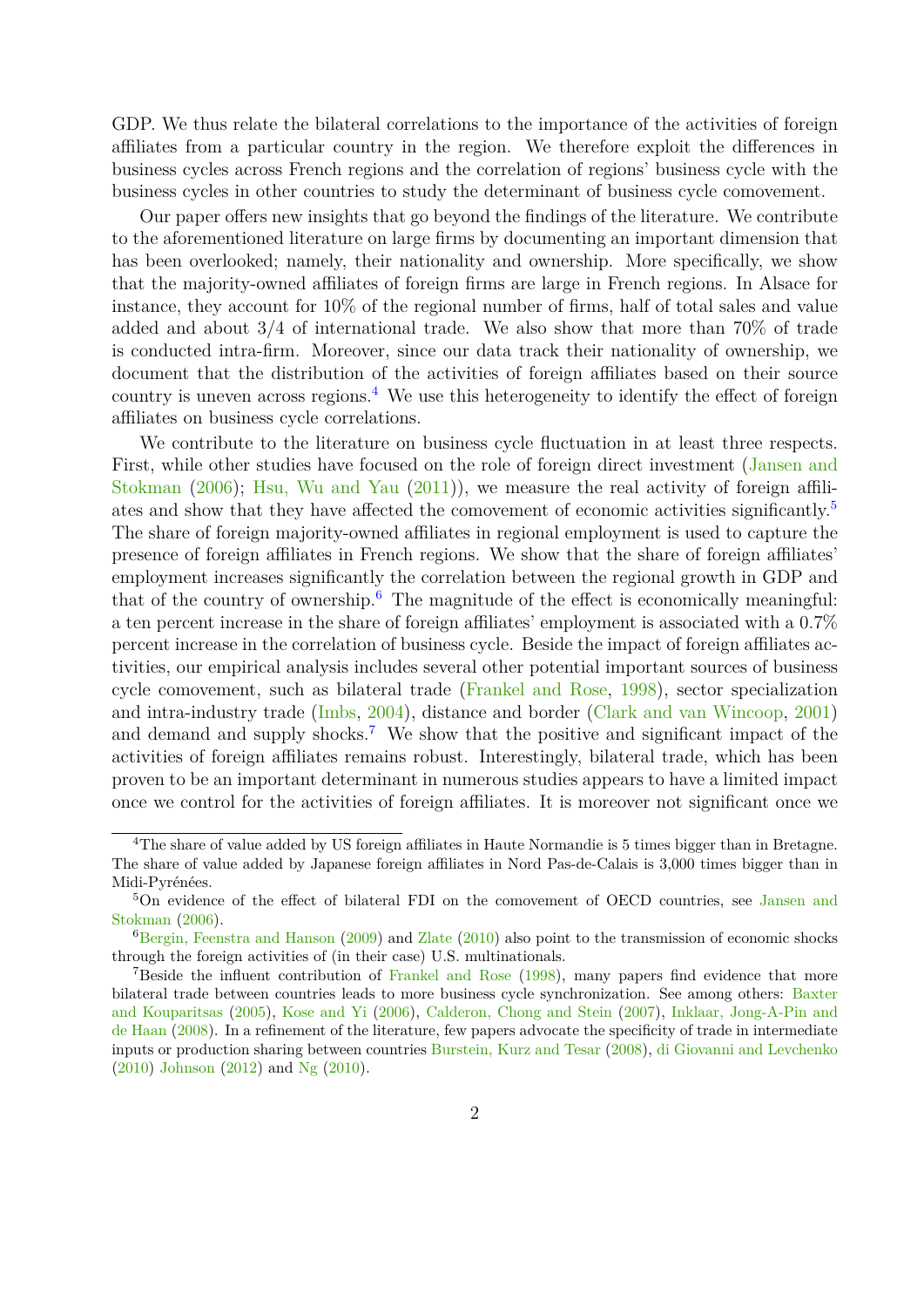control for other covariates. In other words, we find the multinational linkage to be more robust than the trade linkage.

Second, we carefully identify the nature of the linkages between the French affiliate and its foreign parent. The transmission of the shocks is dependent on whether the affiliate is or not vertically integrated into the production network of its parent.<sup>[8](#page-0-0)</sup> In the case of vertical integration, any shocks will transmit to the each stage of the international chain of production [\(Burstein et al.,](#page-19-8) [2008;](#page-19-8) [Tesar,](#page-21-8) [2008\)](#page-21-8). Our results are consistent with the findings of [Burstein, Kurz and Tesar](#page-19-8) [\(2008\)](#page-19-8) who show that cross-border trade in inputs among firms which are part of vertically integrated production networks, is an important determinant of synchronization. We go beyond their findings by using more precise information on exports of foreign affiliates to their home country. The data capture both intra-firm trade and armlength trade of foreign affiliates. We can moreover identify the type of product that is traded. Intra-firm trade in intermediate inputs appears to be a significant channel of influence.

A third contribution lies in the analysis of business cycle comovements between regions and countries. We show that the regional business cycles within France are fairly pronounced. [Clark and van Wincoop](#page-19-4) [\(2001\)](#page-19-4) and [Fatas](#page-20-9) [\(1997\)](#page-20-9) show that the process of *European* economic integration has increased cross-border correlations. Their results highlight the importance of European country borders in explaining regional business cycles. We show that positive and close correlations of GDP growth rates are however not only a feature of adjacent regions, but can be observed for several region-country pairs sharing a multinational linkage.

We finally provide evidence that, on top of country and sector determinants of cofluctuations emphasized in the literature, the characteristics of firms such as size and (foreign) ownership matter to understand business cycle comovement.[9](#page-0-0)

The remainder of this paper is structured as follows. Section [2](#page-3-0) provides a discussion of the source of the influence of foreign affiliates on business cycle correlations. Section [3](#page-5-0) describes of the data and the construction of the bilateral database. In section [4,](#page-7-0) we provide four sets of stylized facts that show (i) the importance of foreign affiliates in regional economic activities, (ii) the strenght of vertical linkages between foreign affiliates and their parent country (iii) the spatial distribution of investors in French regions based on their nationality, and (iv) the heterogeneity in the correlations between the GDP growth of French regions and countries. Section [5](#page-11-0) describes the empirical methodology and discusses the construction and sources of the main empirical variables. In section [6,](#page-14-0) we present the econometric results. Section [7](#page-17-0) concludes.

### <span id="page-3-0"></span>**2 Sources of Influence**

Most works looking at the determinants of business cycles were originally motivated by the possibility of an endogenous optimal currency area. [Frankel and Rose](#page-20-4) [\(1998\)](#page-20-4) argue that

<sup>8</sup>See section [2](#page-3-0) for a discussion of the theoretical mechanisms.

<sup>9</sup>This is in line with [Johnson](#page-20-8) [\(2012\)](#page-20-8) conclusion that models should capture more accurately the microstruture of trade relationships, and in particular the concentration of multinational firms, to better replicate international business comovement.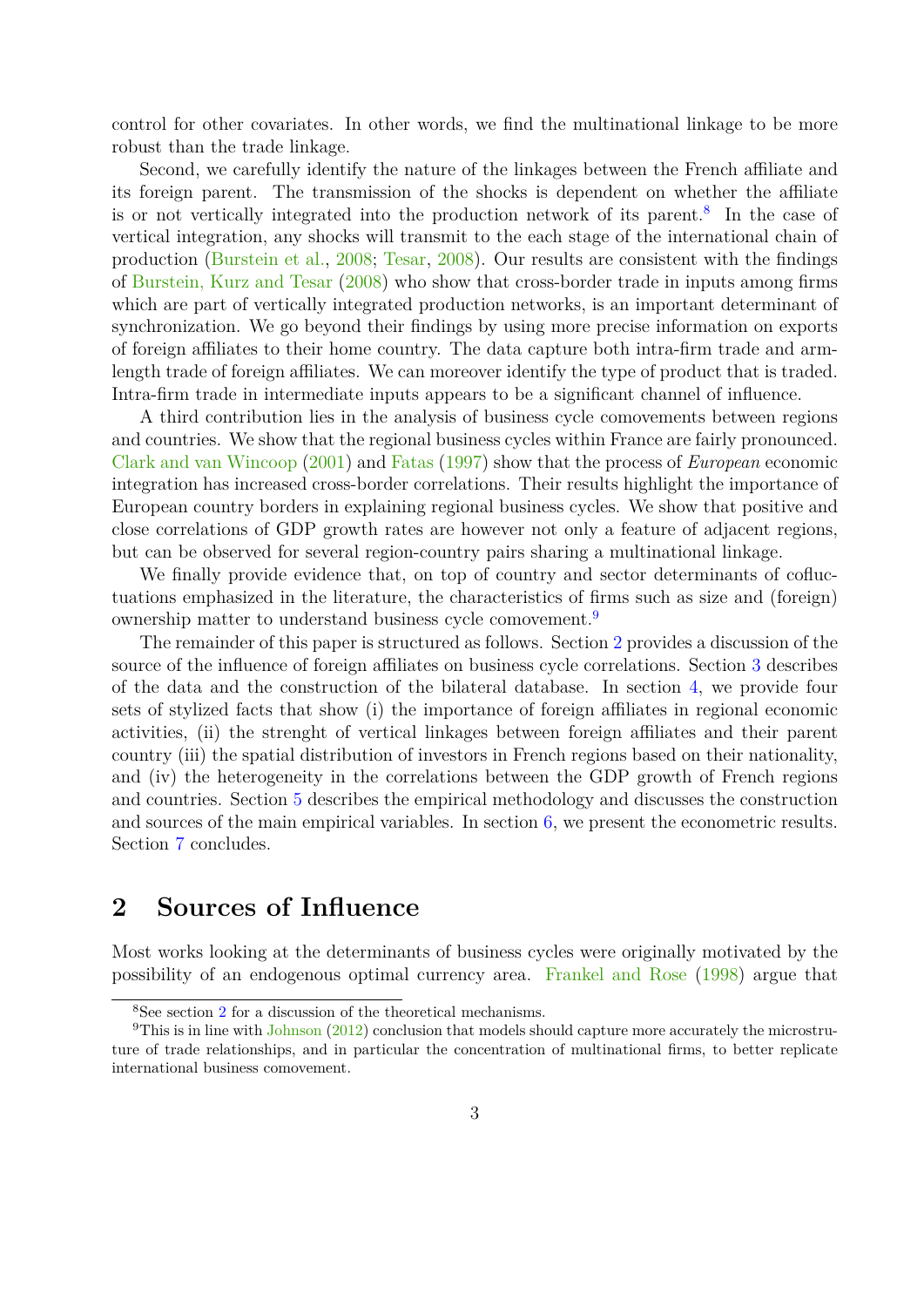more integration leads to a greater business cycle synchronization. From a theoretical point of view, more trade does not necessarily lead to comovement. It depends on the nature of shocks and the patterns of trade. For instance, productivity shocks should lead to a greater specialization of countries in a world of inter-industry trade, and thus less comovement. By contrast, in a world of intra-industry trade, the same shocks should have the opposite effects. A deeper discussion can be found in [di Giovanni and Levchenko](#page-19-9) [\(2010\)](#page-19-9). Similarly to trade, the link between the presence of foreign affiliates and business cycle comovement depends on the pattern of linkages between the parent and its affiliates and the nature of the shocks. However, since we now look at firms, a third element of influence matters, namely the size of the foreign affiliates. In order to understand the role of foreign affiliates in the synchronization of business cycles, we need first to establish the conditions under which the shocks are transmitted from the parent to the affiliates. We will then explain the transmission to the economic aggregates and explain the comovement of business cycles.

Assume the two extreme cases of international production network that are either vertically or horizontally integrated. Trade in intermediate goods within the network of a multinational firm is characteristic of a vertically integrated network. This firm fragments its production process across geographic space. In such cases, any demand shocks will transmit to each stage of the chain, inducing strong linkages between the activities of the parents and the affiliates. A productivity shock or a technology shock may have similar consequences. If the network of firms is integrated horizontally, the foreign affiliates produce for the local market, and a local demand shock to the parent or to the affiliates should have no effect on one or the other. The reason is that in this extreme case, the production of the affiliates and the parent are independent. A positive correlation of activities would simply reflect that demand shocks for the parents and the affiliates are correlated. In the case of productivity or technology shocks, the impact on the correlation of activities in unclear. One possibility is that the parents which receive a technology shock transfer the technology to their affiliates. This would lead to a positive correlation of economic activities. Recent evidence provided by [Ramondo, Rappoport and Ruhl](#page-21-9) [\(2011\)](#page-21-9) shows vertical relationships between parents and affiliates without intra-firm flows. They suggest multinational firms transfer intangible inputs through the production chain. Such transfer could also be the source of linkages between parents and affiliates. In the same vein, [Atalay, Hortacsu and Syverson](#page-19-10) [\(2012\)](#page-19-10) provide evidence that, in the US economy, vertical linkages between firms are not primarily concerned with goods' trade. They show however that such structure allows firms to transfer intangible inputs.

Trade within the international production network or technology transfers explain the positive correlation of activities and the transmission of shocks between parents and affiliates. Assume now that this transmission takes place. We need to understand how the relation between the parent and the affiliates might influence aggregate business cycle comovement. We suppose first that the parent faces a macroeconomic shock. Examples of such macroshocks include a new technology available in the country or a natural disaster. In such cases, if the foreign affiliates are sufficiently large, then their own activities have a non-negligible impact on the activities of their regions of location. The macroeconomic shock in the parent country is thus transmitted to foreign affiliates and to the foreign country, which induces a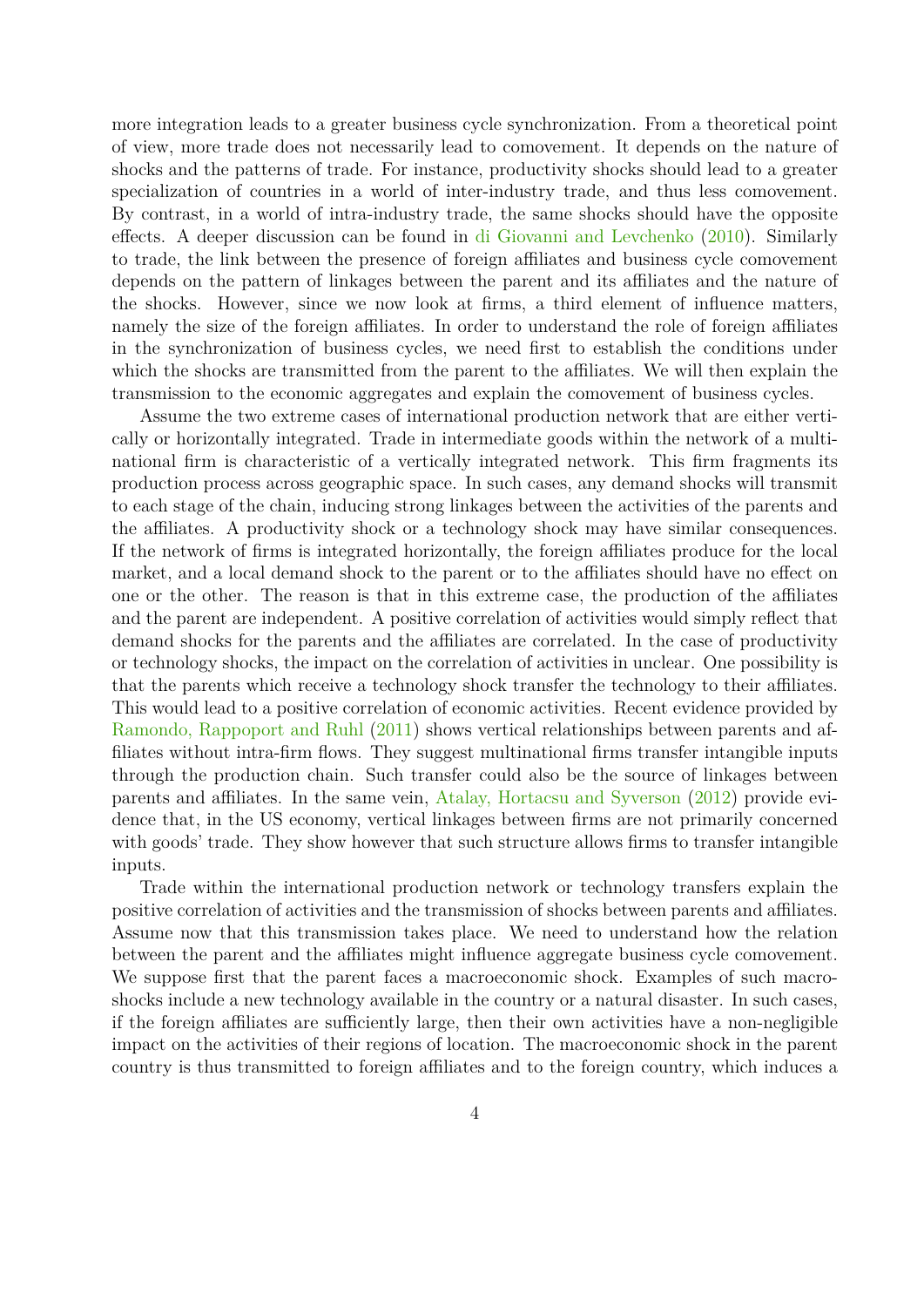correlation of activities between the two economies.<sup>[10](#page-0-0)</sup>

If the parent faces idiosyncratic shocks, then it must be large enough to drive output fluctuations in its domestic country. [Gabaix](#page-20-0) [\(2011\)](#page-20-0) shows that part of the US GDP slowdown in 1970 was driven by a 10-week-long strike at General Motors. If this type of shock is transmitted to foreign affiliates, they might influence the fluctuation of GDP in their host country, given that they are also large enough.

In the remaining of the paper, we document that foreign affiliates are large enough in to impact their host region's GDP. We also provide reduced form evidence that the presence of foreign affiliates affects the correlation of the business cycles between their host regions and their country of ownership positively. Last, we show within firms vertical linkages are key to transmit shocks from one country to another.

### <span id="page-5-0"></span>**3 The Data**

Analyzing the correlation between business cycles comovement and foreign affiliates requires precise information on the location and activity of firms in France and on the link between the foreign parent and its affiliates. Our dataset is based on the aggregation of five confidential micro-level database that are provided by different French administrations. It describes value added, employment, and sales in French regions, as well as these regions' bilateral exports to and imports from 162 partner countries (with a distinction between intra-firm trade and armlength trade of foreign affiliates) in the manufacturing, extractive, and agricultural industries. Within regions, this information is disaggregated based on the ownership status of the firm. Namely, we distinguish the economic activities of independent firms, French affiliates, and foreign affiliates. The data are matched to a cross-section of bilateral correlations of business cycles between 21 Metropolitan French regions and 162 countries. We briefly describe the main traits of our database in the next paragraphs. We give more details on the data and data processing in Appendix [A.](#page-22-0)

To appreciate the size of the activity of foreign affiliates in France, we need data on sales, value added and employment. This data are taken from the *BRN* database (Bénéfice Réel Normal). The BRN is a compulsory report for all firms that have an annual turnover of more than 763,000 Euros. In order to identify the ownership status of the firms, we use the *LIFI* data which is an administrative dataset on the ownership and nationality of the parent company of firms located in France (LIaison FInancière).<sup>[11](#page-0-0)</sup> According to the French statistical institute (INSEE), a firm is an affiliate of a group if the latter has the (direct or indirect) majority of voting rights. In our data, the share of voting rights owned by the parent firms varies from 50% to 100%. While the average share of voting rights is 86%,

<sup>&</sup>lt;sup>10</sup>For instance, the recent tsunami in Japan has strongly affected Japan's GDP and all Japanese firms and might also have affected the regions of location of their activities if their foreign affiliates were sufficiently large.

 $11$ All firms with more than 500 employees or a turnover above one million Euros are asked about their ownership and financial structure. This includes their links with small businesses, which allows us to have information on small foreign affiliates.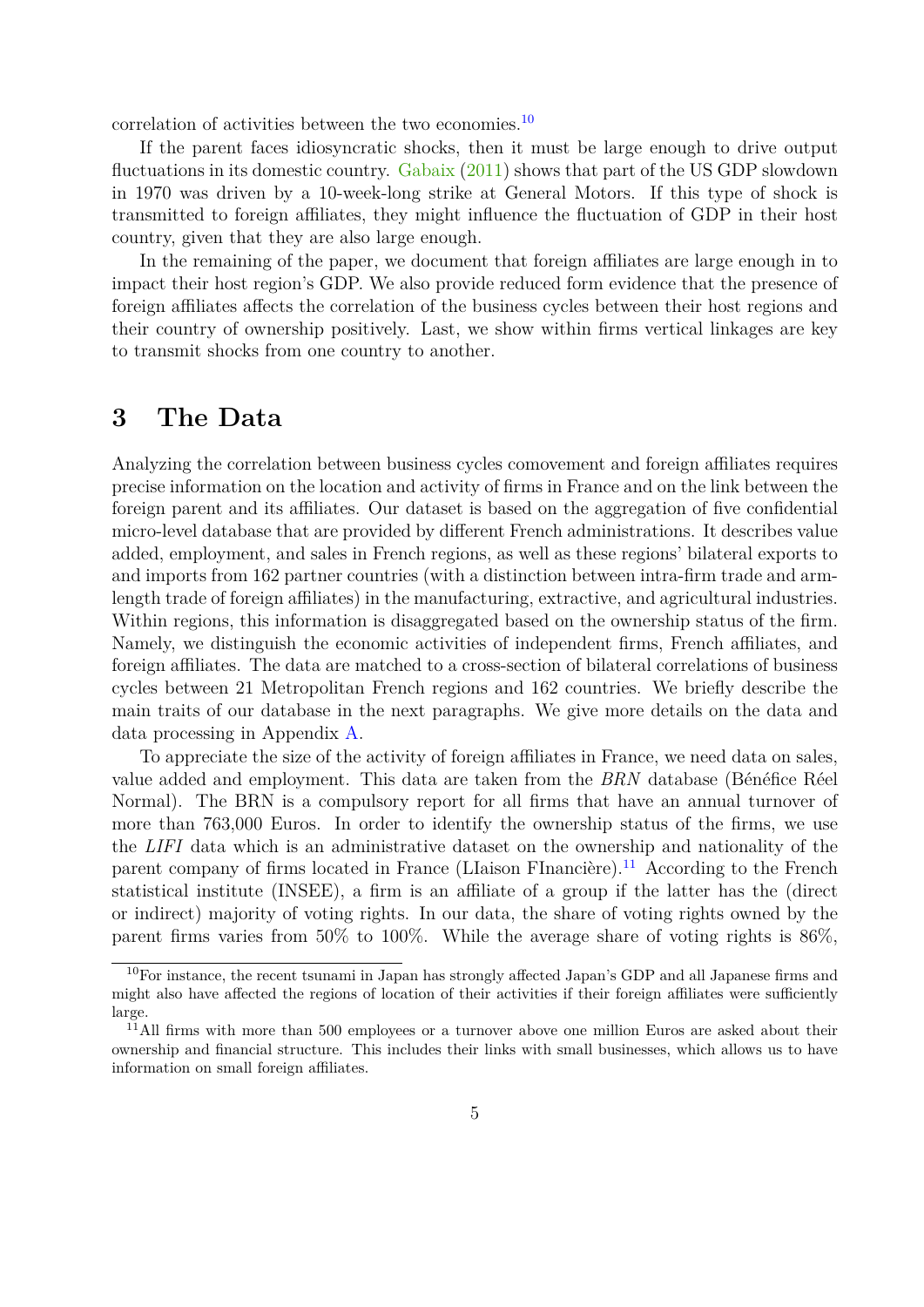the median is 99%. We can therefore expect the parent company to exert a control on the decisions of the majority-owned affiliates. Moreover, having majority-owned affiliate ensures that the parent company is located in exactly one country. We classify firms based on their nationality. A French affiliate, which we denote by *MNE*, is located in France and owned by a French group. We denote the foreign affiliates by *FME*, which are located in France and owned by a foreign group. We also keep track of their nationality whenever they are foreign-owned. The residual group of firms is denoted by *IND*. It is composed of firms that are located in France, but that are not owned at a majority by a group.

LIFI has also information on the main sector of activity of the parent and the affiliates at 4 digit. This allows us to identify whether the affiliates in France are in the same sector as their parent and gives us a crude method to distinguish between vertically and horizontally production networks [\(Buch, Kleinert, Liponner and Toubal](#page-19-11) [\(2005\)](#page-19-11); [Ramondo, Rappoport](#page-21-9) [and Ruhl](#page-21-9) [\(2011\)](#page-21-9)). We moreover have precise information on trade of foreign affiliates. We use the EIIG firm-level survey (Échanges Internationaux Intra-Groupe) from the INSEE which provides a detailed geographical breakdown of the trade value of French firms at product level (HS4) and their sourcing modes – arm-length trade or intra-firm trade. The data are more precise than the data provided by the Bureau of Economic Analysis since we have information on arm-length trade of foreign affiliates in France. In addition, we can identify through the product dimension, whether the exports of a French affiliate to its origin country are in intermediate inputs.

Data on bilateral exports and imports of firms located in France are provided by French Customs. In 2004, 15% of the total number of registered firms are engaged in foreign trade (exports, imports or both). Yet the participation of firms to foreign trade differs to a great extent with their ownership structure and nationality. Among the three categories of firms defined above, the group of independent firms is far less internationalized than the group of affiliates of French firms. While we only find 9.6% of the total number of independent firms that are trading, there are respectively 36% of French affiliates and 78% of foreign affiliates that participate to foreign trade.

A firm located in France might have affiliates in different regions. When it comes to filling the BRN or the Customs' forms, the value added, sales or trade values are always allocated to the region of location of the headquarters. We follow the INSEE methodology and reallocate the value added, sales and trade of multi-plant firms across regions on the basis of employment measured at the establishment level.<sup>[12](#page-0-0)</sup> The statistics are then aggregated to the level of the Metropolitan regions for each year between 1999 and 2004.

Each cross-section is then combined with a vector of correlation of the business cycles between a French region *r* and a partner country *c*. We construct the correlation between each of the 21 regions and 162 partner countries over the 1990-2006 period.<sup>[13](#page-0-0)</sup> The data on regional GDP are taken from the INSEE while the data on countries' GDP are taken from the World Bank. The database is completed with the total exports and imports of the

<sup>12</sup>In our sample, only 1.8% of firms are multi-plant and multi-region. Yet these firms account for 9.8% of total employment.

<sup>&</sup>lt;sup>13</sup>The correlation of the cycles between region *r* and country *c* is computed either as the correlation in the annual growth rates or as the correlation of HP-filtered GDPs.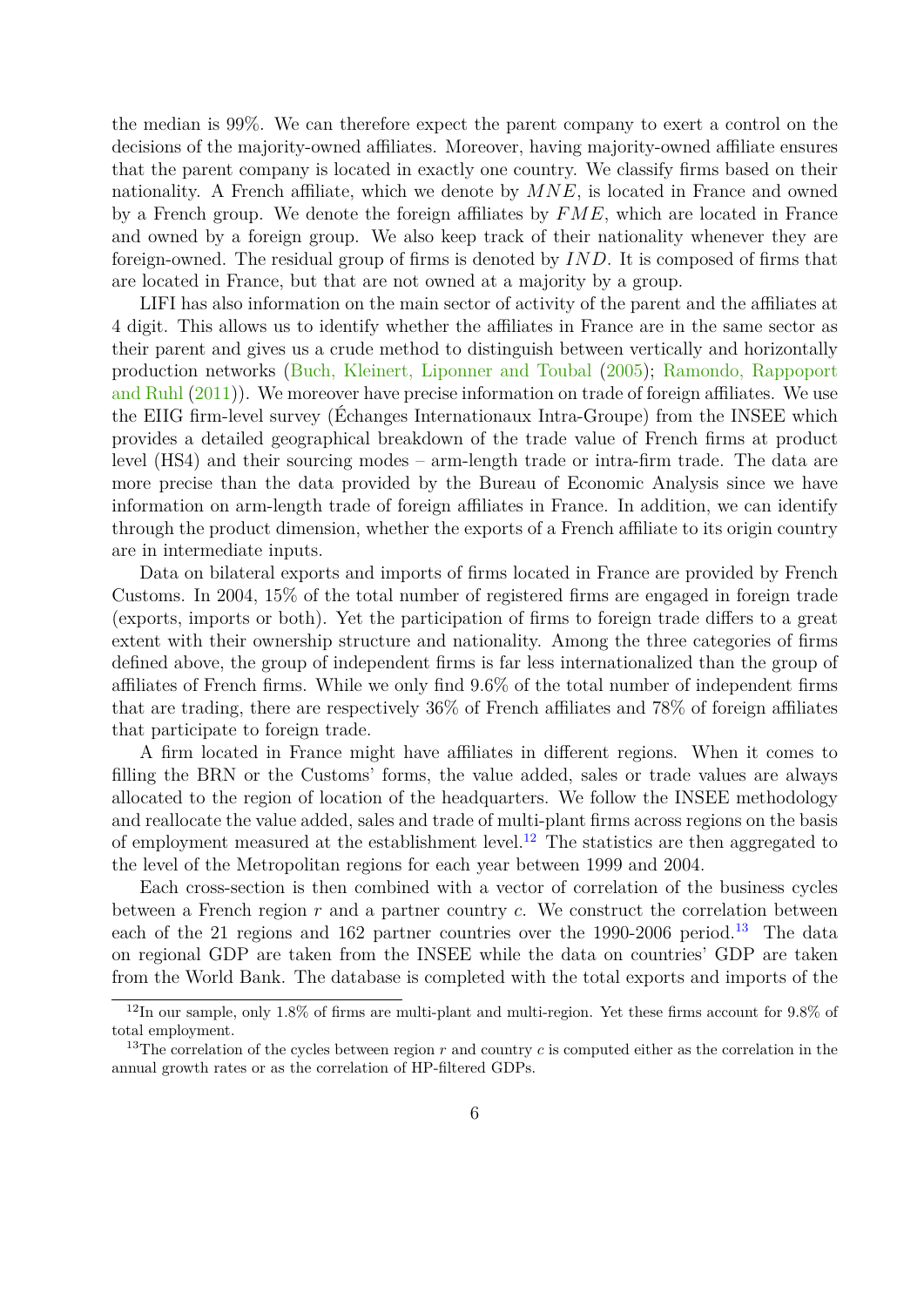partner countries, that we take from the Direction Of Trade Statistics (DOTS).<sup>[14](#page-0-0)</sup>

### <span id="page-7-0"></span>**4 The Key Role of Foreign Affiliates**

As discussed in Section [3,](#page-5-0) there are two necessary conditions for business cycles to be transmitted across borders by multinational firms. First, the activities of the parent and foreign affiliates must be positively correlated. Second, foreign affiliates must be large enough to affect aggregate fluctuations in their host regions. The first condition was recently documented by Desai and Foley (2004) who show a positive correlation between the activity of parents and foreign affiliates. There is also a large literature on intra-firm trade which shows that parent companies organized their production at a global scale using their networks of foreign affiliates [\(Helpman,](#page-20-10) [2011\)](#page-20-10). At first sight, the second condition is less obvious. The first set of facts provide evidence on the importance of domestic and foreign affiliates for the output of their region of location. The second set of facts highligth the strenght of vertical linkages between foreign affiliates and their parent country.

In the empirical analysis, we use French regional data to measure the correlation between the presence of multinationals and business cycle comovement. Thus, we need some heterogeneity across regions to identify our econometric model. The third set of facts show that there are disparities across regions in i) the intensity of the production of foreign multinational affiliates, ii) the origin of those foreign affiliates, and iii) in the pattern of aggregate cofluctuations. Last, we show the heterogeneity in the correlations between the GDP growth of French regions and their partner countries.

**Facts I: the few leading the many.** It is well documented that multinational firms represent only a tiny fraction of the total number of firms. However, the aforementioned literature has emphasized that even a few firms may contribute substantially to GDP and employment. We aim to show that the affiliates of foreign firms explain a non-negligible part of aggregate co-fluctuations despite their low number and because they are the largest firms.<sup>[15](#page-0-0)</sup>

In Table [1,](#page-25-0) we provide a regional breakdown of the yearly contribution of independent firms, French affiliates, and foreign affiliates for six different outcomes: number of firms, employment, sales, value added and exports and imports. Perhaps the most informative feature of Table [1](#page-25-0) is the disproportionate role of affiliated firms - foreign affiliates in particular - in aggregate outcomes.

#### – Table [1](#page-25-0) about here –

There are at least three interesting facts that emerge from this table.

<sup>14</sup>As detailed in Appendix [A,](#page-22-0) values in dollars are converted into Euros using the euro-dollar exchange rate from Eurostat.

<sup>&</sup>lt;sup>15</sup>Note that we do not focus the analysis on idiosyncratic shocks driving comovement.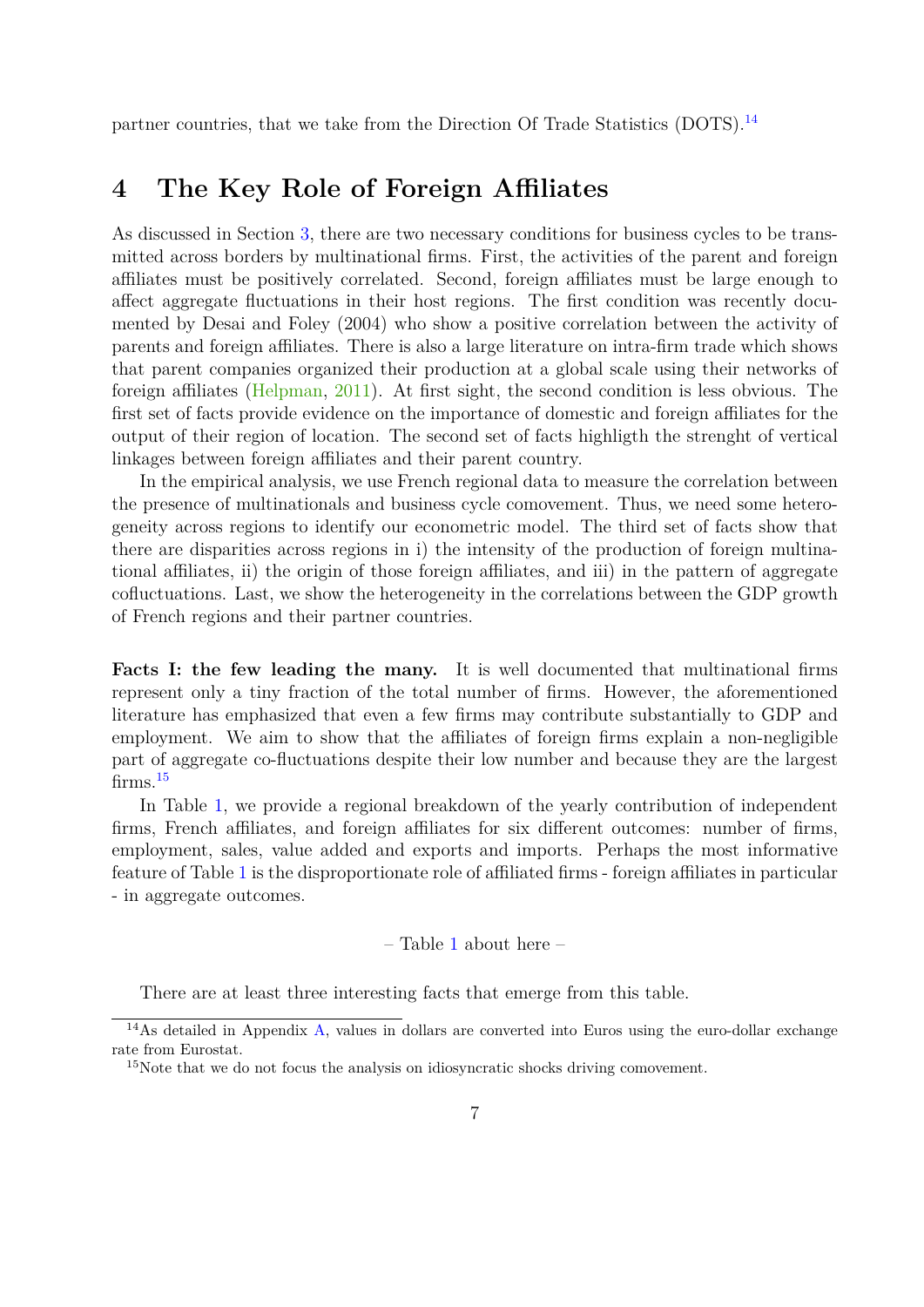- 1. Foreign affiliates and French affiliates account for the vast majority of employment, sales and trade while they represent very few firms (5.2% of firms are FMEs and 17.2% are MNEs). French affiliates account for more than 41% of employment, sales and value added. Foreign affiliates account for about 1/3 of value added and sales and more than 22% of employment.
- 2. We find that trade is extremely concentrated among the group of foreign affiliates. On average, FMEs which represent 5.2% of the total number of firms account for about 47% of exports and more than 56% of imports. The contribution of French affiliates to international trade is also sizeable. They account for one third of French imports and 40% of French exports.
- 3. The concentration is very pronounced in some regions as Alsace or Bretagne. In Alsace, 10% of firms are foreign-owned while they represent about 50% of value added, 70% of exports and 80% of imports. In Bretagne, foreign affiliates represent about 3 percent of firms in the region, but make up 15% of the region's value added and about 2/3 of its trade (import and export).

Among the group of foreign affiliates, the concentration of economic activities rests on very few firms as shown in Table [2.](#page-26-0) In Auvergne, the five largest foreign affiliates account for two-thirds of the total value added of all foreign affiliates. Taking the 10 largest foreign affiliates, this share reaches 73.8%. Given that foreign affiliates account for more than 30% of Auvergne's value added, the ten largest foreign affiliates account for more than 22% of the regional value added. Auvergne is not a particular case, the concentration of economic activities in the hands of a few foreign affiliates can be observed across regions.<sup>[16](#page-0-0)</sup> With respect to trade, the importance of the largest foreign affiliates is even more pronounced.

– Table [2](#page-26-0) about here –

Stylized facts from Tables [1](#page-25-0) and [2](#page-26-0) point to the importance of foreign affiliates in the regions. A change in their output or trade activities will affect regional GDPs directly. Adding indirect effects, through the link to local suppliers and customers, the impact of foreign affiliates would probably be even larger.

In Figure [1,](#page-31-0) we investigate the ownership breakdown of the share of value added by the largest 1% firms. We also show figures on the composition of firms in the remaining sample, once we exclude the top 1% firms.

 $-$  Figures [1](#page-31-0) about here  $-$ 

The results are striking. About 30 to 70 percent of the largest (top1%) firms have a foreign ownership. Less than 10 percent are independent. By contrast, the remaining group of firms is mostly made up of independent firms and the share of foreign affiliates is never

<sup>16</sup>For instance, the ten largest foreign affiliates account for 19.1% of total value added in Alsace, 18.3% in Lorraine, and 12.8% in Picardie.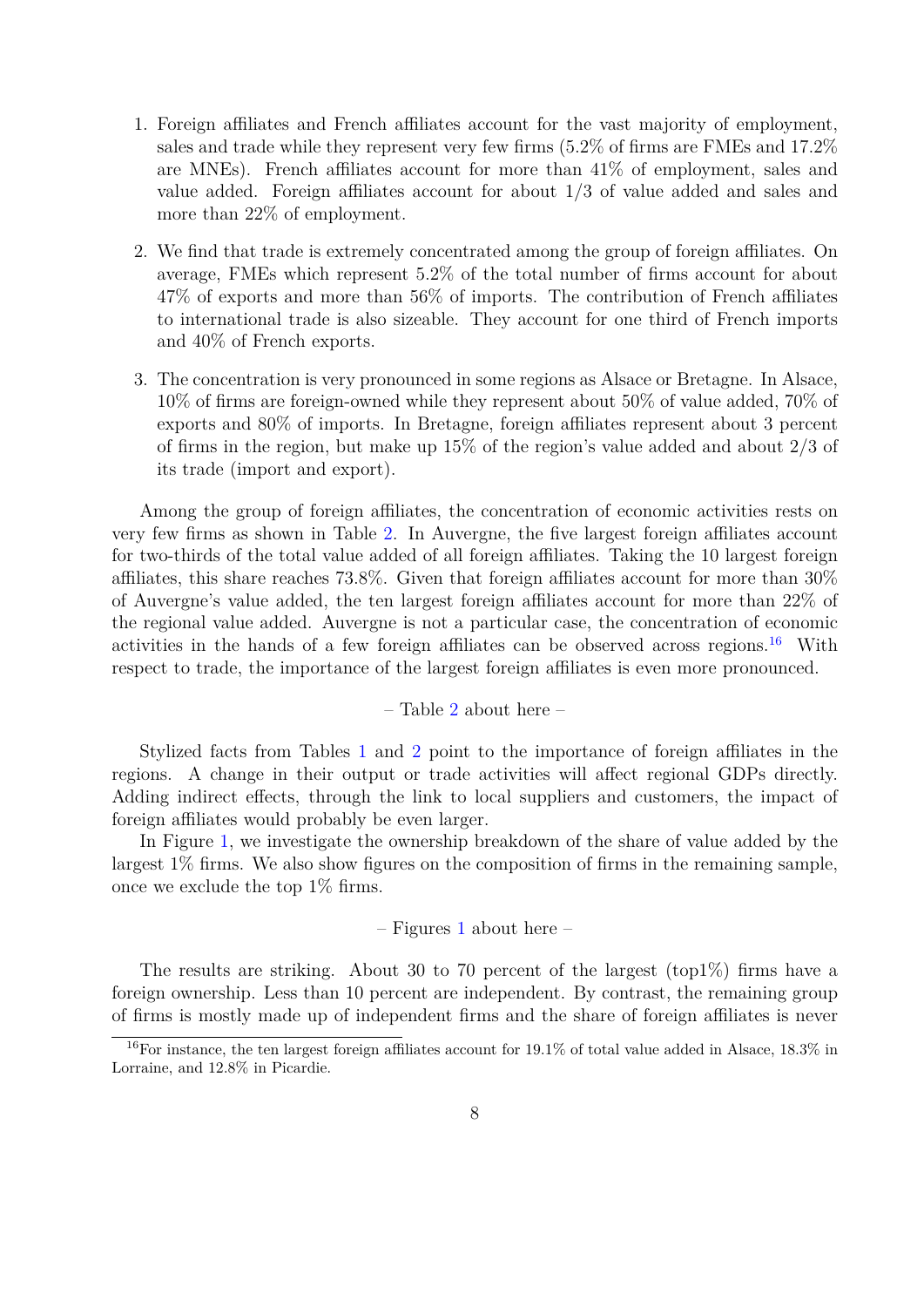greater than 10 percent.<sup>[17](#page-0-0)</sup>. This fact suggests that firms are not only different with respect to their size and that few firms are sizably larger than other firms, but they are also different in terms of their ownership structure. In Appendix  $E$ , we show that affiliates of foreign parents tend to be the largest among the largest firms.

**Facts II: intra-firm trade.** Intra-firm trade has proved to be a particulary important determinant of business cycle comovement [\(Burstein et al.,](#page-19-8) [2008\)](#page-19-8). Table [3](#page-27-0) reports evidence on intra-firm exports and imports by French and foreign affiliates across French regions. The first set of results from Table [3](#page-27-0) stems from the comparison of exports (columns 1 and 3) and imports (columns 2 and 4) by French and foreign affiliates. While the share of intra-firm trade is already high for French affiliates, it appears that this share is even larger for foreign affiliates. This is particularly relevant for imports. The share of intra-firm imports by foreign affiliates is at least twice the share of intra-firm imports by French affiliates.<sup>[18](#page-0-0)</sup> The table shows that there is an important degree of heterogeneity across regions. About 31% of the trade of affiliates in Aquitaine is intra-firm, while it is 75% for Centre.

– Table [3](#page-27-0) about here –

There are multiple linkages between foreign affiliates and their country of ownership. Our data reveal that 13.6% of total exports and 25.6% of total imports of foreign affiliates are with their country of ownership. This is substantial given the large cross-section of countries that we have in our sample. Furthermore, the last two columns of Table [3](#page-27-0) show that almost three quarters of the total trade between foreign affiliates and their parent country is intrafirm. In particular, 15% of foreign affiliates' exports are directed toward their parent country, and almost 80% of these exports are intrafirm. This suggests there exists very strong vertical linkages between foreign affiliates and their parent country.

#### **Facts III: heterogenous location of firms with different nationality of ownership.**

We have shown that foreign affiliates constitute a large share of regional employment, value added and trade. Another important dimension concerns their country of ownership. In order to have an impact on business cycle comovement, affiliates from a particular foreign country must contribute to a significant share of regional outcomes. In France, 55% of the number of foreign affiliates are owned by parents from the United States, Spain, Germany,

 $17$ The information on the ownership of firms comes from LIFI. As discussed in Appendix [A,](#page-22-0) this survey is exhaustive for firms with an annual turnover above 1 million euros and firms with more than 500 employees. If we focus on the sample of firms that are above one of these thresholds, we drop half of the firms, but the remaining ones account for 94% of total value added. Focusing on this reduced sample of firms, we find the same difference in the composition of the top 1% against the others. In particular, FMEs are over-represented in the largest 1% firms of this sample. Namely, FMEs account for 49% of the top 1% and MNEs account for 42%. By contrast, FMEs account for only 9.5% of the smallest firms, and MNEs 33%

<sup>18</sup>Given the share of intra-firm trade for MNEs and FMEs, and the share of FMEs and MNEs in total trade, about 40% of French exports and 45% of French imports are intra-firm. As a comparison, [Bernard,](#page-19-12) [Jensen, Redding and Schott](#page-19-12) [\(2010\)](#page-19-12) report that 46% of US imports are intra-firm.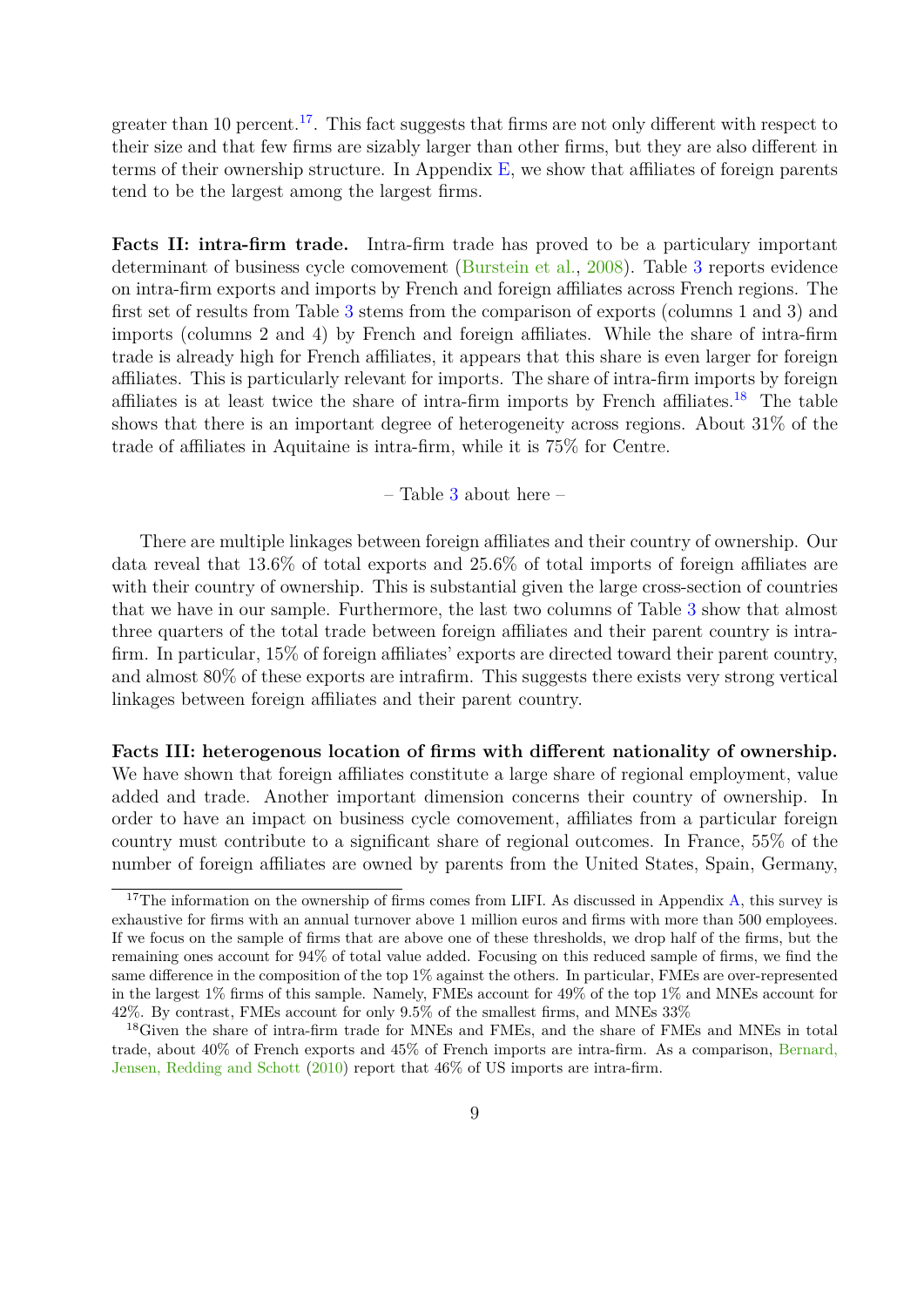the United Kingdom, and the Netherlands. They account for more than two-thirds of the total value added made by foreign affiliates.

To be able to use the cross-region dimension of the data, we need some heterogeneity with respect to the nationality of foreign affiliates across regions. The share of value added is expected to be high for some investors in bordering regions, but the border alone cannot explain the location of activities and the comovement. Fortunately, the shares of value-added by country of ownership are not evenly distributed across all regions. It is interesting to look at the regional distribution of the shares of value added by important source countries; two sharing a border with France (Germany and Spain) and two outside Europe (the U.S. and Japan). This is represented in Figure [2.](#page-32-0)

– Figure [2](#page-32-0) about here –

These maps show that the value added shares of German affiliates is large in Alsace-Lorraine, but also very large in Midi Pyrénées, which does not share a border with Germany.<sup>[19](#page-0-0)</sup> Spanish affiliates contribute largely to the value added created in Pays de la Loire and not in the neighboring regions of Midi-Pyrénées or Aquitaine.

**Facts IV: the business cycles comovements.** We now turn to the bilateral correlation between French regional GDPs and the countries studied. If there were only one French business cycle, the regional dimension would not add to the explanation of comovement. In Table [4,](#page-28-0) we report the correlation of GDP growth between French regions. While the correlation is as high as 0.9 for a few regions, the correlation is very low and even negative for other pairs. Hence, French regions do not share perfectly correlated business cycles. We shall use this characteristic later on when we analyze the impact of foreign affiliates on business cycle correlations between French regions.

– Tables [4](#page-28-0) and [5](#page-29-0) about here –

In Table [5,](#page-29-0) we report the maximum and minimum correlations of French regions with Germany, Spain, the U.S. and Japan. For Germany and Spain, the unconditional correlation of GDPs is among the highest with the regions where their foreign affiliates represent a substantive share of regional value added. Unexpectedly, we find a negative unconditional correlation for the U.S. and Japan in the regions where they account for a large share of value added.

These stylized facts show that there is an heterogeneity in the GDP growth correlations along two dimensions. First, a single country might have a high level of synchronization with some French regions and not others. This is the case of Germany with Alsace and Auvergne. Second, a single region might have a high level of correlation with one country but not with another. This is the case of the GDP growth of Alsace which is positively correlated to German GDP growth but not to Spanish GDP growth.

<sup>19</sup>With the presence of large affiliates such as Airbus Deutschland and Siemens VDO Automotive.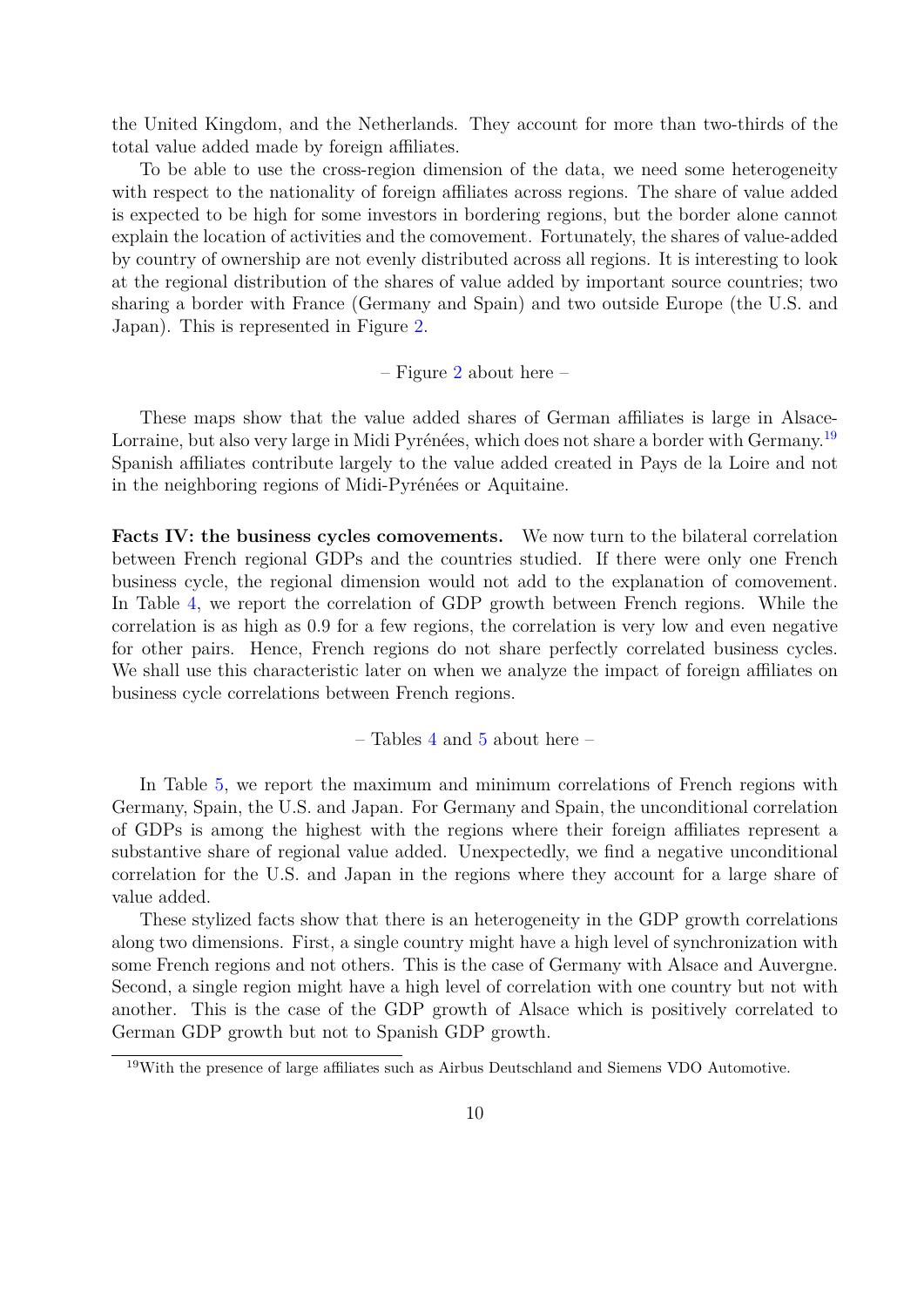### <span id="page-11-0"></span>**5 Empirical Strategy**

Our analysis makes use of a cross-section of the business cycle correlations between 21 Metropolitan regions and 162 countries. Not all countries in the sample invest in France, so that the vector of correlations has many zero values. There are thirty four countries with majority-owned affiliates that report positive employment in the sample.<sup>[20](#page-0-0)</sup> However, most of the countries share a trade relationship with the French regions. We do not discard the zero values in a first test. Yet, we show in section [6](#page-14-0) that our main findings remain when we do so. We estimate equation [1:](#page-11-1)

$$
\rho_{cr} = \alpha F M E_{cr} + \Omega_{cr} \beta + \nu_r + \nu_c + \epsilon_{cr} \tag{1}
$$

<span id="page-11-1"></span>with  $\epsilon_{rc}$  is the disturbance term. We add a set of country and region fixed effects,  $\nu_r$  and  $\nu_c$ , that do not only control for the demand and supply shocks but also for omitted variable at regional and country-level. Country fixed effects capture all country characteristics that may explain the correlation between French regions and the country. In other words, the country fixed effects capture the business cycle correlation of France and the country. The region fixed effects capture the relative correlation of the region with respect to foreign countries and the other French regions.

*ρcr* is a vector of correlations of GDP growth rates between a country *c* and a region *r* computed over the 1990-2006 period. It is defined as  $\rho_{cr} = corr(\frac{GDP_{c,t}-GDP_{c,t-1}}{GDP_{c,t-1}})$  $\frac{G_{c,t}-GDP_{c,t-1}}{GDP_{c,t-1}}, \frac{GDP_{r,t}-GDP_{r,t-1}}{GDP_{r,t-1}}$  $\left(\frac{GDP_{r,t-1}}{GDP_{r,t-1}}\right).$ To test the robbustness of our results, we also transform the GDP series (in logs) using the filter proposed by Hodrick-Prescott (1997) and compute the correlation of the cyclical components of regional GDP and country GDP growth rate. $^{21}$  $^{21}$  $^{21}$ 

*FMEcr* is an indicator of the importance of foreign affiliates from country *c* in region *r*. As argued by [Lipsey](#page-20-11) [\(2008\)](#page-20-11), the measurement of the location of the production of a multinational might be influenced by the tax strategies followed by the parent firm. The measurement of the *FMEcr* indicator is therefore not straightforward. In order to control for the importance of foreign affiliates in French regions, we take employment rather than value added because we believe that employment is less subject to manipulation for tax reasons [\(Lipsey,](#page-20-11) [2008\)](#page-20-11). We define *FMEcr* as the share of employment by foreign affiliates of country *c* in region *r*.

$$
FME_{cr} = \frac{\sum_{f} Emp_{fer}}{Emp_r} \tag{2}
$$

where  $Emp<sub>for</sub>$  is the employment of firm f with ownership from c in region r. The de-

<sup>20</sup>Australia, Austria, Belgium, Canada, China, Czech Republic, Denmark, Germany, Greece, India, Ireland, Island, Israel, Italy, Finland, Japan, Korea, Lebanon, Malaysia, Morocco, Netherland, Norway, Portugal, Saudi Arabia, Singapore, Spain, Switzerland, Sweden, Thailand, Tunisia, Turkey, United Kingdom, The United States, Venezuela. Nine of them have positive employment in all regions: Belgium, Germany, Italy, Finland, Netherland, Switzerland, Sweden, United Kingdom, The United States.

<sup>&</sup>lt;sup>21</sup>Since we use yearly data, we apply a smoothing parameter of 6.25 as recommended by [Ravn and Uhlig](#page-21-10) [\(2002\)](#page-21-10).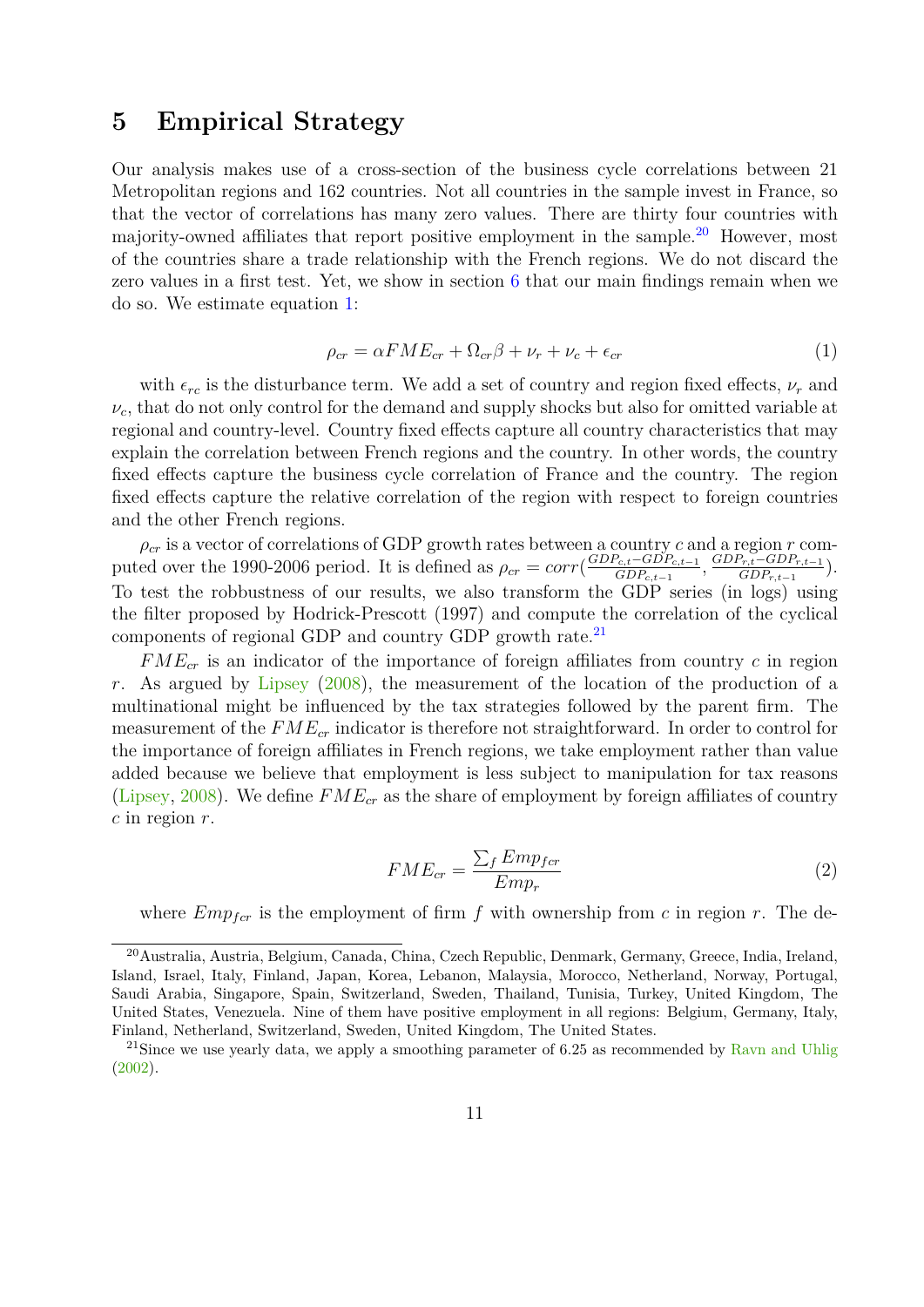nominator,  $Emp_r$  is the total employment in region  $r^{22}$  $r^{22}$  $r^{22}$ . Since we know both the sectors of the foreign parent and the French affiliate, we also construct a measure of vertically integrated production networks. The construction is based on the 4-digit sector classification of the foreign parent and its French affiliate. We assume that a vertical relationship occurs whenever the parent is classified in another sector than the one of its affiliate. At 4-digit level of aggregation, the measurement of vertically integrated production network is under-estimated.<sup>[23](#page-0-0)</sup> We use moreover a second indicator which is the share of intra-firm export from region *r* to country *c*,  $IF_{cr}$ . This variable is constructed as follows:

$$
IF_{cr} = \frac{\sum_{f \in C} (IFEX_{for})}{(x_{cr} + m_{cr})}
$$
\n(3)

where  $IFEX<sub>for</sub>$  is the value of intra-firm export from the affiliates in region r to the parents in country *c* and  $x_{cr}$  and  $m_{cr}$  represents the value of bilateral export and import, respectively.<sup>[24](#page-0-0)</sup> As in [Burstein, Kurz and Tesar](#page-19-8)  $(2008)$ , we argue that the synchronization is more likely to be influenced by trade in inputs within the international production networks. We therefore need to identify these intermediates. We use the data provided by  $(Antri \mathcal{E}_i)$ [et al.,](#page-19-13) [2012\)](#page-19-13). They compute the distance from final consumption using U.S. input-output tables for  $426$  industries.<sup>[25](#page-0-0)</sup> Products with a distance to final use greater than two are defined as intermediate inputs. This variable is computed as *IFcr* using the sample of intra-firm exports of intermediates goods.

The literature has emphasized other important determinants of business cycle comovement. We include them in the  $\Omega_{rc}$  matrix. A first important factor relates to bilateral trade intensity (Frankel and Rose, 1998). We construct the index of bilateral trade intensity as the ratio of exports and imports between country *c* and region *r* over the sum of the region and country GDP.

$$
BT_{cr} = \frac{x_{cr} + m_{cr}}{GDP_c + GDP_r} \tag{4}
$$

It has also been shown that the productive structure as well as the structure of bilateral trade are key determinants of business cycle comovement (Imbs 2004). The similarity of production structure is usually computed from production data. In our case, such data are very difficult to use because of the lack of similar classification between the countries and the regions. We moreover do not have good sector-level production data for French regions. The existing data are aggregated at 1-digit sector level. Once merged with coun-

 $22$ We also replicate the results using value added instead of employment.

<sup>&</sup>lt;sup>23</sup>While parents and affiliates classified in different sectors share a vertical relationship, we cannot distinguish between horizontally and vertically integrated network for affiliates and parents that are in the same sector at 4 digit level.

 $^{24}$ As the intra-firm trade variable is constructed from a survey, it is not directly comparable to the regional share of employment of foreign affiliates. In the following regression analysis, we will investigate their effects separately.

<sup>&</sup>lt;sup>25</sup>The Bureau of Labor Statistics provides a correspondence table to transform the 426 commodity codes into hs6 codes. We merge this information with our export data at the HS6 level.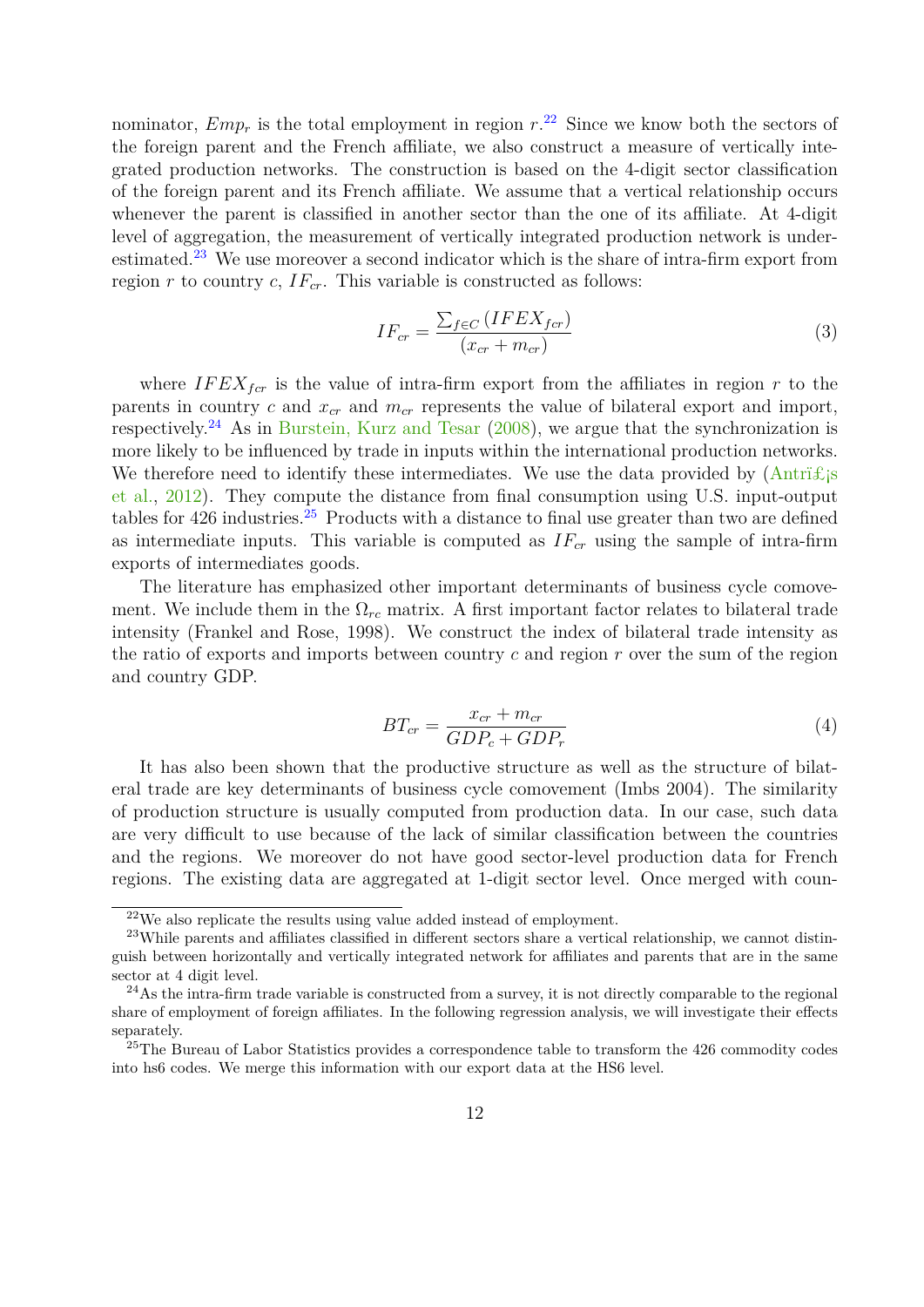try data on production, this index would allow us to compare the relative specialization of countries in services, manufacturing and agriculture. Such an aggregate index hides important heterogeneity within sectors, and specifically within the manufacturing sector. $26$  To circumvent this issue, we decided to compare the specialization of countries rather than their production. Both are tightly linked, and specialization presents the advantage to be easily observable from trade level data (which are available for regions and a large set of countries at highly disaggregated levels). We thus compare the specialization/production structure of countries by looking at the composition of their exports. We compute the dissimilarity index as follows:

$$
DISIM_{cr} = 1 - \sum_{k} |\frac{X_c^k}{X_c} - \frac{X_r^k}{X_r}|
$$
\n(5)

Where  $X_i^k/X_i$  is the share in total exports of country *i* of exports in sector *k*. Exports are computed at the 3-digit ISIC revision sector level. Since more similar partners are likely to face the same supply and demand shocks, a higher similarity should therefore lead to a greater synchronization of business cycles.

Having bilateral trade data at sector level, we can also evaluate the importance of intraindustry trade on business cycle comovements [\(Calderon, Chong and Stein](#page-19-7) [\(2007\)](#page-19-7); [di Gio](#page-19-9)[vanni and Levchenko](#page-19-9) [\(2010\)](#page-19-9); [Fidrmuc](#page-20-12) [\(2004\)](#page-20-12)). We use the French Customs data to allocate exporters and importers across regions and compute an index of Grubel and Lloyd for each pair of country and region.

$$
IIT_{cr} = 1 - \frac{\sum_{k} |X_{cr}^{k} - M_{cr}^{k}|}{\sum_{k} X_{cr}^{k} + M_{cr}^{k}} \tag{6}
$$

where  $X_{cr}^k$  and  $M_{cr}^k$  are the exports to and imports from country *c*, by region *r*, for sector *k*. In our analysis, we consider 4-digit level sectors of the HS nomenclature. An index close to one means that country *c* and region *r* trade similar types of products: they are engaged in intra-industry trade.

It is also likely that regions and countries that are geographically close to each other are affected by similar demand and supply shocks (Clark and van Wincoop, 2001). To capture geographical proximity, we use the distance and the presence of a common border between region and country. The border variable, *Borderrc* equals one if country *c* and region *r* share a common border. To compute the distance between country *c* and region *r*, we first identify the latitude and longitude of each firm in our sample and of the capital city of each country. We then compute the distance between each firm and each country. The distance between region *r* and country *c* is the arithmetic average of the individual distance that separates the firms of region *r* and the capital of country *c*.

$$
Dist_{rc} = \frac{\sum_{f \in \{r\}} dist_{fc}}{N_f^r} \tag{7}
$$

 $26$ We report in the unpublished appendix specifications including this determinant. It does not affect our results.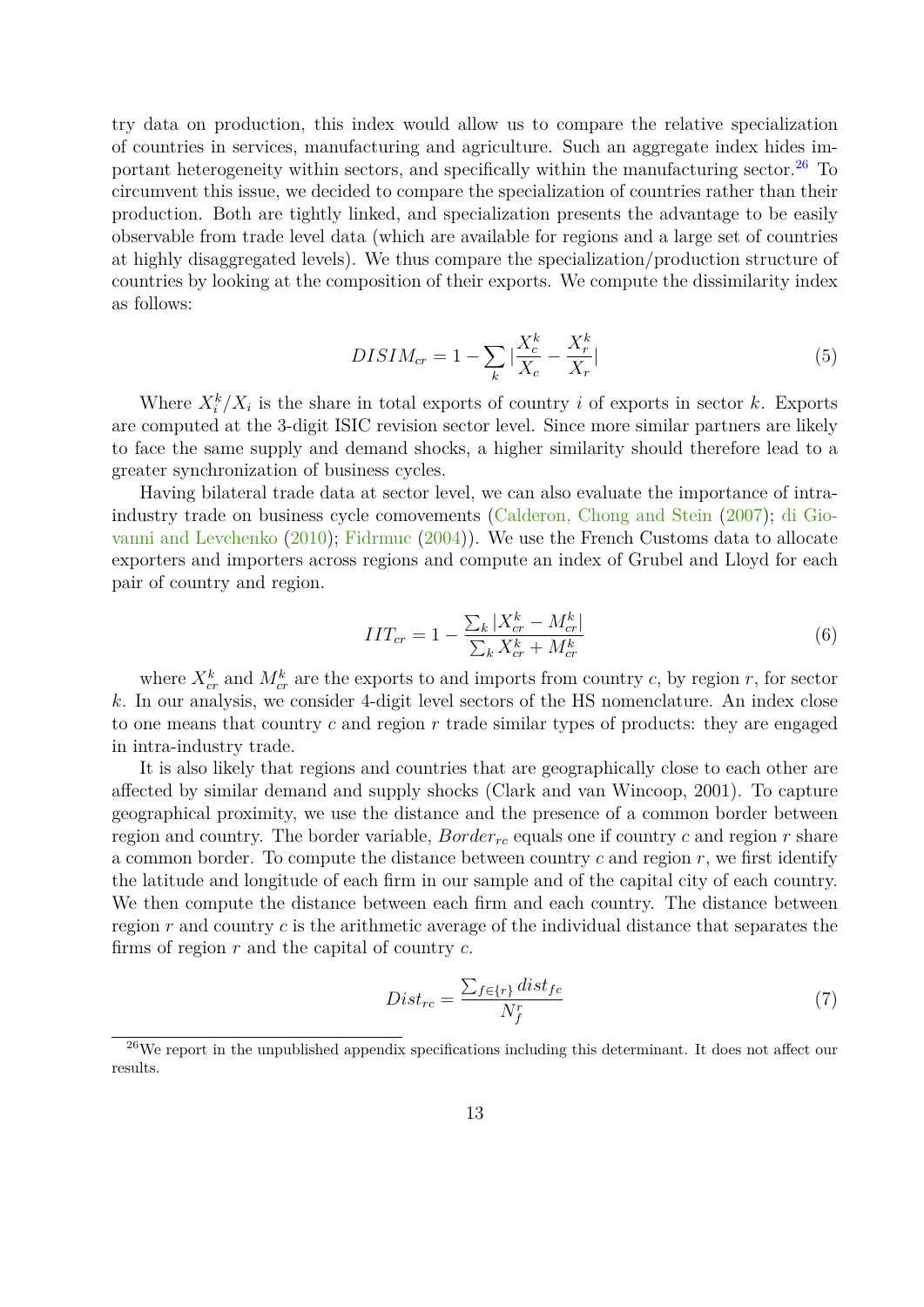where  $dist_{fc}$  is the distance between firm  $f$  (from region  $r$  ) and the capital of country  $c$ , and  $N_f^r$  is the number of firms in region  $r$ .

There are other factors that might influence the synchronization of business cycles. [Kose](#page-20-6) [and Yi](#page-20-6) [\(2006\)](#page-20-6), [Imbs](#page-20-5) [\(2004\)](#page-20-5) and more recently Kalemli-Ozcan, Papaioannou and Peydri $\pounds$ [\(2009\)](#page-20-13) show that increased financial integration affect business cycle comovement across countries. We do not have information on this later determinant.

### <span id="page-14-0"></span>**6 Econometric Results**

**Baseline Results.** The results of the baseline estimation using the GDP growth rate correlation are reported in Table  $7<sup>27</sup>$  $7<sup>27</sup>$  $7<sup>27</sup>$  The specifications include a full set of regions and countries specific effects.

– Table [7](#page-33-0) about here –

Columns (1) and (2) investigate the effect of the share of foreign affiliates' employment and bilateral trade on business cycle correlations, respectively. Both variables have a positive impact on the synchronization. Once we include both variables together, in column (3), the impact of the bilateral trade variable is less important and estimated with a much lesser degree of precision. It is an indication of the role of foreign affiliates in French international trade.

The impact of the share of employment by foreign affiliates is not only significant but also quantitatively important. Based on the preferred estimates from column (4), the standardized coefficient of the  $FME_{cr}$  variable is 0.06 while the standardized coefficients of the  $BT_{cr}$  and  $IT_{cr}$  variables are 0.03 and 0.02 respectively. The effect of foreign affiliates is therefore large enough to be of substantive interest. Since we estimate a linear model, we can evaluate the elasticity of the *FMEcr* variable at mean values. Taking information from Table [6,](#page-30-0) we find that a 10% percent increase in the employment intensity of foreign affiliates raises the business cycle correlation between their country of ownership and their region of location by about 0.6%.

The results suggest that the effects of bilateral trade and intra-industry trade are not significant, while the dissimilarity in the production structure does matter. In line with [Imbs](#page-20-14) [\(1999\)](#page-20-14) and [Imbs](#page-20-5) [\(2004\)](#page-20-5), synchronization appears to be smaller in regions that have dissimilar sectoral production patterns. The production structure dissimilarity variable is negative and significant. It is robust across specifications.<sup>[28](#page-0-0)</sup>

<sup>&</sup>lt;sup>27</sup>As an alternative proxy of business cycle, we also compute the GDP growth rate from the HP-filtered GDPs. The results are presented in Table [14](#page-41-0) of Appendix [E.](#page-40-0) We show that our findings are robust to this alternative definition.

<sup>28</sup>We use an alternative definition of the dissimilarity index based on production data using a 1-digit classification. The results are shown in Table [15](#page-42-0) of Appendix [E.](#page-40-0) The main findings remain robust to the alternative definition of the dissimilarity index.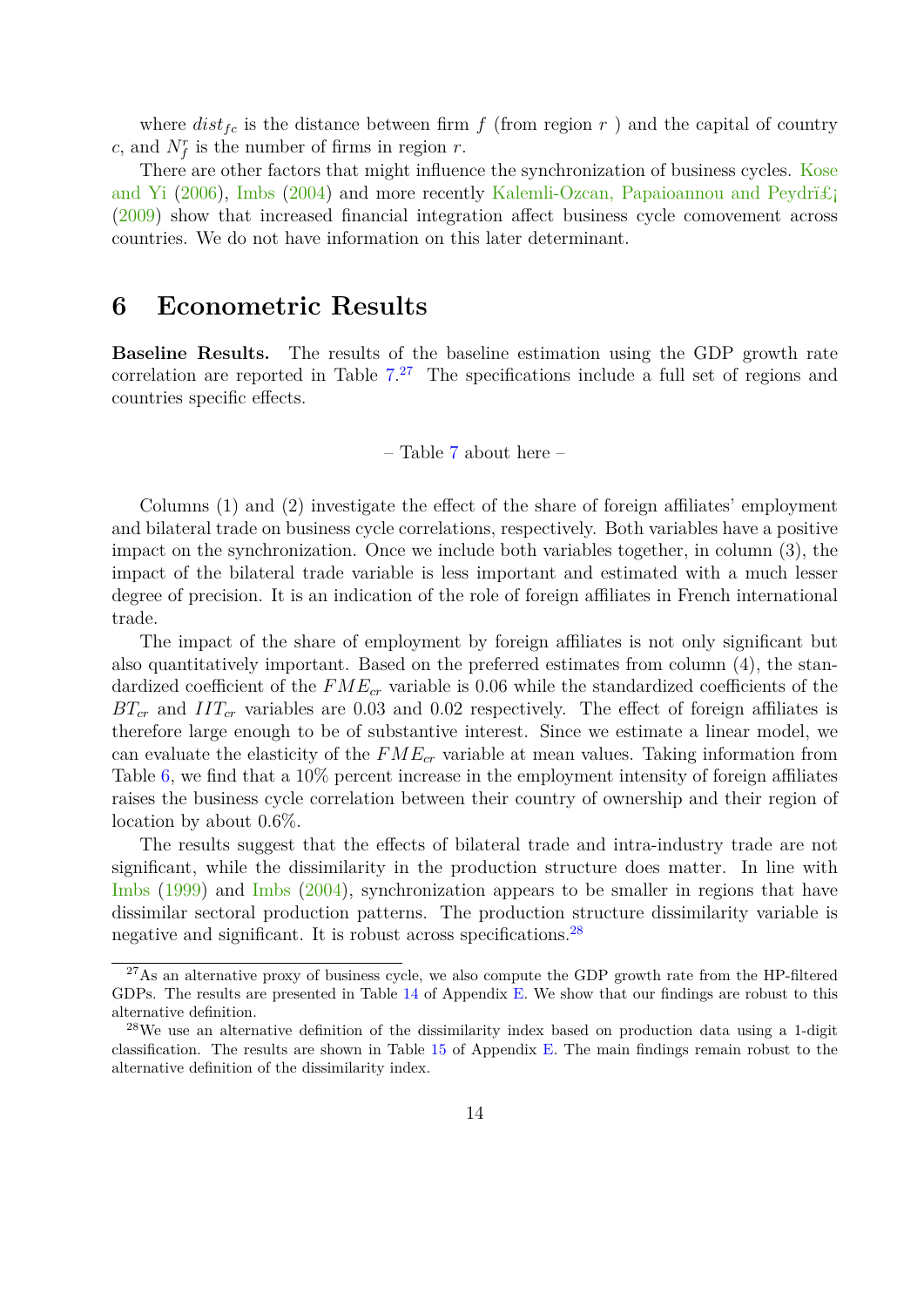**Further Analysis.** The findings reported in Table [7](#page-33-0) point to an impact of the presence of foreign affiliates without distinguishing between the types of linkages that these affiliates share with their origin countries. An important aspect concerns the nature of the international production network, whether it is vertically or horizontally integrated. The data allows us to imperfectly identify the vertically integrated network. One crude methodology is to compare the 4-digit sector of the parent with the 4-digit sector of its affiliates. If these sectors do not match, we have a measure of vertically integrated network. As mentioned in Section [2,](#page-3-0) we should expect strong effect from this type of linkages. We reports the results in Table [8:](#page-34-0)

#### $-$  Table [8](#page-34-0) about here  $-$

Column (1) of Table [8](#page-34-0) replicates the baseline analysis using the employment intensity of affiliates that are part of a vertically integrated network. We find a positive and significant impact of this intensity on business cycle comovement. A 10% increase in the employment intensity of vertically integrated affiliates raises the correlation of GDP growth rate by 0.4%. As mentioned earlier, we however underestimate the employment intensity as the sector classification of the parent and its affiliates are rather aggregated.

Another way to account for the vertical structure is to look at the exports of foreign affiliates toward their origin countries. Our data captures both intra-firm and arms-length exports of foreign affiliates. In Column (2), we replicates the previous results using the share of intra-firm export as explanatory variable. We find that a 10% increase of the share of intra-firm export increase the correlation of GDP growth rates by 0.2%. This impact is identical when we control for the share of export that affiliates outsource to their country of origin.[29](#page-0-0) This results confirm that the business cycle correlation is larger when trade takes place within the network of the multinational firm.

In columns (3) and (4), we replicate the analysis using the sample of intermediate inputs. The results barely change. They confirm that vertically integrated network are a channel of influence when analyzing the effects of foreing affiliates on business cycle correlation.

Before concluding, we discuss the results of some further sensitivity tests. We investigate whether the results are robust to the exclusion of countries that don't invest in France. We moreover replicate the baseline analysis using the value added intensity. We investigate the role of two exogenous components, distance and border, and show that the results are robust to their introduction. We finally consider a simple falsification exercise in which we allocate the employment intensity, *FMEcr*, randomly across regions.

**Sensitivity Analysis.** In the baseline estimations, we make use of the 1990-2006 period to compute the correlation of the GDP growth rates and of the year 2004 to construct the exogenous variables. The explanatory variables are however available for different crosssection from 1999 to 2004. Each cross-section is composed by the same bilateral pairs of regions and countries. We can therefore repeat the baseline analysis using different years of

 $29$ We refer to outsourcing since the foreign affiliate export to an unaffiliated party.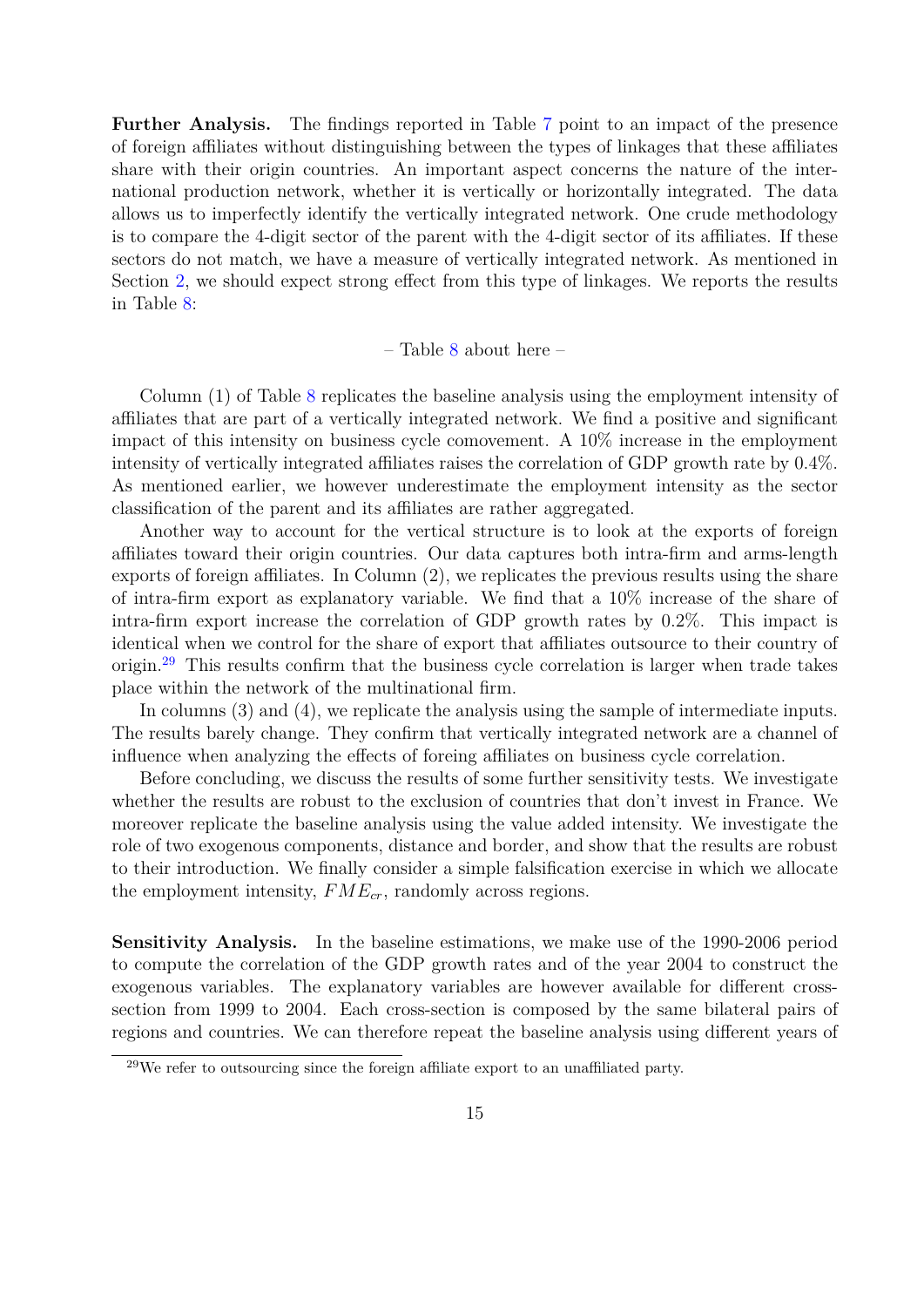explanatory variables. In Table [9,](#page-35-0) we repeat the cross-sectional estimates of columns 5 of Table [7.](#page-33-0)

#### – Table [9](#page-35-0) about here –

As we can see, the results barely change and the robustness is high. In each cross-section, we evaluate the effect of the foreign affiliates' employment intensity to be roughly the same as in the baseline Table. We find that a 10% percent increase in the employment intensity of foreign affiliates raises the business cycle correlation between their country of ownership and their region of location by about 0.6%.

Recall that the baseline sample include countries that may or may not invest in a region, so that the share of foreign affiliates' employment may be zero. One crude way to investigate whether the results are driven by the zeros in employment intensity is to keep the countries for which we observe a positive value of employment in at least one region. We present the results in Table [10.](#page-36-0) Notice that in this case, we drop about 80% of the observations of the initial baseline sample.

– Table [10](#page-36-0) about here –

Column (1) to (4) show that the foreign affiliates' employment share is still significant and positive. The estimated elasticity is slightly larger (because evaluated at different mean values). In column (4), we find that a 10% percent increase in the employment share of foreign affiliates raises the business cycle correlation between their country of ownership and their region of location by about  $0.7\%$ .<sup>[30](#page-0-0)</sup> In contrast, the trade variables is insignificant (as in the baseline sample). In line with the previous findings, we find a negative impact of the dissimilarity index on the business cycle correlation.

It is also likely that regions and countries that are geographically close to each other are affected by similar demand and supply shocks [\(Clark and van Wincoop,](#page-19-4) [2001\)](#page-19-4). The results are reported in Table [11.](#page-37-0) Compare to the results of Table [7,](#page-33-0) the inclusion of the bilateral distance and the border variables do not involve any notable change to the explanatory power of our regressions as measured by the *R*<sup>2</sup> .

– Table [11](#page-37-0) about here –

In the first two columns, we analyze the impact of distance and border on business cycles correlations.<sup>[31](#page-0-0)</sup> The results point to a negative and significant effect of distance while the border variable is insignificant. In column (3) and (4), we introduce successively the foreign affiliates' employment intensity variable and the bilateral trade variable. Compare to the estimates of the baseline estimation, we find that bilateral distance and borders do not influence the coefficient of the foreign affiliates employment intensity significantly. The introduction of both variables lower however the impact and significance of the bilateral

<sup>&</sup>lt;sup>30</sup>The mean value of the GDP growth rate correlations and of the employment shares in this sample are 0.12 and 0.001, respectively

<sup>31</sup>We also control for the region and country fixed effects.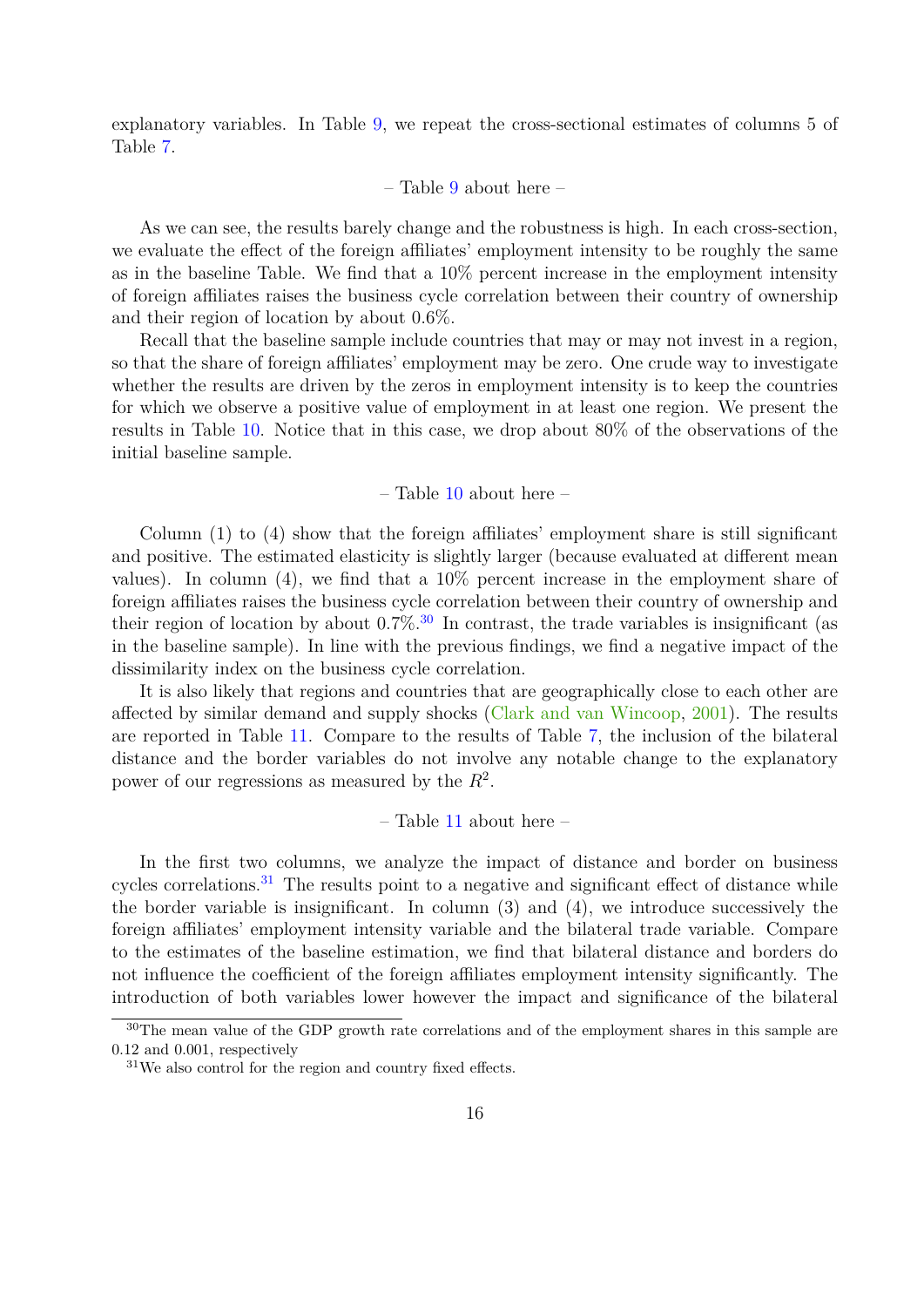trade variable. In column (5), the impact of bilateral trade disappears while the foreign affiliates employment intensity is still highly significant.

As a further test, we consider the ratio of foreign affiliates' value added to regional GDP. This ratio is as an alternative measure of the foreign affiliates presence in the region. It is less relevant than the employment intensity since it is likely to be manipulated for tax reasons [\(Lipsey,](#page-20-11) [2008\)](#page-20-11). Table [12](#page-38-0) reports the results which are essentially identical to the baseline specification.

– Table  $12$  about here –

The estimations consistently show a positive and significant impact of the foreign affiliates' value added intensity on the correlation of GDP growth rates. This impact is however estimated with a lesser degree of precision than in the baseline estimations of Table [7.](#page-33-0) As a main difference, we find a positive and slightly significant effects of the bilateral trade variable once we control for all the other covariates as in column (4).

As a final check, we propose a falsification exercise. We assign randomly the true foreign affiliates' employment intensity of each region to another.<sup>[32](#page-0-0)</sup> This exercise might be informative since the business cycle comovement between a country and a region should not be influenced by the employment intensity of foreign affiliates coming from another country or located in another region. Table [13](#page-39-0) reports the results.

– Table [13](#page-39-0) about here –

The randomly assigned foreign affiliates employment intensity are always insignificant, as we expected.

## <span id="page-17-0"></span>**7 Conclusion**

This paper examines the ownership composition of firms within French regions to shed light on the role of foreign affiliates in explaining business cycle comovements. Foreign affiliates are linked to their foreign parents via intra-firm trade, technology transfers, direct investments or their decisions on production. They may thus transmit shocks across borders as long as they contribute largely enough to the economic outcomes of their host region.

Using rich data on the universe of French firms and their activities in France, we establish that the share of majority-owned foreign affiliates is larger among large firms than among smaller ones. Therefore, while there are very few majority-owned foreign affiliates, their contributions to the economic activities of France and its regions are substantial. The data also reveal that the distribution of the activities of foreign affiliates based on their nationality is heterogeneous across French regions. We exploit this to evaluate the role of foreign affiliates in synchronizing intenational business cycles.

 $32$ For instance, we assign the German employment intensity in Alsace to a randomly chosen region and a randomly chosen employment intensity to Alsace.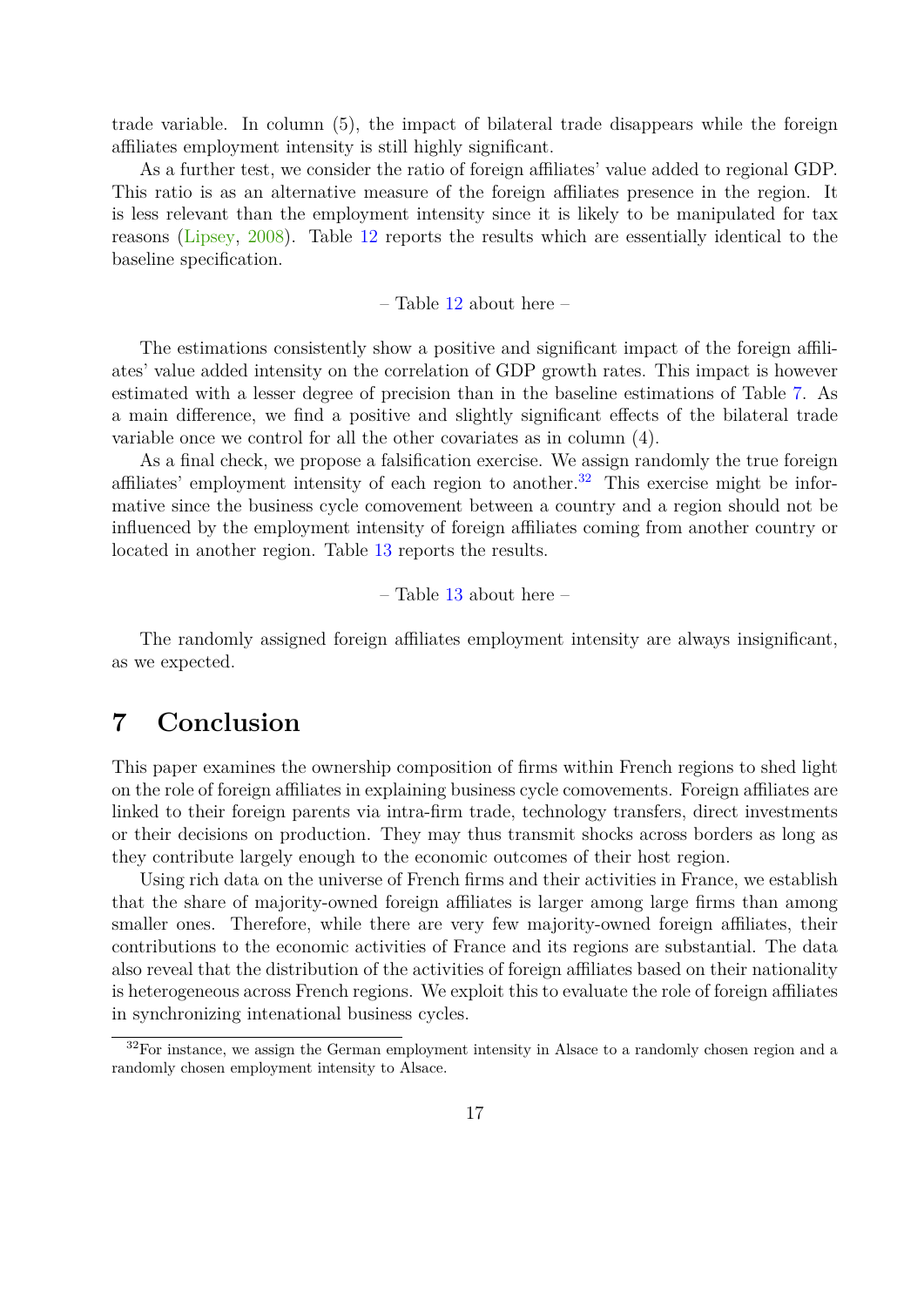We show that the presence of foreign affiliates - either measured through employment, value added, or intra-firm trade intensity - in a region increases the correlation between the fluctuations of the GDP of the region and that of the country of ownership significantly. We also demonstrate that French regions which host foreign affiliates which come from the same countries exhibit greater comovement of GDP growth.

The literature has shown that large firms contribute to aggregate volatility; we show that they also contribute to aggregate co-fluctuations when they are foreign-owned. Our findings thus point to previously unexplored dimensions of the impact of large firms on aggregate outcomes. Since they are important traders, the influence of bilateral trade on business cycle comovements turns out to not be robust. This suggests that multinational linkages are more important that trade linkages.

The nationality and ownership structure of the firms are two dimensions that seem to have important implications for aggregate trade, employment and comovements. One extension of this study that we would consider especially worthwhile is to identify whether the idiosyncratic shocks of multinational firms are specific and important forces explaining these aggregate outcomes.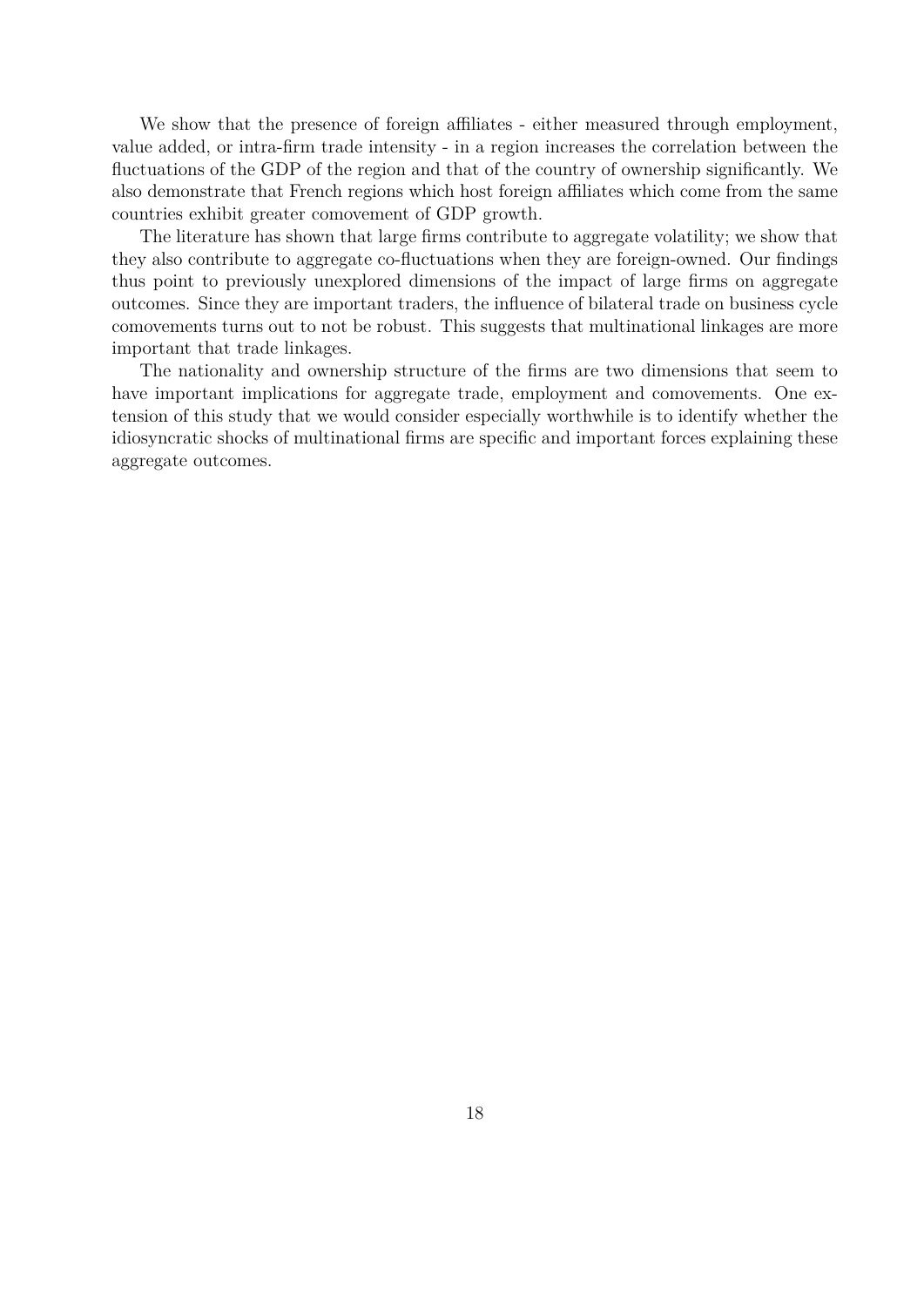## **References**

- <span id="page-19-13"></span>Antri $\pounds$ <sub>i</sub>s, P., Chor, D., Fally, T. and Hillberry, R. (2012), 'Measuring the upstreamness of production and trade flows', *American Economic Review Papers & Proceedings* **102**(3), 412–416.
- <span id="page-19-10"></span>Atalay, E., Hortacsu, A. and Syverson, C. (2012), Why do firms own production chains?, Working Paper 18020, National Bureau of Economic Research.
- <span id="page-19-6"></span>Baxter, M. and Kouparitsas, M. A. (2005), 'Determinants of business cycle comovement: a robust analysis', *Journal of Monetary Economics* **52**(1), 113–157.
- <span id="page-19-5"></span>Bergin, P. R., Feenstra, R. C. and Hanson, G. H. (2009), 'Offshoring and Volatility: Evidence from Mexico's Maquiladora Industry', *American Economic Review* **99**(4), 1664–71.
- <span id="page-19-3"></span>Bernard, A. B. and Jensen, J. B. (1997), 'Exporters, skill upgrading, and the wage gap', *Journal of International Economics* **42**(1-2), 3–31.
- <span id="page-19-12"></span>Bernard, A. B., Jensen, J. B., Redding, S. J. and Schott, P. K. (2010), 'Intrafirm trade and product contractibility', *American Economic Review* **100**(2), 444–48.
- <span id="page-19-11"></span>Buch, C., Kleinert, J., Liponner, A. and Toubal, F. (2005), 'Determinants and effects of foreign direct investment: Evidence from german firm-level data', *Economic Policy* **20**(41), 53–110.
- <span id="page-19-8"></span>Burstein, A., Kurz, C. and Tesar, L. (2008), 'Trade, production sharing, and the international transmission of business cycles', *Journal of Monetary Economics* **55**(4), 775–795.
- <span id="page-19-7"></span>Calderon, C., Chong, A. and Stein, E. (2007), 'Trade intensity and business cycle synchronization: Are developing countries any different?', *Journal of International Economics* **71**(1), 2–21.
- <span id="page-19-4"></span>Clark, T. E. and van Wincoop, E. (2001), 'Borders and business cycles', *Journal of International Economics* **55**(1), 59–85.
- <span id="page-19-2"></span>Desai, M. A. and Foley, C. F. (2004), The comovement of returns and investment within the multinational firm, Nber working papers, National Bureau of Economic Research, Inc.
- <span id="page-19-9"></span>di Giovanni, J. and Levchenko, A. A. (2010), 'Putting the Parts Together: Trade, Vertical Linkages, and Business Cycle Comovement', *American Economic Journal: Macroeconomics* **2**(2), 95–124.
- <span id="page-19-0"></span>di Giovanni, J. and Levchenko, A. A. (2011), Country size, international trade, and aggregate fluctuations in granular economies, NBER Working Papers 17335, National Bureau of Economic Research, Inc.
- <span id="page-19-1"></span>di Giovanni, J., Levchenko, A. A. and Méjean, I. (2011), Firms, Destinations, and Aggregate Fluctuations, mimeo.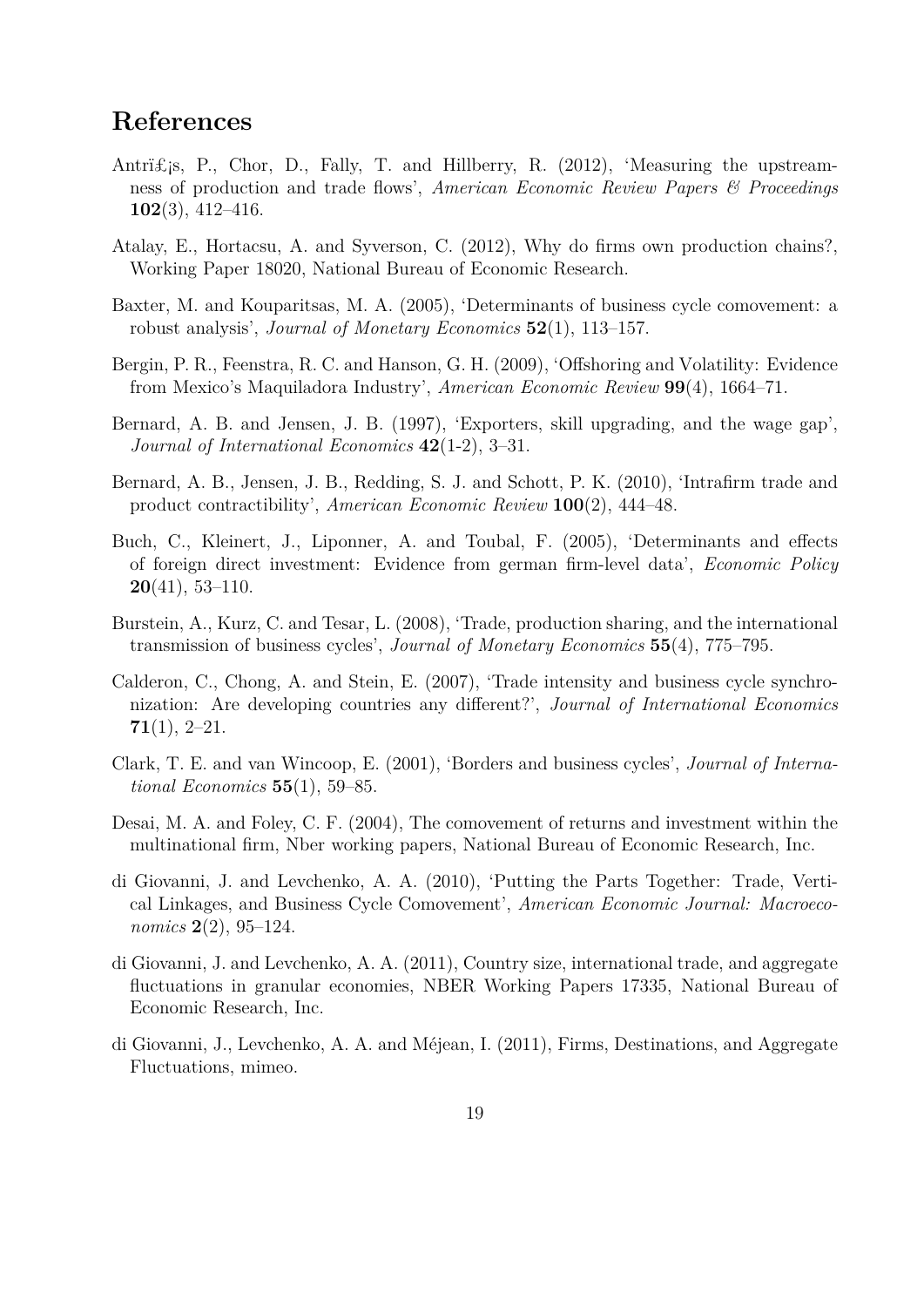- <span id="page-20-9"></span>Fatas, A. (1997), 'Emu: Countries or regions? lessons from the ems experience', *European Economic Review* **41**(3-5), 743–745.
- <span id="page-20-12"></span>Fidrmuc, J. (2004), 'The endogeneity of the optimal currency area criteria, intra-industry trade and emu enlargement', *Comptemporary Economic Policy* **1**, 1–12.
- <span id="page-20-4"></span>Frankel, J. A. and Rose, A. K. (1998), 'The Endogeneity of the Optimum Currency Area Criteria', *Economic Journal* **108**(449), 1009–25.
- <span id="page-20-0"></span>Gabaix, X. (2011), 'The granular origins of aggregate fluctuations', *Econometrica* **79**(3), 733– 772.
- <span id="page-20-1"></span>Goldberg, P. and Hellerstein, R. (2009), How rigid are producer prices?, Working Papers 1184, Princeton University, Department of Economics, Center for Economic Policy Studies.
- <span id="page-20-10"></span>Helpman, E., ed. (2011), *Understanding Global Trade*, MA: Harvard University Press.
- <span id="page-20-3"></span>Hsu, C.-C., Wu, J.-Y. and Yau, R. (2011), 'Foreign direct investment and business cycle co-movements: The panel data evidence', *Journal of Macroeconomics* **33**(4), 770 – 783.
- <span id="page-20-5"></span>Imbs, J. (2004), 'Trade, Finance, Specialization, and Synchronization', *The Review of Economics and Statistics* **86**(3), 723–734.
- <span id="page-20-14"></span>Imbs, J. M. (1999), 'Technology, growth and the business cycle', *Journal of Monetary Economics* **44**(1), 65–80.
- <span id="page-20-7"></span>Inklaar, R., Jong-A-Pin, R. and de Haan, J. (2008), 'Trade and business cycle synchronization in OECD countries–a re-examination', *European Economic Review* **52**(4), 646–666.
- <span id="page-20-2"></span>Jansen, W. J. and Stokman, A. C. J. (2006), 'International rent sharing and domestic labour markets: A macroeconomic analysis', *Review of World Economics (Weltwirtschaftliches Archiv)* **142**(4), 792–813.
- <span id="page-20-8"></span>Johnson, R. C. (2012), Trade in intermediate inputs and business cycle comovement, Working Paper 18240, National Bureau of Economic Research.
- <span id="page-20-13"></span>Kalemli-Ozcan, S., Papaioannou, E. and Peydri£; J. L. (2009), Financial regulation, financial globalization and the synchronization of economic activity, NBER Working Papers 14887, National Bureau of Economic Research, Inc.
- <span id="page-20-6"></span>Kose, M. A. and Yi, K.-M. (2006), 'Can the standard international business cycle model explain the relation between trade and comovement?', *Journal of International Economics* **68**(2), 267–295.
- <span id="page-20-11"></span>Lipsey, R. E. (2008), Measuring the location of production in a world of intangible productive assets, fdi, and intrafirm trade, Working Paper 14121, National Bureau of Economic Research.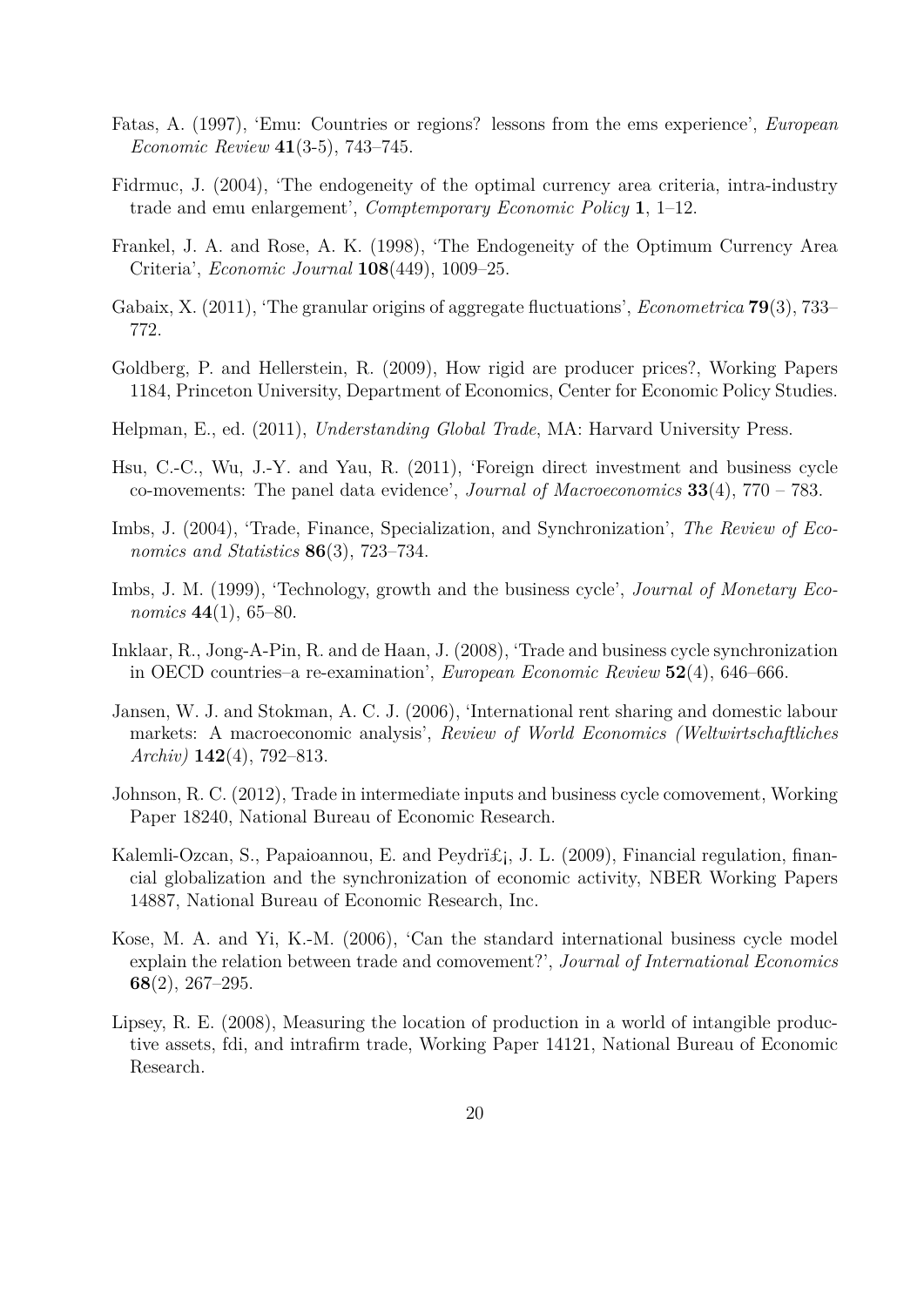- <span id="page-21-1"></span>Mansfield, E. (1962), 'Size of firm, market structure, and innovation', *Journal of Political Economy* **71**(6).
- <span id="page-21-2"></span>Mayer, T. and Ottaviano, G. (2008), 'The happy few: The internationalisation of european firms', *Intereconomics: Review of European Economic Policy* **43**(3), 135–148.
- <span id="page-21-0"></span>Moscarini, G. and Postel-Vinay, F. (2009), Large employers are more cyclically sensitive, NBER Working Papers 14740, National Bureau of Economic Research, Inc.
- <span id="page-21-5"></span>Neary, J. P. (2009), Two and a half theories of trade, CEPR Discussion Papers 7600, C.E.P.R. Discussion Papers.
- <span id="page-21-7"></span>Ng, E. C. (2010), 'Production fragmentation and business-cycle comovement', *Journal of International Economics* **82**(1), 1–14.
- <span id="page-21-4"></span>Parenti, M. (2012), International trade: David and goliath, mimeo, Paris School of Economics.
- <span id="page-21-9"></span>Ramondo, N., Rappoport, V. and Ruhl, K. J. (2011), Horizontal vs. vertical fdi : Revisiting evidence from u.s. multinationals, Working Papers 11-12, New York University, Leonard N. Stern School of Business, Department of Economics.
- <span id="page-21-10"></span>Ravn, M. O. and Uhlig, H. (2002), 'On adjusting the Hodrick-Prescott filter for the frequency of observations', *The Review of Economics and Statistics* **84**(2), 371–375.
- <span id="page-21-3"></span>Shimomura, K.-I. and Thisse, J.-F. (2009), Competition among the big and the small, CEPR Discussion Papers 7404, C.E.P.R. Discussion Papers.
- <span id="page-21-8"></span>Tesar, L. L. (2008), Production sharing and business cycle synchronization in the accession countries, *in* 'NBER International Seminar on Macroeconomics 2006', NBER Chapters, National Bureau of Economic Research, Inc, pp. 195–238.
- <span id="page-21-6"></span>Zlate, A. (2010), Offshore production and business cycle dynamics with heterogenous firms, International Finance Discussion Papers 995, Board of Governors of the Federal REserve System.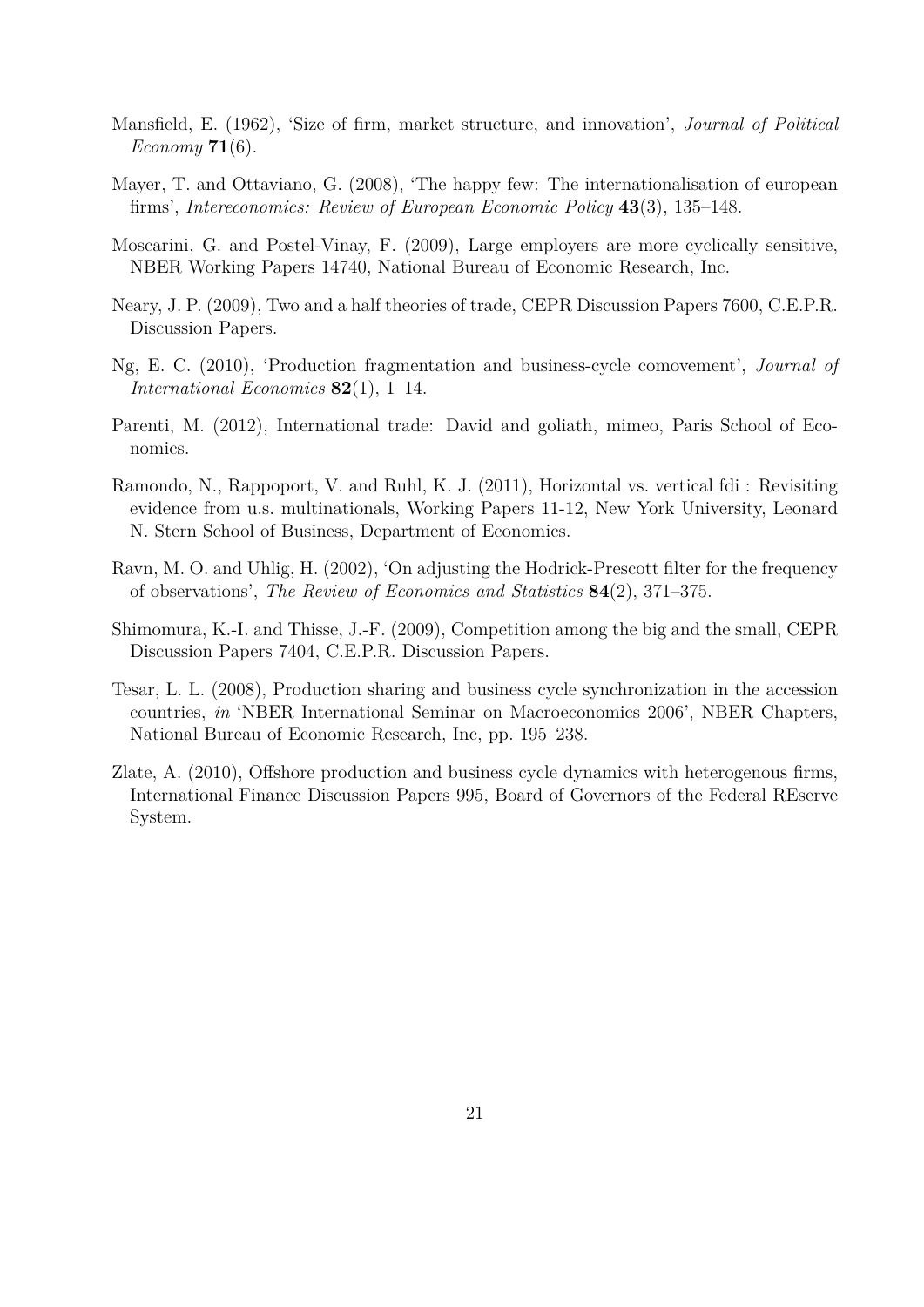# **Appendix**

# <span id="page-22-0"></span>**A Data Appendix**

We build a database that describes value added, employment, and sales in the manufacturing, extractive, agricultural sectors of French regions, as well as their bilateral exports to and imports from 162 partner countries and the value of intra-firm trade.<sup>[33](#page-0-0)</sup> Within regions, we disentangle activities based on the ownership of firms. Namely, we distinguish activities generated by independent firms, French affiliates, and foreign affiliates (depending on their parent country). The data are matched to a vector of bilateral correlations of business cycles between 21 Metropolitan French regions and these  $162$  countries.<sup>[34](#page-0-0)</sup> This dataset is built from the aggregation of several sets of micro-data that are provided by different French administrations.

Firms in France need to report their tax statements (through one of three alternative regimes) to the tax administration. The *Bénéfice Réel Normal* (BRN) needs to be filed by all firms that have an annual turnover of more than 763,000 euros in manufacturing and more than 230,000 euros in services. Firms with a lower turnover might still opt for the BRN regime, but they are automatically registered under the *Regime Simplifié d'Impositions* (RSI) instead of the BRN. Firms file for an RSI account for an annual turnover of less than 4% and a total employment of less than 11% (see di Giovanni, Levchenko, and Méjean 2011). Entrepreneurs (owner-manager-single-employee firms) with an annual turnover of less than 80,300 euros are subject to the MicroBIC regime, *Micro Bénéfice Industriel et Commerciaux*. These firms have a negligible weight in the distribution of annual turnover, value added and employment. Of all those regimes, the BRN is the most comprehensive regarding the information available, including balance sheet information on total employment and total value added.

The BRN is merged to "LIFI élargi", a dataset that has information on the ownership and nationality of the parent company of firms located in France. The dataset combines two sources of information. First, a survey on "large" firms that gives detailed information on the ownership of groups, the link between affiliates (at home and abroad), and information on shareholders. Only firms with more than 500 employees, or having a yearly turnover greater than 20 million euros, or having more than 1.2 million euros of shares of other firms are subject to this survey. The survey is completed with DIANE, a dataset that reports financial linkages between firms. Firms with an annual turnover above one million euros are surveyed. Notice that relatively large firms are surveyed, but they indicate their financial links with all their affiliates (if any) irrespective of their size. Furthermore, the sample of firms that are surveyed (the ones with more than 500 employees or more than 1 million euros of turnover) represents half of the firms, but these firms account for 94% of total value added.

<sup>33</sup>We do not have information on services.

<sup>34</sup>We exclude the comovement between French regions and France as a whole.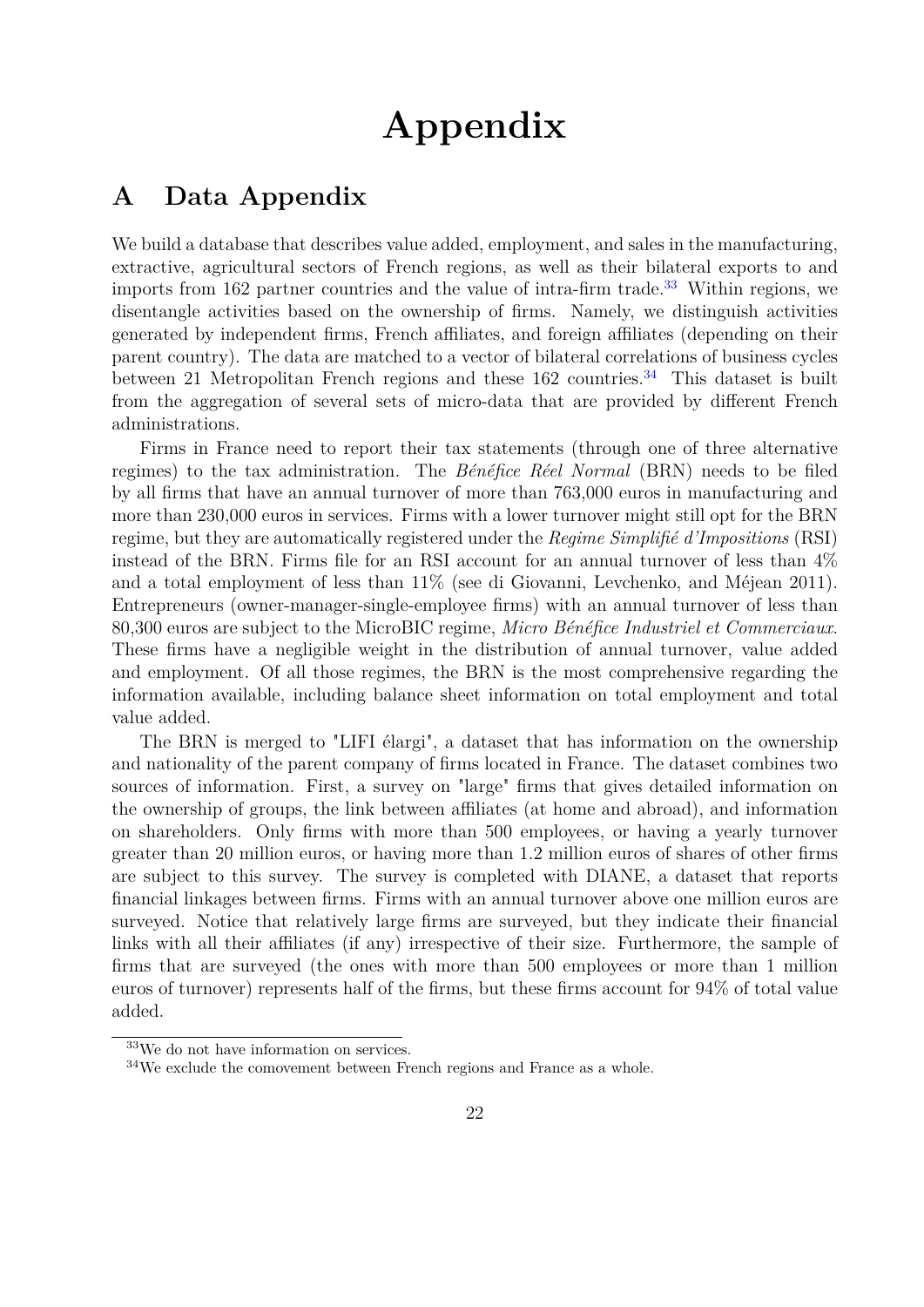We classify firms according to their nationality and ownership. We denote by IND (for independent), French domestic firms, which are located in France and not owned by a group. A French affiliate, MNE, is located in France and owned by a French group. We denote by FME foreign affiliates, which are located in France and owned by a foreign group. Later on, we will distinguish the foreign affiliates based on their nationality. At this stage, our data consists of an exhausitve panel of 184,929 firms, for the 1999-2004 period.

We merge the data with a dataset provided by French Customs that gives information on bilateral exports and imports of firms located in France. For each firm, this database reports the bilateral free-on-board value, the quantity of exports, the cost-insurance-freight value and the quantity of imports. Extra-European shipments of a value which is less than 1,000 euros are subject to a simplified declaration procedure and do not appear in our data. Within the Single European Market, the reporting threshold is based on the cumulated yearly export value of each firm (all destinations within the EU). This threshold has increased over time, up to 100,000 euros in 2002 and 150,00 euros in 2003.

Information on intra-firm trade is taken from the EIIG firm-level survey (Échanges Internationaux Intra-Groupe.) The data are provided by INSEE (Institut National de la Statistique et de Etudes Economiques) and are only available for 1999. The survey was addressed to all French firms whose value of trade was over 1 million euros, owned by groups that controlled at least 50% of the equity capital of a foreign affiliate. It provides a detailed geographical breakdown of the import and export value of French firms at product level (HS4) and their sourcing modes – outsourcing and/or intra-firm trade.

We aggregate the firm-level data at the regional level. A firm located in France might have several plants in different regions. When it comes to filing the BRN or the Customs' forms, the value added, sales or trade values are always allocated to the region of the headquarters of the multi-plant firm. In order to compute the regional GDP, the INSEE reallocates the value added of multi-plant firms based on the share of employment made by plants in each region. Each plant is recorded in a dataset called STOJAN that has limited plant-level information, mostly on its employment and its identifier. The identifier of the plant is such that it can be easily merged to the identifier of the firm. We use STOJAN to reallocate the value added, sales and trade of multi-plant firm. In our sample, only 1.8% of firms are multi-plant and multi-region. Yet these firms account for  $9.8\%$  of total employment.<sup>[35](#page-0-0)</sup> We are now able to aggregate the statistics at the level of each of the 21 Metropolitan regions.

This database at the regional level is then combined with a dataset that contains the correlation of the business cycles between a French region *i* and a partner country *c*. We consider 162 partner countries over the 1990-2006 period. The correlation of the cycles between region *i* and country *c* is computed as the correlation in the annual growth rates or the correlation of HP-filtered GDPs.

As a measure of regional GDP, we use the publicly available GDP computed by INSEE over the 1990-2006 period. We combine it with World Bank data for the GDP of countries, in current US dollars. While the GDP of the countries are in dollars, the French regional GDPs are in euros. We convert the GDP of the countries into euros using the EUR-USD exchange

<sup>35</sup>We have access to this data for the 1999-2004 period.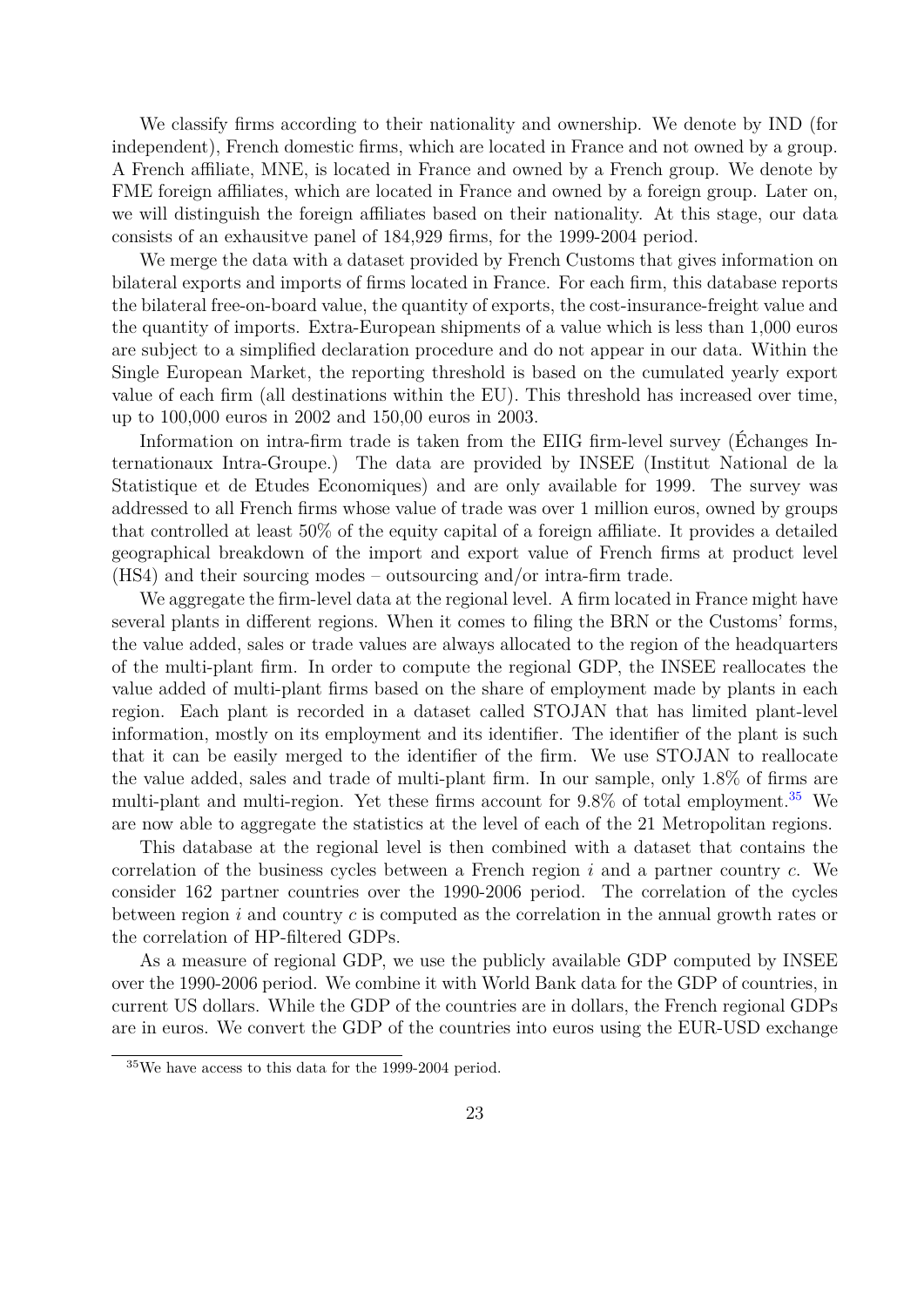rate given by Eurostat. The database is completed with the total exports and imports of the partner countries that we take from the Direction Of Trade Statistics (DOTS).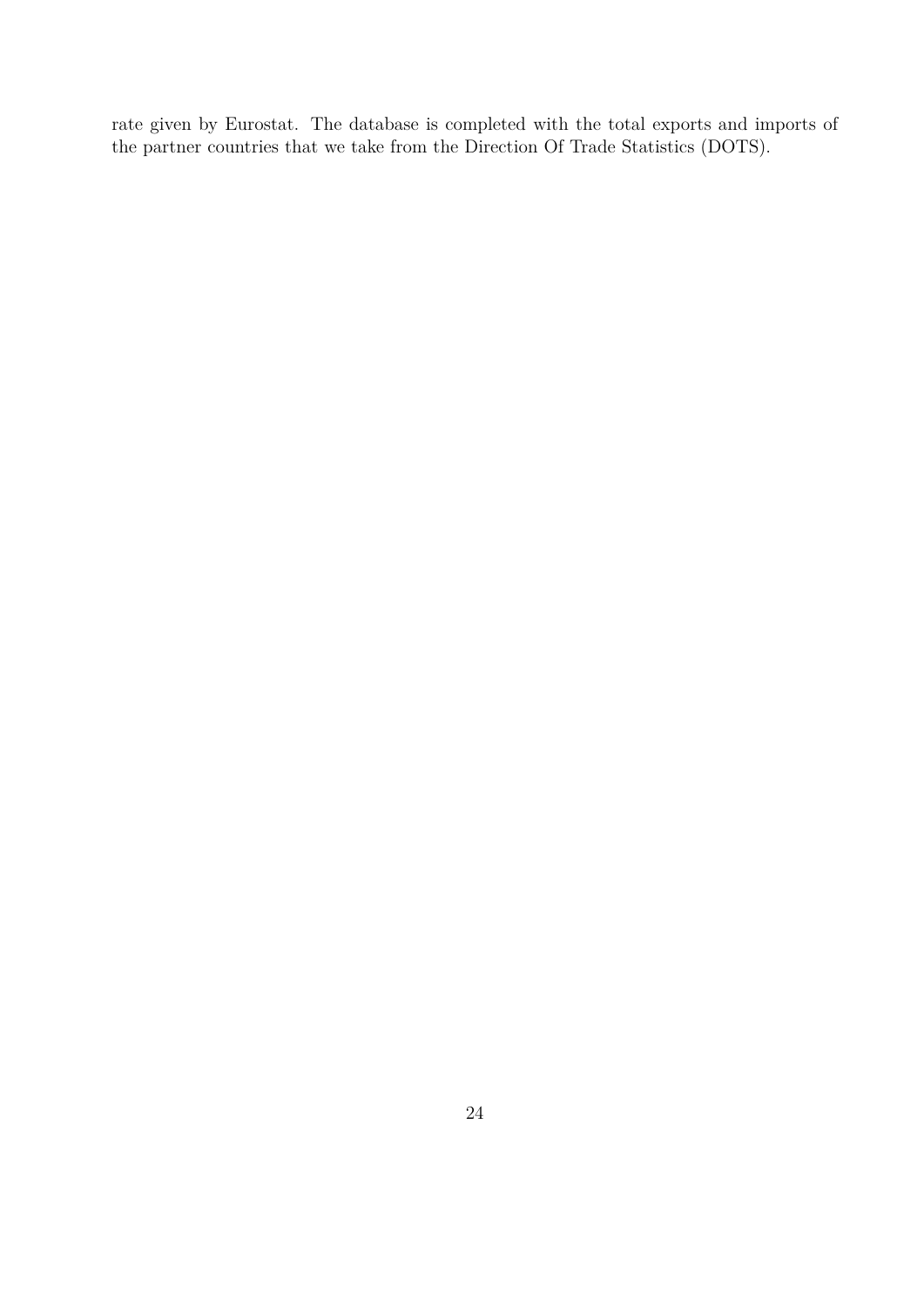|   | $\frac{1}{2}$<br>l<br>J<br><b>Additional Contract Contract</b><br>١ |
|---|---------------------------------------------------------------------|
|   |                                                                     |
|   | - 1<br>- 1<br>- 1<br>- 1<br>ł<br>,<br>s<br>)                        |
|   | $\sim$ $\sim$ $\sim$ $\sim$<br>י<br>וו<br>$\overline{1}$            |
|   | ist 15                                                              |
|   | י<br>ווי ווי ווי ד                                                  |
|   |                                                                     |
|   | i                                                                   |
|   | i<br>١                                                              |
|   | いろ こうなん こうりょう こうりょう                                                 |
| I | I                                                                   |
|   |                                                                     |
|   | İ                                                                   |
|   | i<br>j<br>$\overline{ }$                                            |
| I | Ċ,<br>I                                                             |

<span id="page-25-0"></span>

|                                                                                                  |                                                        | of firms<br>#   |                        |             | Employ       |           | Sales              | Value      | added                                                                                         |                       | Exports                              |                   | Imports                     |
|--------------------------------------------------------------------------------------------------|--------------------------------------------------------|-----------------|------------------------|-------------|--------------|-----------|--------------------|------------|-----------------------------------------------------------------------------------------------|-----------------------|--------------------------------------|-------------------|-----------------------------|
|                                                                                                  | g                                                      | MNE             | <b>FME<sub>s</sub></b> | <b>MNE</b>  | <b>FMIEs</b> | 匡<br>МN   | <b>FME</b>         | <b>MNE</b> | FMEs                                                                                          | <b>NINE</b>           | Φ<br>FME                             | <b>MNE</b>        | <b>FMEs</b>                 |
| Alsace                                                                                           | c.ci                                                   | 14.4            | $\Xi$                  | 29.9        | rö<br>38.    | ್:<br>29. | 51.                | 27.2       | 49.5                                                                                          | 4.<br>$\overline{21}$ | œ.<br>69.                            | $\vec{1}$         | 76.7                        |
| Aquitaine                                                                                        | 8.9                                                    | 16.3            | 4.8                    | 36.9        | 18.          | 41.0      | 30.4               | 37.7       |                                                                                               | 33.8                  | 52.8                                 | 25.4              | 5.05                        |
| Auvergne                                                                                         | $\ddot{r}$ 3                                           | 18.4            | 4.2                    | 48.0        | 15.5         | 50.7      | 25.5               | 43.6       | 31.4                                                                                          | 65.4                  | $25.5$                               | IJ<br>58.         | 31.0                        |
| Basse-Normandie                                                                                  | 74.1                                                   | 21.5            | 4.5                    | 42.6        | 18.2         | 46.7      | 25.8               | 42.9       | 23.1                                                                                          | 36.0                  | 50.4                                 | 31.6              | 54.7                        |
| Bourgogne                                                                                        | $73.9\,$                                               | 20.0            | 6.2                    | 42.6        | 26.4         | 44.4      | 34.6               | 44.5       | 30.3                                                                                          | 43.6                  | 48.0                                 | 25.9              | 67.3                        |
| Bretagne                                                                                         | $76.4\,$                                               | 20.5            |                        | 51.5        | 11.2         | 5.05      | 13.3               | 51.4       | 15.7                                                                                          | 56.0                  | 29.1                                 | 48.7              | 36.4                        |
| Centre                                                                                           | 5.3                                                    | 18.6            | $\overline{61}$        | 40.2        | 27.1         | 40.1      | 38.8               | 38.2       | 36.6                                                                                          | 37.9                  | 54.2                                 | 22.8              | 68.5                        |
| Champagne-Ardenne                                                                                | $74.1\,$                                               | 19.6            | 6.3                    | 41.9        | 26.0         | 44.9      | 31.9               | 45.0       | 29.4                                                                                          | 49.0                  | 38.9                                 | 27.8              | 61.0                        |
| Franche-Comte                                                                                    | 9.6                                                    | $19.8\,$        | 4.6                    | 49.0        | 16.2         | 52.4      | 22.8               | 47.1       | 22.6                                                                                          | 43.6                  | 44.2                                 | 48.8              | 36.8                        |
| Haute-Normandie                                                                                  | 73.4                                                   | 19.9            | 6.7                    | 43.0        | 27.8         | 47.9      | 38.7               | 48.1       | 34.6                                                                                          | 42.2                  | $50.5$                               | 45.3              | 50.6                        |
| Ile-de-France                                                                                    |                                                        | 13.9            | $\overline{5}$ .       | 42.2        | 23.8         | 44.3      | 36.3               | 41.9       | 35.3                                                                                          | 46.3                  | 39.3                                 | 31.4              | 59.1                        |
| Languedoc-Rousssillon                                                                            |                                                        | 15.2            | 3.8                    | 35.3        | 16.0         | 39.3      | 25.6               | 37.1       | 25.3                                                                                          | 37.1                  | 49.0                                 | 35.9              | 47.5                        |
| Limousin                                                                                         | $\begin{array}{c} 81.1 \\ 81.0 \\ 77.5 \\ \end{array}$ | 18.4            | $\frac{6}{4}$          | 36.7        | 16.9         | 42.8      | 22.0               | 39.7       | 20.5                                                                                          | 40.0                  | 41.8                                 | 42.9              | 39.5                        |
| Lorraine                                                                                         |                                                        | $17.0\,$        | ζ.,                    | 36.4        | 30.4         | 7.78      | 42.6               | 33.5       | 41.4                                                                                          | 28.9                  | 62.7                                 | 26.6              | 62.7                        |
| Midi Pyri£ji£jni£ji£jes                                                                          | $79.5\,$                                               | 16.6            | 3.9                    | 37.3        | 19.8         | 32.2      | 39.0               | 36.2       | 31.8                                                                                          | 19.4                  | 54.9                                 | $19.5\,$          | 58.5                        |
| Nord Pas-de-Calais                                                                               | $74.4\,$                                               | 19.2            | 6.4                    | 43.6        | 23.5         | 43.9      | 36.2               | 39.1       | 37.5                                                                                          | 42.0                  | 49.8                                 | 34.9              | 52.3                        |
| PACA                                                                                             | 83.4                                                   | $13.0\,$        | 3.6                    | 35.2        | 17.9         | 40.2      | 28.8               | 38.2       | 25.6                                                                                          | 33.9                  | 47.0                                 | $40.5$            | 42.5                        |
| Pays de Loire                                                                                    | $\overline{L}$                                         | 23.8            | 4.5                    | 48.7        | 18.1         | 51.2      | 26.1               | 46.7       | 28.9                                                                                          | 46.0                  | 42.3                                 | 39.7              | 49.5                        |
| Picardie                                                                                         | $74.6\,$                                               | 18.1            | 7.3                    | 37.2        | 31.4         | 37.7      | 43.8               | 35.6       | 40.3                                                                                          | 33.3                  | 56.5                                 | 23.6              | 64.9                        |
| Poitou Charentes                                                                                 | $\frac{1}{2}$ .7                                       | 20.4            | 3.9                    | 41.9        | 18.5         | 7.74      | 20.6               | 47.4       | 20.5                                                                                          | 61.8                  | LC.<br>$\tilde{25}$                  | 46.3              | 37.1                        |
| Rhi£ji£jne Alpes                                                                                 | 0.7                                                    | 17.6            | 4.8                    | 41.7        | 22           | 44.9      | 30.6               | Ņ,<br>43.  | ro<br>26.                                                                                     | 44.7                  | rC<br>$\overline{41}$                | 35.7              | 7.05                        |
| Weighted average                                                                                 | $\ddot{5}$ .                                           | 17.2            | 5.2                    | 41.6        | 22.7         | 43.9      | 33.5               | 41.3       | 32.1                                                                                          | 40.5                  | 46.7                                 | 32.1              | 56.4                        |
| This table displays the percentage contribution of independent                                   |                                                        |                 |                        |             |              |           | French firms (IND) |            | , French multinational firms                                                                  |                       |                                      | (MNEs)            | $\mathop{\rm and}\nolimits$ |
| foreign multinational firms (FMEs)                                                               |                                                        |                 |                        |             |              |           |                    |            | to the economic activites of French regions in the manufacturing, extractive, and agriculture |                       |                                      |                   |                             |
| industries. Employ. stands                                                                       |                                                        | for employment. |                        |             |              |           |                    |            | Figures by region are averages over the 1999-2004 period.                                     |                       | The                                  | averages          | are                         |
| weighted mean of regional values. Weights reflect the importance of each region for each outcome |                                                        |                 |                        |             |              |           |                    |            |                                                                                               |                       | (their weigth in France <sup>:</sup> |                   | s total                     |
| value addded, France's total                                                                     |                                                        | employment      | etc.)                  | The figures | are          | based     | on the             | authors'   | computations                                                                                  |                       | from $4$                             | datasets:         | <b>BRN</b>                  |
| STOJAN, LIFI, and the French Customs data.                                                       |                                                        |                 |                        |             |              |           |                    |            | Sales, exports, and imports are expressed in current euros.                                   |                       |                                      | The row "Average" | $\mathbf{g}$ .              |
| the simple arithmetic average of regional contributions                                          |                                                        |                 |                        |             |              |           |                    |            |                                                                                               |                       |                                      |                   |                             |

# **B Tables**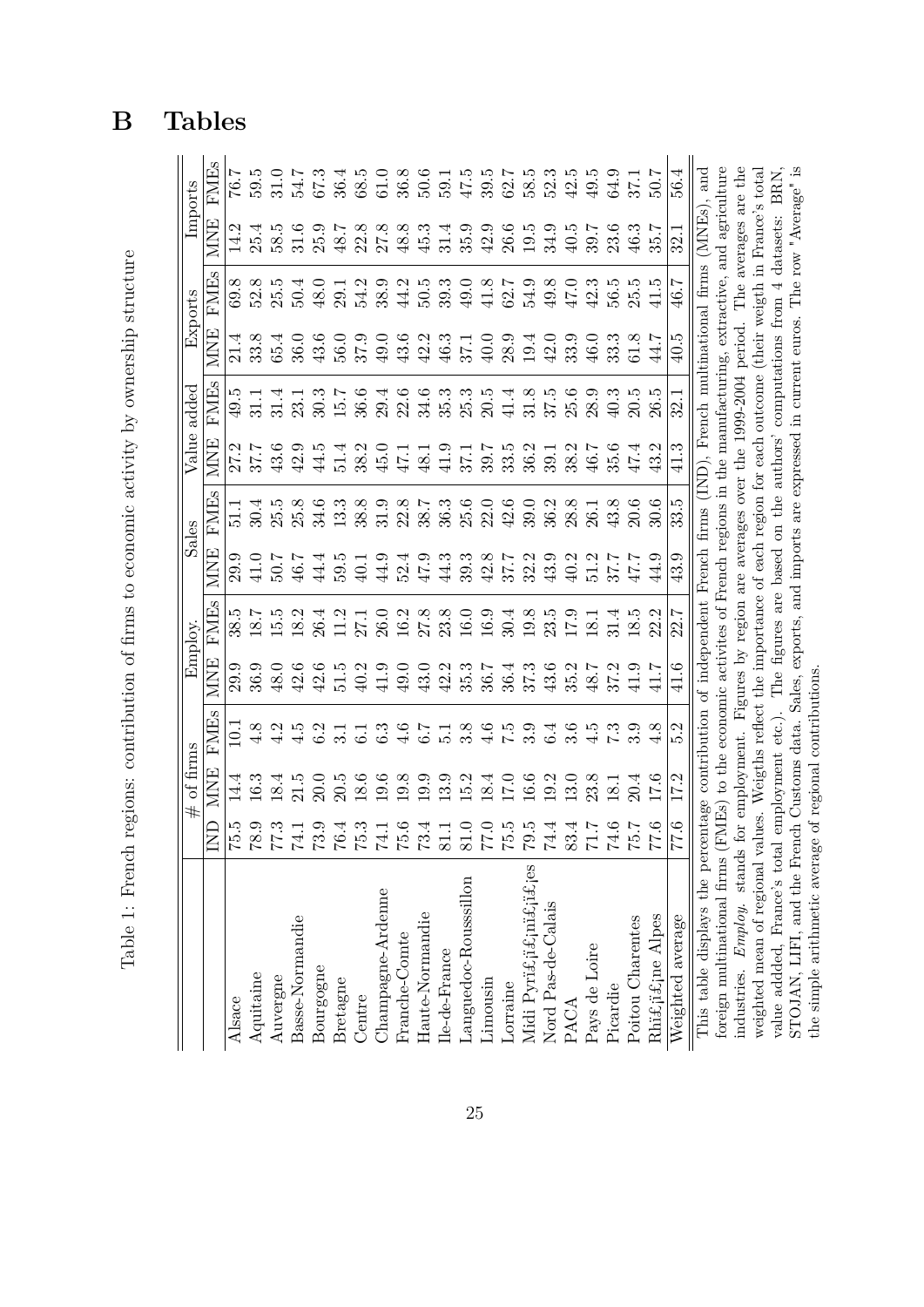<span id="page-26-0"></span>

made by French firms is generated by the 5 largest ones.

Table 2: Concentration among foreign affiliates: share of output done by the largest ones  $(\%)$ Table 2: Concentration among foreign affiliates: share of output done by the largest ones  $(\%$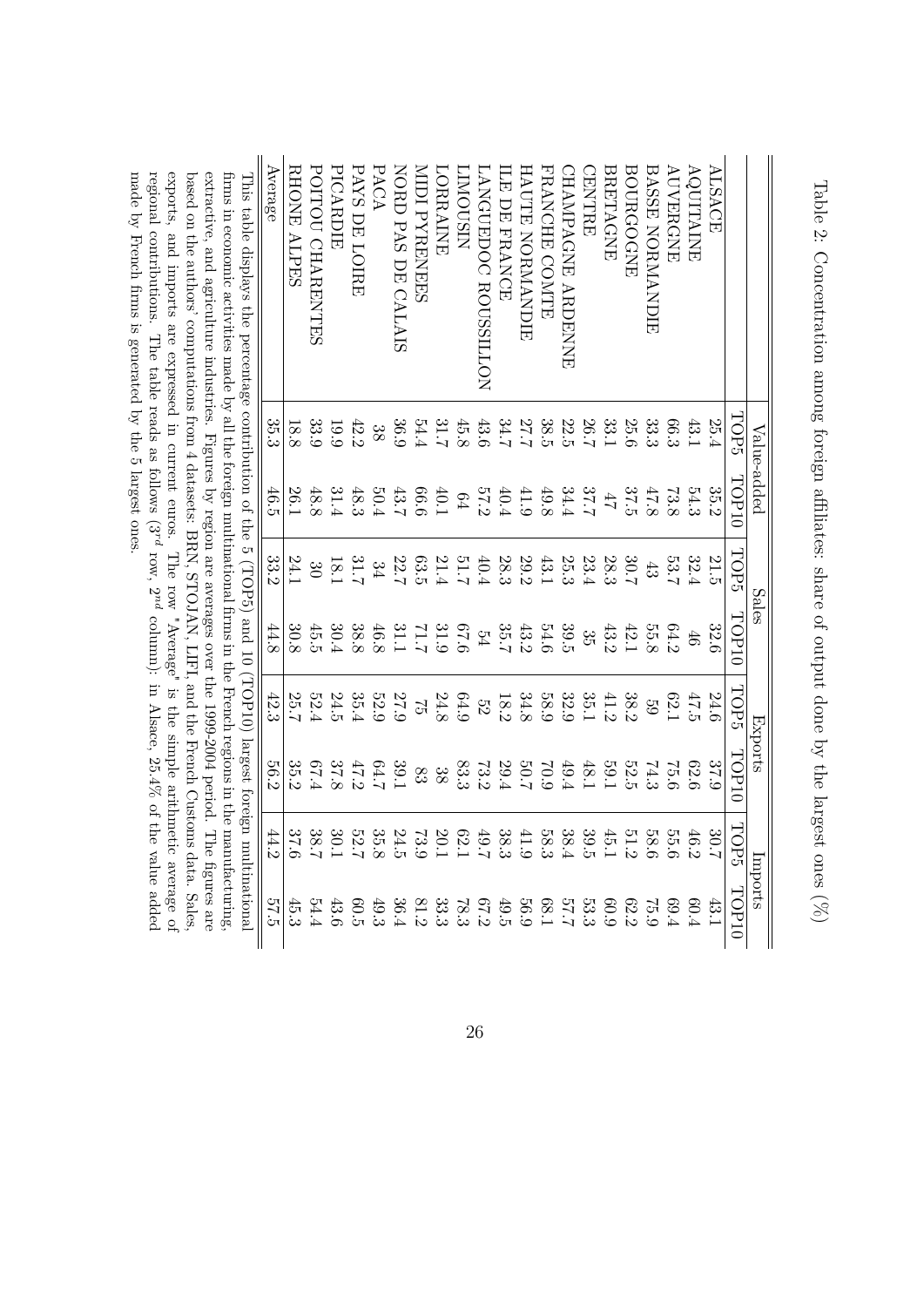| $\frac{1}{2}$<br>S and the contract of<br>s<br>c |
|--------------------------------------------------|
| <br> <br> <br>ا                                  |
| I                                                |
| $-1 - 1$<br>ľ<br>ς<br>L<br>$22 + 22$<br>l        |
| $\sim 2.5$<br>Í<br>Į                             |
| 5                                                |

<span id="page-27-0"></span>

|                                                                                                            |          | <b>MNE</b>   |          | <b>FME</b>   |          | <b>FME</b>        |
|------------------------------------------------------------------------------------------------------------|----------|--------------|----------|--------------|----------|-------------------|
| Partner                                                                                                    |          | All partners |          | All partners |          | Country ownership |
|                                                                                                            | Exports  | Imports      | Exports  | Imports      | Exports  | Imports           |
| <b>ALSACE</b>                                                                                              | 0.45     | 0.31         | 0.58     | 0.61         | 0.84     | 0.73              |
| <b>AQUITAINE</b>                                                                                           | 0.48     | 0.22         | 0.59     | 0.31         | 0.92     | 0.37              |
| AUVERGNE                                                                                                   | 0.65     | 0.07         | 0.35     | 0.37         | 0.84     | 0.63              |
| BASSE NORMANDIE                                                                                            | 0.49     | 0.36         | 757      | 0.55         | 0.86     | 747               |
| BOURGOGNE                                                                                                  | 0.46     | 0.22         | 0.51     | 0.71         | 0.85     | 0.92              |
| <b>BRETAGNE</b>                                                                                            | 0.45     | 0.36         | 0.73     | 0.58         | 0.65     | 0.82              |
| CENTRE                                                                                                     | 0.52     | 0.10         | 0.70     | 0.75         | 0.85     | 0.87              |
| CHAMPAGNE ARDENNE                                                                                          | $0.51\,$ | 0.39         | 0.56     | 0.50         | $0.76\,$ | 0.69              |
| FRANCHE COMTE                                                                                              | 0.46     | 0.42         | 0.67     | 0.52         | 0.82     | 0.71              |
| HAUTE NORMANDIE                                                                                            | 0.45     | 0.35         | 0.48     | $0.67\,$     | 0.83     | 0.84              |
| LE DE FRANCE                                                                                               | 0.53     | 0.18         | $0.65\,$ | $0.65\,$     | 0.89     | 0.85              |
| LANGUEDOC ROUSSILLON                                                                                       | 0.50     | 0.26         | 0.60     | 0.62         | 77.0     | 0.94              |
| LIMOUSIN                                                                                                   | 0.57     | 0.29         | 0.33     | 0.57         | $0.71\,$ | $0.80\,$          |
| LORRAINE                                                                                                   | 0.42     | 0.38         | 0.49     | 0.44         | 0.46     | 0.56              |
| <b>MIDI PYRENEES</b>                                                                                       | 0.35     | 0.24         | 0.79     | 0.39         | 0.95     | $72.0\,$          |
| NORD PAS DE CALAIS                                                                                         | 0.29     | 0.36         | 0.59     | 0.52         | 0.76     | 0.75              |
| PACA                                                                                                       | $0.40\,$ | 0.35         | $0.51\,$ | 0.63         | 0.85     | 0.88              |
| PAYS DE LOIRE                                                                                              | 0.42     | 0.13         | 0.56     | $\,0.63$     | 0.73     | $0.80\,$          |
| PICARDIE                                                                                                   | 0.37     | 0.36         | 0.56     | 0.59         | 0.80     | 77.0              |
| POITOU CHARENTES                                                                                           | 0.52     | 0.30         | 0.54     | 0.43         | 0.63     | 0.75              |
| RHONE ALPES                                                                                                | 0.54     | 0.26         | 0.65     | 0.46         | 0.63     | 0.66              |
| Average                                                                                                    | 7147     | 0.28         | 71.0     | 0.55         | 0.78     | 0.73              |
| This table displays the share of intra-firm exports and imports over the total exports and imports for     |          |              |          |              |          |                   |
| French multinationals and foreign affiliates in the manufacturing, extractive, and agriculture industries. |          |              |          |              |          |                   |
| The first four columns consider trade between firms and all their trading partners. The last two columns   |          |              |          |              |          |                   |
| consider only trade with the country of ownership. The figures are based on the authors' computations      |          |              |          |              |          |                   |
| from 3 datasets: Mondialisation, STOJAN, and LIFI. The figures are for 2001. To illustrate: in Alsace,     |          |              |          |              |          |                   |
| 58% of exports done by FMEs are intra-firm. And 84% of exports by FMEs to their country of ownership       |          |              |          |              |          |                   |
| are intra-firm. Notice that in the data, the exports to their countries of ownership account respectively  |          |              |          |              |          |                   |
| for 13.6% and 25.7% of the total exports and imports of foreign multinationals.                            |          |              |          |              |          |                   |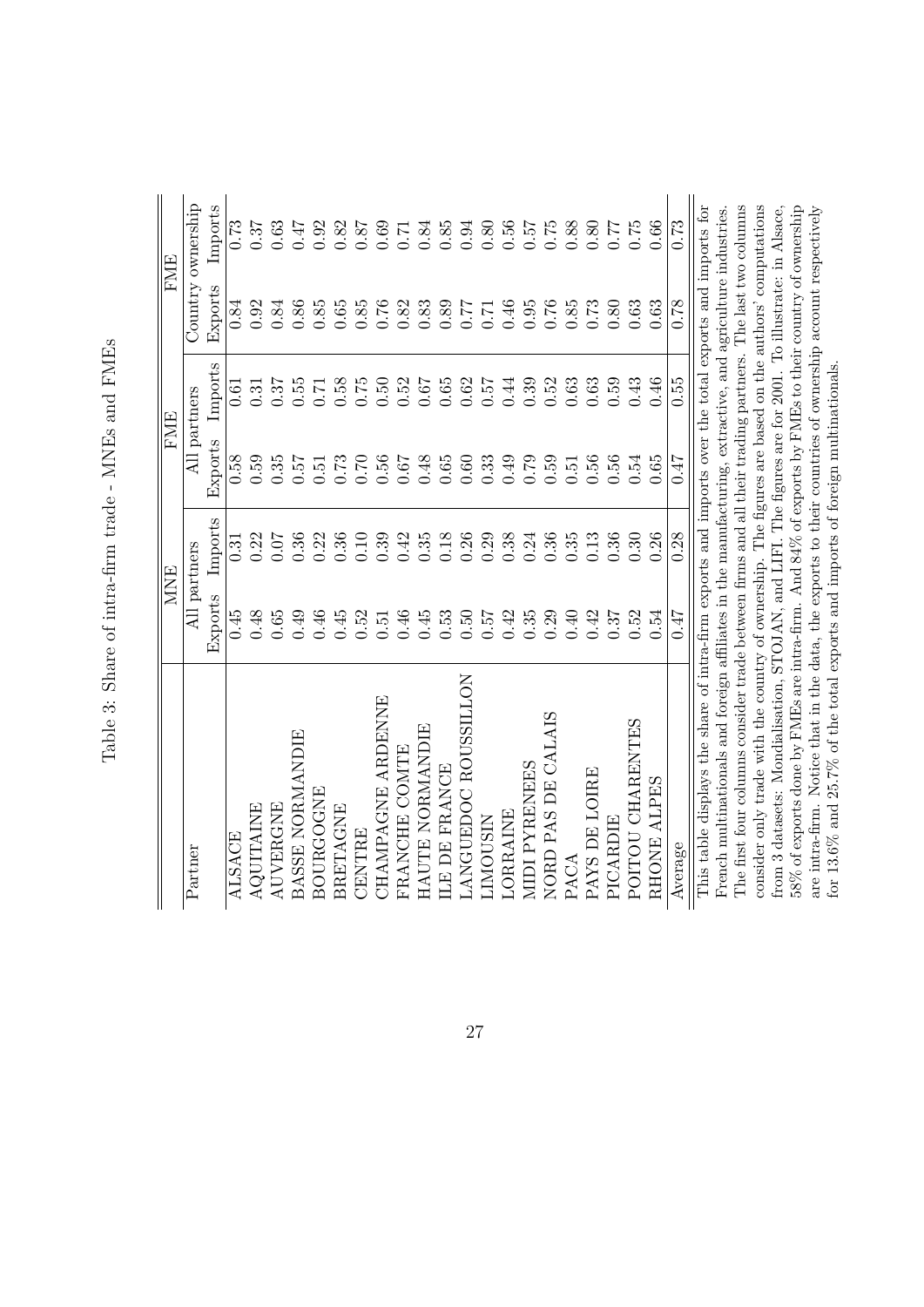| 5 Highest                                              | Corr.   |
|--------------------------------------------------------|---------|
| Lorraine / Poitou-Charentes                            | 0.89    |
| Pays de Loire / Centre                                 | 0.88    |
| Pays de Loire / Franche-Comti£ji£j                     | 0.86    |
| Pays de Loire / Haute-Normandie                        | 0.88    |
| Bourgogne / Poitou-Charentes                           | 084     |
| 5 Lowest                                               | Corr.   |
| Midi-Pyri£ji£jni£ji£jes / Champagne-Ardennes           | $-0.07$ |
| Midi-Pyri£ji£jni£ji£jes / Alsace                       | 0.01    |
| $i$ £;le-de-France / Champagne-Ardennes                | 0.07    |
| $i$ £jle-de-France / Lorraine                          | 0.07    |
| i£ <sub>i</sub> le-de-France / Midi-Pyri£ji£jni£ji£jes | 0.1     |

<span id="page-28-0"></span>Table 4: Comovement between French regions: selected minima and maxima

This table displays the 5 largest and 5 smallest levels of correlation of business cycles among French regions for the 1999-2006 period. The business cycle correlation is computed as the correlation of GDP growth between French regions. The regional GDP data are from the INSEE.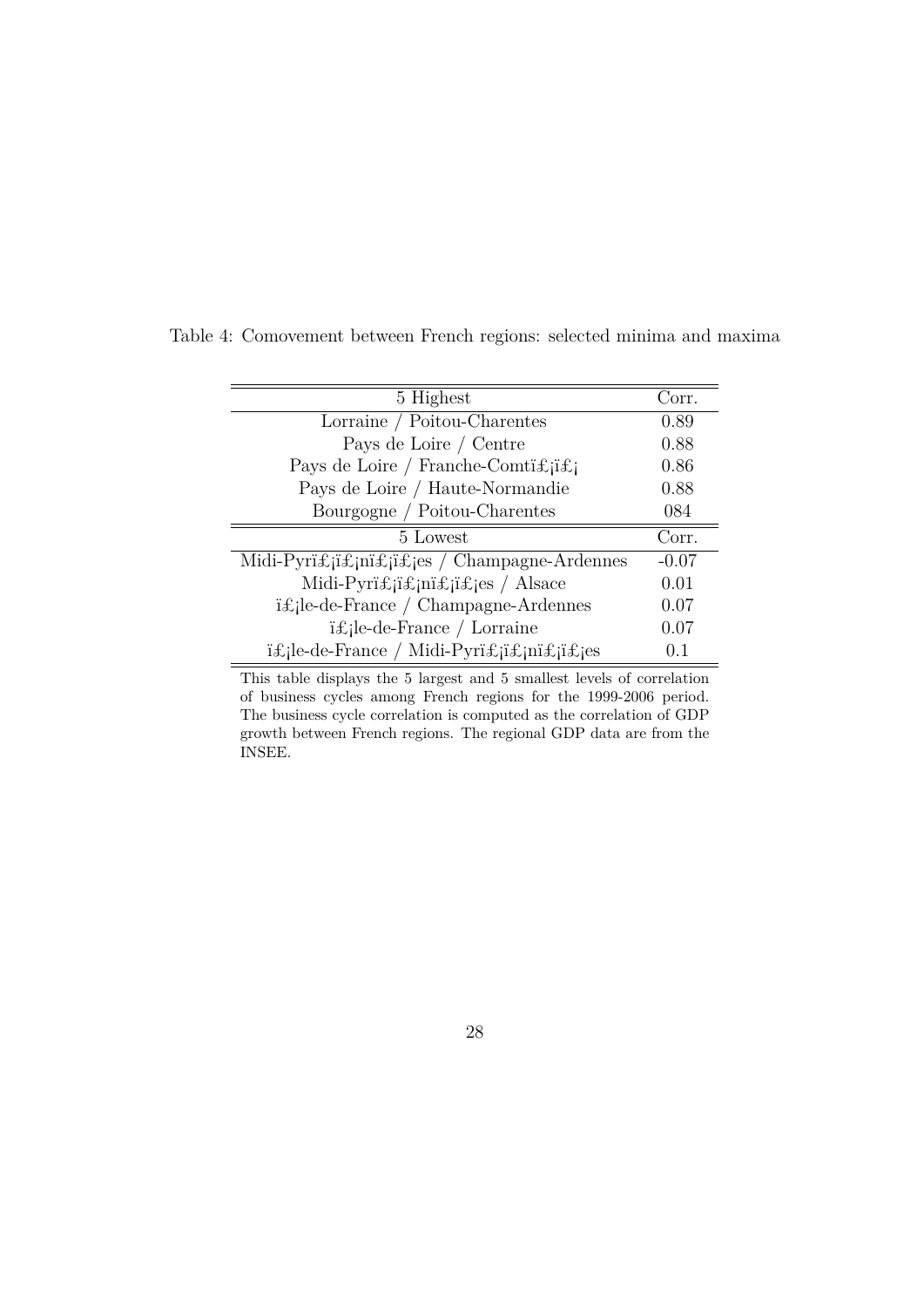|                                                                 |       | Germany                                 |          |  |  |  |
|-----------------------------------------------------------------|-------|-----------------------------------------|----------|--|--|--|
| 3 Highest                                                       |       | 3 Lowest                                |          |  |  |  |
| Alsace                                                          | 0.39  | Languedoc-Roussillon                    | $-0.138$ |  |  |  |
| Lorraine                                                        | 0.36  | i£ <sub>i</sub> le-de-France            | $-0.21$  |  |  |  |
| Picardie                                                        | 0.35  | Auvergne                                | $-0.29$  |  |  |  |
|                                                                 |       | Spain                                   |          |  |  |  |
| 3 Highest                                                       |       | 3 Lowest                                |          |  |  |  |
| Languedoc-Roussillon                                            | 0.62  | Franche-Comti $\pounds_i$ i $\pounds_i$ | 0.20     |  |  |  |
| Limousin                                                        | 0.61  | Champagne-Ardenne<br>0.19               |          |  |  |  |
| $Rh$ i $\pounds$ <sub>i</sub> i $\pounds$ <sub>i</sub> ne-Alpes | 0.60  | Alsace<br>0.062                         |          |  |  |  |
|                                                                 |       | <b>USA</b>                              |          |  |  |  |
| 3 Highest                                                       |       | 3 Lowest                                |          |  |  |  |
| i£ <sub>i</sub> le-de-France                                    | 0.36  | Centre                                  | $-0.30$  |  |  |  |
| Aquitaine                                                       | 0.20  | Picardie                                | $-0.31$  |  |  |  |
| <b>Bretagne</b>                                                 | 0.18  | Nord-Pas-de-Calais                      | $-0.32$  |  |  |  |
|                                                                 |       | Japan                                   |          |  |  |  |
| 3 Highest                                                       |       | 3 Lowest                                |          |  |  |  |
| i£ <sub>i</sub> le-de-France                                    | 0.18  | Picardie                                | $-0.34$  |  |  |  |
| Basse-Normandie                                                 | 0.11  | Auvergne                                | $-0.45$  |  |  |  |
| Haute-Normandie                                                 | 0.066 | Nord-Pas-de-Calais                      | $-0.48$  |  |  |  |

<span id="page-29-0"></span>Table 5: Comovement between French regions and selected countries: extrema.

This table displays the 3 lowest and 3 highest levels of correlation of business cycles between French regions and 6 selected countries. The business cycle correlation is computed as the correlation of GDP growth of French regions and foreign countries. The regional GDP data are from the INSEE. The country GDPs are USD GDPs from IFS, converted into euros using Compustat data.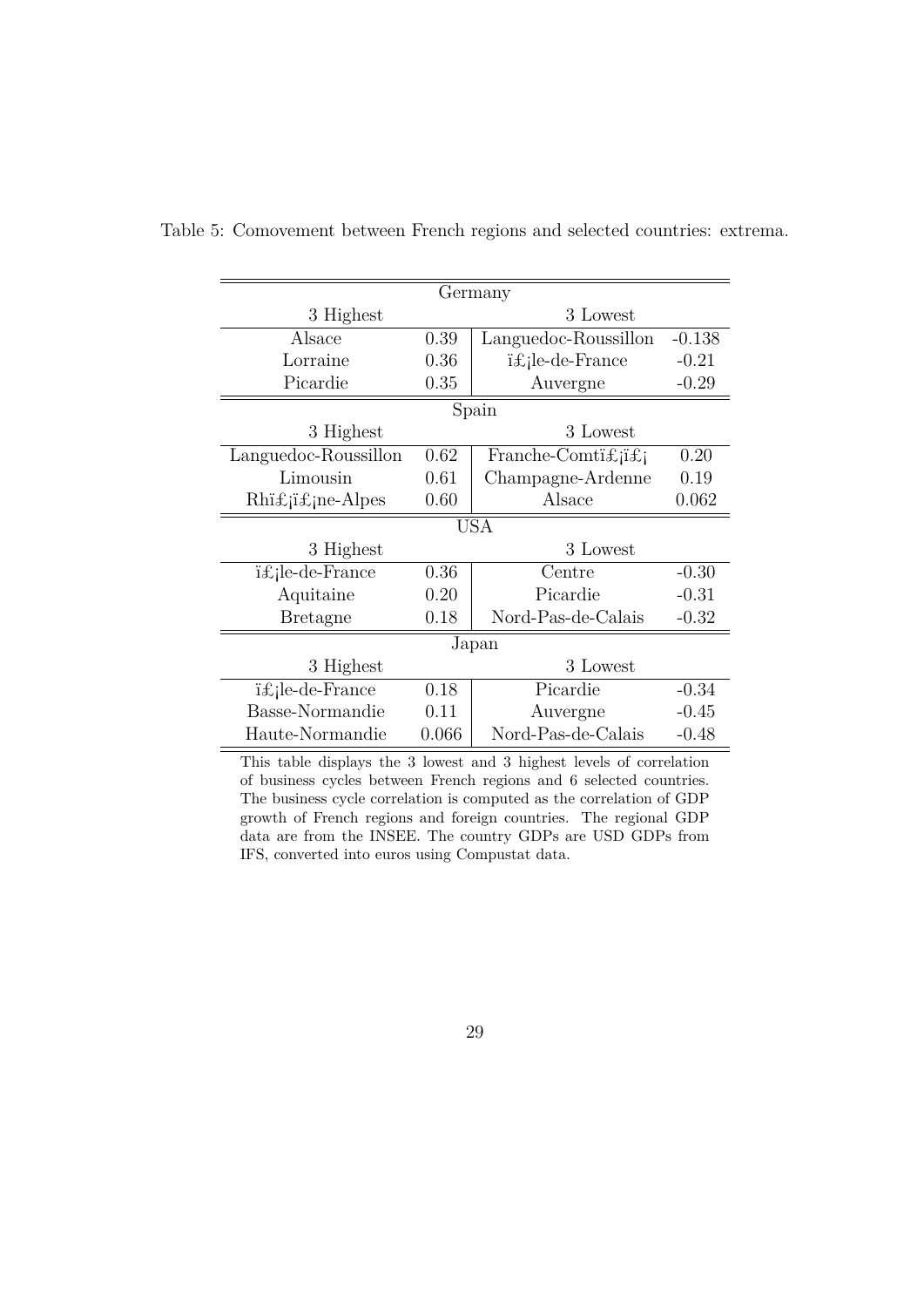<span id="page-30-0"></span>

| Variable                                                    | Label             | Obs      | Mean                | Std.   |
|-------------------------------------------------------------|-------------------|----------|---------------------|--------|
|                                                             |                   |          |                     | Dev.   |
|                                                             |                   |          |                     |        |
| Whole sample                                                |                   |          |                     |        |
| Correlation of GDP growth rate                              | $\rho_{rc}$       | 3329     | 0.047               | 0.241  |
| Correlation of HP-filtered GDP                              | $\rho_{rc}$       | 3329     | 0.082               | 0.251  |
| Foreign Value Added Share                                   | $FME_{cr}$        | 3329     | $3.10^{-4}$         | 0.002  |
| Foreign Employment Share                                    | $FME_{cr}(Empl.)$ | 3329     | $2.10^{-4}$         | 0.001  |
| Foreign Employment Share (vertical)                         | $FMEV_{cr}$       | 3329     | $2.43^{-5}$         | 0.0003 |
| <b>Bilateral Trade</b>                                      | $BT_{cr}$         | 3329     | $2.10^{-4}$         | 0.001  |
| Distance                                                    | $Distance_{cr}$   | 3329     | 7.935               | 0.823  |
| Intra-Industry Trade                                        | $IIT_{cr}$        | $3329\,$ | 0.036               | 0.087  |
| <b>Border</b>                                               | $Border_{cr}$     | 3329     | 0.003               | 0.057  |
| Disimilarity                                                | $DISIM_{cr}$      | 3329     | 1.07                | 0.39   |
| Intrafirm exports                                           | $IF_{cr}$         | 3276     | $1.9210^{-3}$ 0.013 |        |
| Sample of countries investing in at least one French region |                   |          |                     |        |
| Correlation of GDP growth rate                              | $\rho_{rc}$       | 714      | 0.117               | 0.23   |
| Foreign Value Added Share                                   | $FME_{cr}$        | 714      | $1.56^{-3}$         | 0.004  |
| Foreign Employment Share                                    | $FME_{cr}(Empl.)$ | 714      | $1.13^{-3}$         | 0.003  |
| Foreign Employment Share (vertical)                         | $FMEV_{cr}$       | 714      | $2.35^{-4}$         | 0.0006 |
| <b>Bilateral Trade</b>                                      | $BT_{cr}$         | 714      | $5.84^{-4}$         | 0.001  |
| Distance                                                    | $Distance_{cr}$   | 714      | 7.31                | 1.066  |
| Intra-Industry Trade                                        | $IIT_{cr}$        | 714      | 0.126               | 0.123  |
| Border                                                      | $Border_{cr}$     | 714      | 0.018               | 0.134  |
| Disimilarity                                                | $DISIM_{cr}$      | 714      | 0.779               | 0.29   |
| Intrafirm exports                                           | $IF_{cr}$         | 651      | $9.6610^{-3}$ 0.029 |        |

## Table 6: Summary Statistics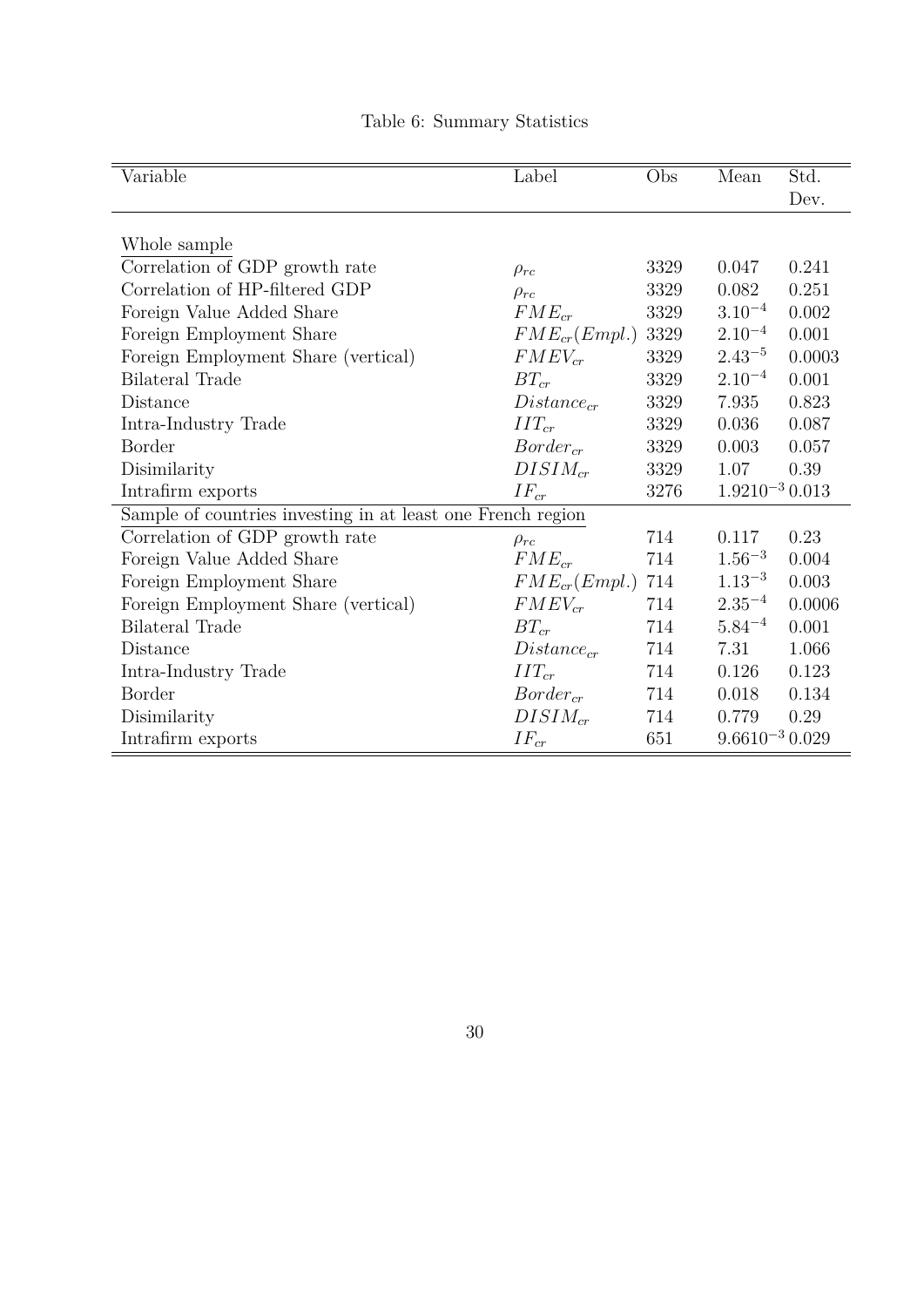# <span id="page-31-0"></span>**C Figures**



Figure 1: Ownership breakdown of firms in terms of v.a., by French region

This figure presents the (average over 1999-2004) ownership structure of the 1% largest firms and the 1% smallest firms, for each French region in terms of value added. Three ownership structures are distinguished: independent French firms, French multinational firms, and foreign multinational firms. The figure is based on the authors' computations relying on 3 datasets: BRN, STOJAN, and LIFI. The results stand for manufacturing, extractive, and agriculture industries.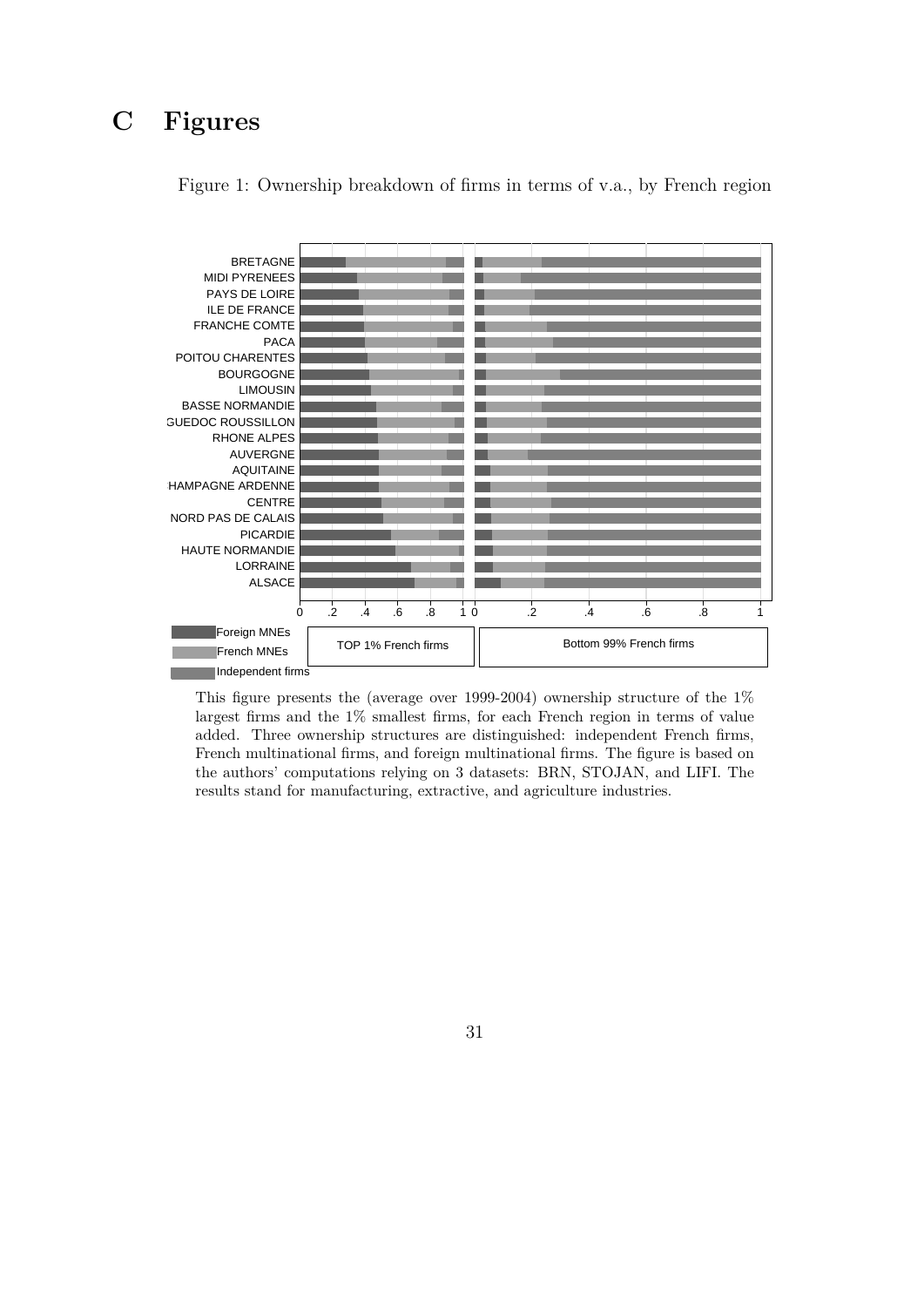

<span id="page-32-0"></span>Figure 2: Share of foreign affiliates in regional value added (manufacturing extractive, and agriculture industries), by country of origin of the parent, 2004 (% total)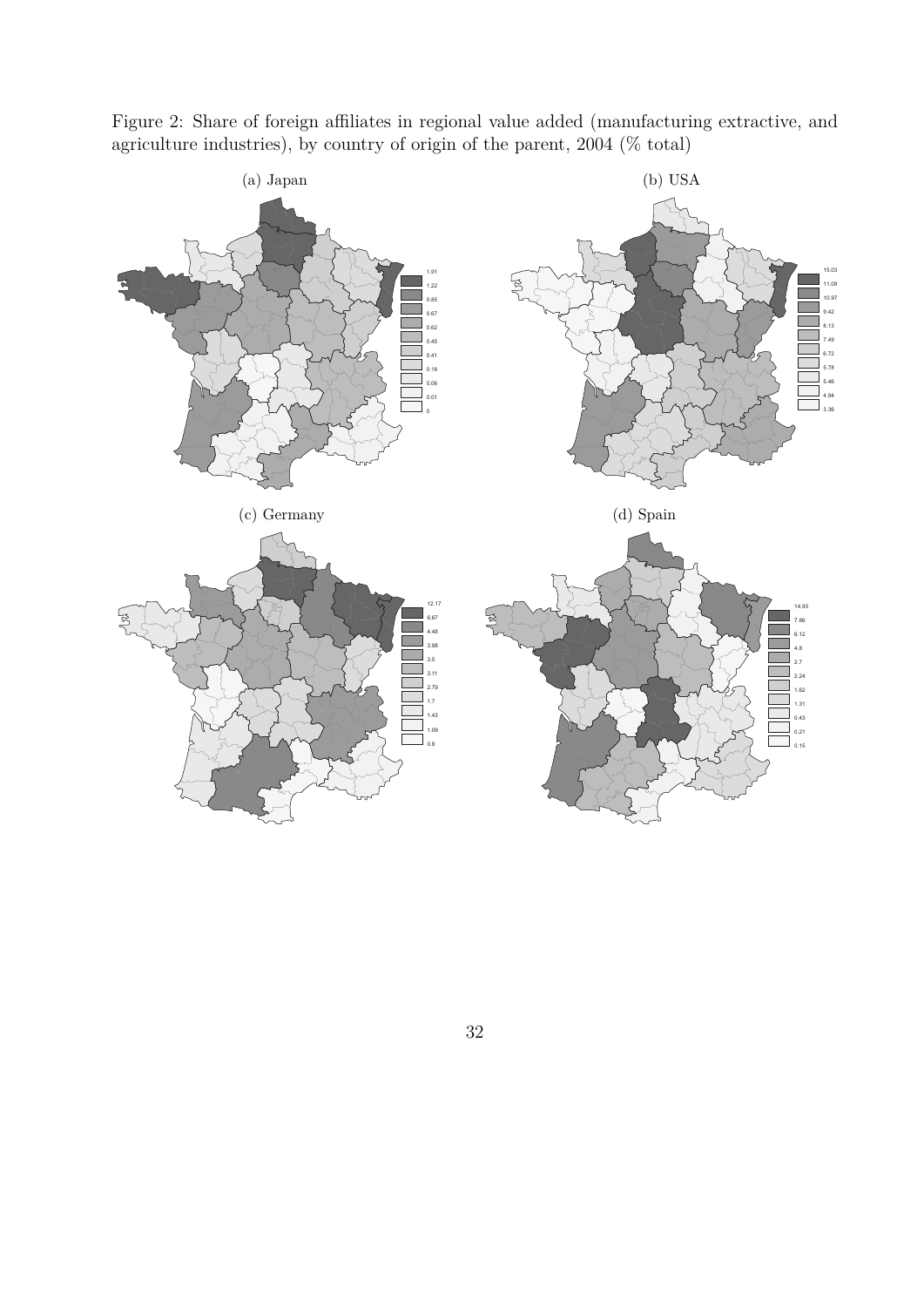# <span id="page-33-0"></span>**D Regressions Tables**

| Dep. variable: $\rho_{cr}$ =Correlation of growth rate of GDPs |          |                       |                                |                             |
|----------------------------------------------------------------|----------|-----------------------|--------------------------------|-----------------------------|
|                                                                | (1)      | (2)                   | (3)                            | (4)                         |
| $FME_{cr}(Empl.)$                                              | 12.72*** |                       | $11.01***$                     | $11.39***$                  |
| $BT_{cr}$                                                      | (4.053)  | $20.42***$<br>(2.680) | (3.431)<br>$15.36*$<br>(1.951) | (3.509)<br>11.45<br>(1.508) |
| $IIT_{cr}$                                                     |          |                       |                                | 0.06<br>(1.345)             |
| $DISIM_{cr}$                                                   |          |                       |                                | $-0.06***$<br>$(-4.460)$    |
| Region FE                                                      | Yes      | Yes                   | Yes                            | Yes                         |
| Country FE                                                     | Yes      | Yes                   | Yes                            | Yes                         |
| Observations                                                   | 3,402    | 3,402                 | 3,402                          | 3,329                       |
| $R^2$                                                          | 0.691    | 0.690                 | 0.691                          | 0.695                       |

Table 7: Foreign Affiliates and Business Cycle Correlations

This table investigates the determinants of the bilateral comovement of business cycles between French regions and foreign GDPs. The comovement is measured by the correlation of the yearly growth of region *r* and country *c* GDPs over the 1990-2006 period. The explanatory variables are the share of employment (*FMEcr*) made by foreign affiliates from country  $c$  in region  $r$ , the bilateral trade  $(BT_{cr})$  between region  $r$  and country *c*, normalized by the two GDPS, the share of intra-industry trade  $(III<sub>cr</sub>)$  between region *r* and country *c*, and the disimilarity  $(DISIM<sub>cr</sub>)$ of countries *c* and region *r* in terms of specialization. All regressions include region and country fixed effects. Robust t-statistics are reported between parentheses.  $*, **$ , and \*\*\* indicate significance at 10, 5, and 1 percent levels respectively.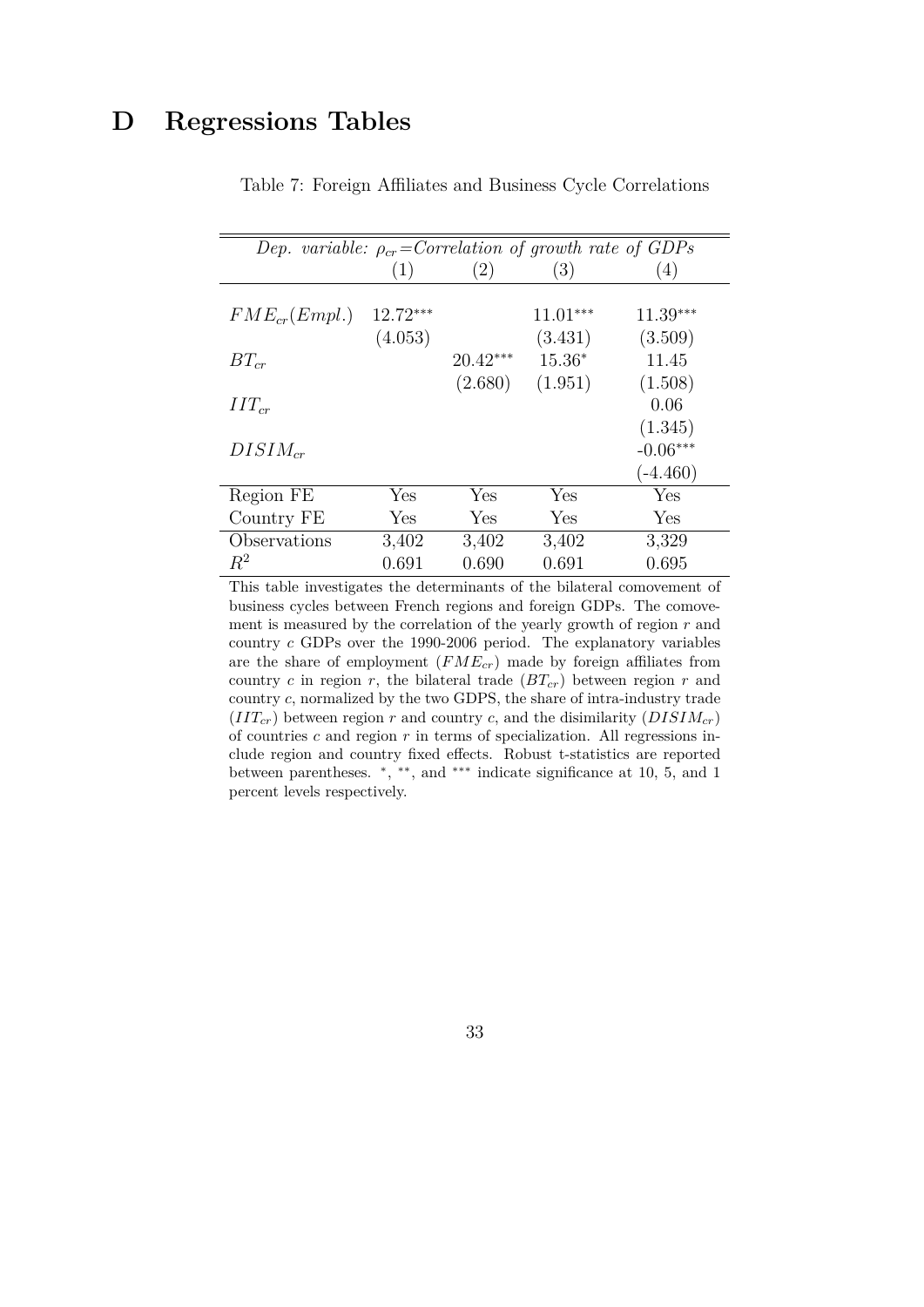| Dep. variable: $\rho_{cr}$ =Correlation of growth rate of GDPs |                  |                   |                   |            |            |
|----------------------------------------------------------------|------------------|-------------------|-------------------|------------|------------|
|                                                                | $\left(1\right)$ | $\left( 2\right)$ | $\left( 3\right)$ | (4)        | (5)        |
|                                                                |                  |                   |                   |            |            |
| $FME_{cr} vertical (Empl.)$                                    | $35.26***$       |                   |                   |            |            |
|                                                                | (2.591)          |                   |                   |            |            |
| $IF_{cr}$                                                      |                  | $0.56**$          | $0.54**$          | $0.41*$    | $0.39*$    |
|                                                                |                  | (2.389)           | (2.329)           | (1.783)    | (1.69)     |
| $Out_{cr}$                                                     |                  |                   | 9.33              |            | 8.94       |
|                                                                |                  |                   | (0.647)           |            | (0.559)    |
| $BT_{cr}$                                                      | 13.97*           | 4.78              | 4.78              | 6.41       | 6.42       |
|                                                                | (1.943)          | (0.552)           | (0.555)           | (0.730)    | (0.740)    |
| $IIT_{cr}$                                                     | 0.06             | 0.07              | 0.07              | 0.07       | 0.069      |
|                                                                | (1.325)          | (1.568)           | (1.568)           | (1.598)    | (1.599)    |
| $DISIM_{cr}$                                                   | $-0.06***$       | $-0.06***$        | $-0.06***$        | $-0.06***$ | $-0.06***$ |
|                                                                | $(-4.325)$       | $(-4.665)$        | $(-4.672)$        | $(-4.699)$ | $(-4.700)$ |
| Sample                                                         | Full             | Full              | Full              | Input      | Input      |
| Region FE                                                      | Yes              | Yes               | Yes               | Yes        | Yes        |
| Country FE                                                     | Yes              | Yes               | Yes               | Yes        | Yes        |
| Observations                                                   | 3,329            | 3,276             | 3,276             | 3,234      | 3,234      |
| $\,R^2$                                                        | 0.695            | 0.694             | 0.694             | 0.695      | 0.695      |

<span id="page-34-0"></span>Table 8: Vertically Integrated Networks and Business Cycle Correlations,

This table investigates the determinants of the bilateral comovement of business cycles between French regions and foreign GDPs. The comovement is measured by the correlation of the yearly growth of region *r* and country *c* GDPs over the 1990-2006 period. The explanatory variables are the share of employment (*FMEcr*) made by foreign affiliates which belong to a different industry as their parent from country *c* in region *r*, the bilateral trade  $(BT_{cr})$  between region *r* and country *c*, normalized by the two GDPS, the share of intra-industry trade  $(III_{cr})$  between region *r* and country *c*, the disimilarity  $(DISIM_{cr})$  of countries *c* and region *r* in terms of specialization, the share of foreign affiliates (from *c*) intra-firm exports to country *c* in total trade  $(IF_{cr})$ , and the share of foreign affiliates (from *c*) armlength exports to country *c* in total trade (*Outcr*). The last column focuses on exports of intermediate products. Intermediates products are defined from Antras et al. (2012) distance to the frontier. All regressions include region and country fixed effects. Robust t-statistics are reported between parentheses.  $*, **$ , and \*\*\* indicate significance at 10, 5, and 1 percent levels respectively.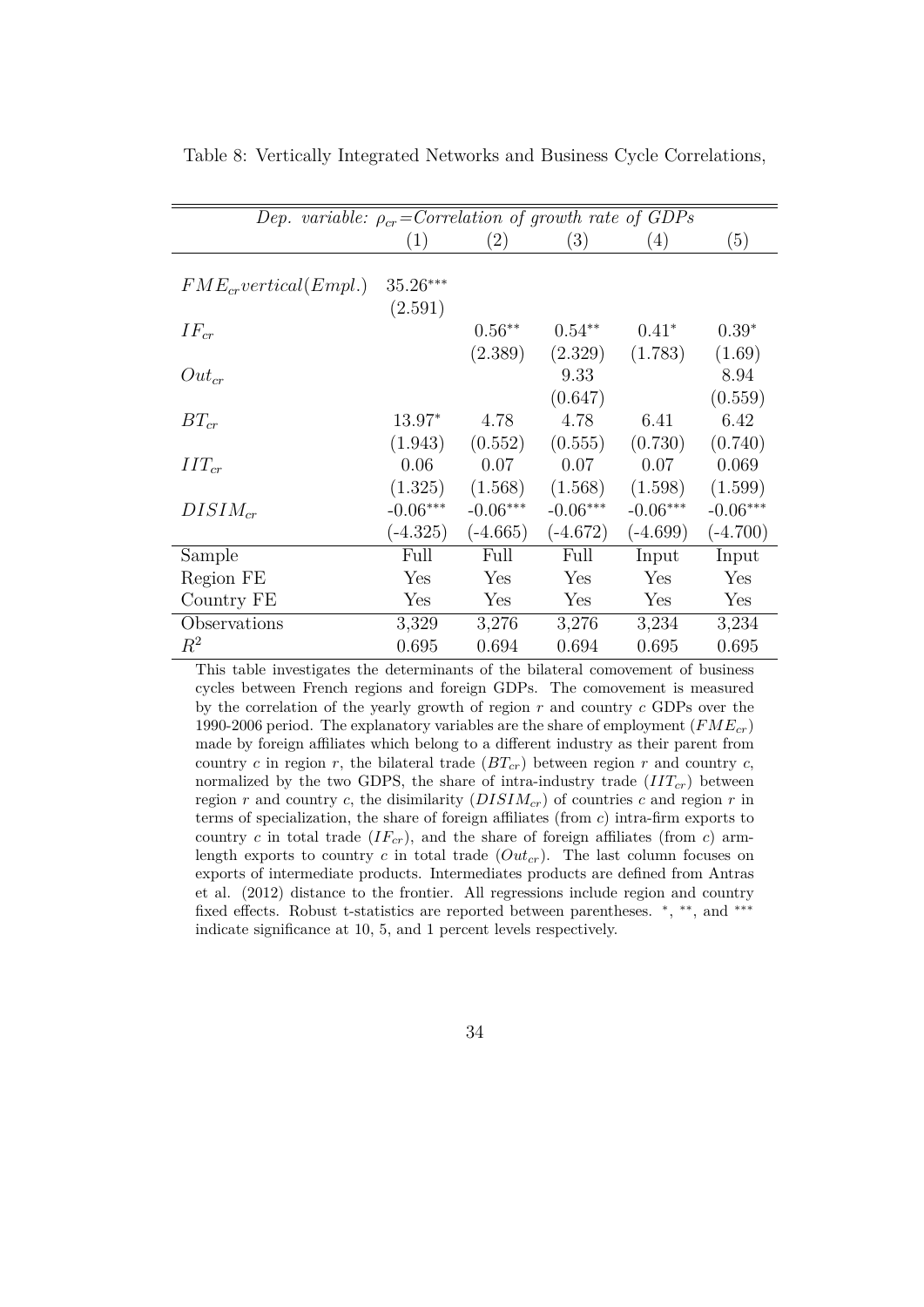|                   |                                     |                                     |                                     |                                     | Dependent variable: $\rho_{cr}$ =Correlation of growth rate of GDPs |                                     |
|-------------------|-------------------------------------|-------------------------------------|-------------------------------------|-------------------------------------|---------------------------------------------------------------------|-------------------------------------|
|                   | (1)                                 | (2)                                 | (3)                                 | (4)                                 | (5)                                                                 | (6)                                 |
| Year              | 1999                                | 2000                                | 2001                                | 2002                                | 2003                                                                | 2004                                |
| $FME_{cr}(Empl.)$ | $13.12***$                          | $13.08***$                          | $11.32***$                          | $10.77***$                          | $11.27***$                                                          | $11.39***$                          |
| $BT_{cr}$         | (4.256)<br>$-0.89$                  | (4.529)<br>0.58                     | (3.976)<br>5.69                     | (3.886)<br>6.46                     | (3.668)<br>12.00                                                    | (3.509)<br>11.45                    |
|                   | $(-0.103)$                          | (0.095)                             | (0.890)                             | (1.016)                             | (1.549)                                                             | (1.508)                             |
| $IIT_{cr}$        | 0.07                                | 0.07                                | 0.06                                | 0.06                                | 0.05                                                                | 0.06                                |
| $DISIM_{cr}$      | (1.593)<br>$-0.06***$<br>$(-4.615)$ | (1.553)<br>$-0.06***$<br>$(-4.591)$ | (1.380)<br>$-0.06***$<br>$(-4.502)$ | (1.380)<br>$-0.06***$<br>$(-4.472)$ | (1.264)<br>$-0.06***$<br>$(-4.434)$                                 | (1.345)<br>$-0.06***$<br>$(-4.460)$ |
| Region FE         | Yes                                 | Yes                                 | Yes                                 | Yes                                 | Yes                                                                 | Yes                                 |
| Country FE        | Yes                                 | Yes                                 | Yes                                 | Yes                                 | Yes                                                                 | Yes                                 |
| Obs.              | 3,329                               | 3,329                               | 3,329                               | 3,329                               | 3,329                                                               | 3,329                               |
| $R^2$             | 0.695                               | 0.695                               | 0.695                               | 0.695                               | 0.695                                                               | 0.695                               |

<span id="page-35-0"></span>Table 9: Foreign Affiliates and Business Cycle Correlations (Yearly Estimates)

This table investigates the determinants of the bilateral comovement of business cycles between French regions and foreign GDPs. The comovement is measured by the correlation of the yearly growth of region *r* and country *c* GDPs over the 1990-2006 period. The explanatory variables computed for years 1999 to 2004 are: the share of employment  $(FME<sub>crt</sub>)$  made by foreign affiliates from country *c* in region *r* at period *t*, the bilateral trade  $(BT_{cr})$  between region  $r$  and country  $c$ , normalized by the two GDPS, the share of intra-industry trade  $(III<sub>cr</sub>)$  between region  $r$  and country  $c$ , and the disimilarity  $(DISIM_{cr})$  of countries *c* and region *r* in terms of specialization All regressions include region and country fixed effects. Robust t-statistics are reported between parentheses. <sup>∗</sup> , ∗∗, and ∗∗∗ indicate significance at 10, 5, and 1 percent levels respectively.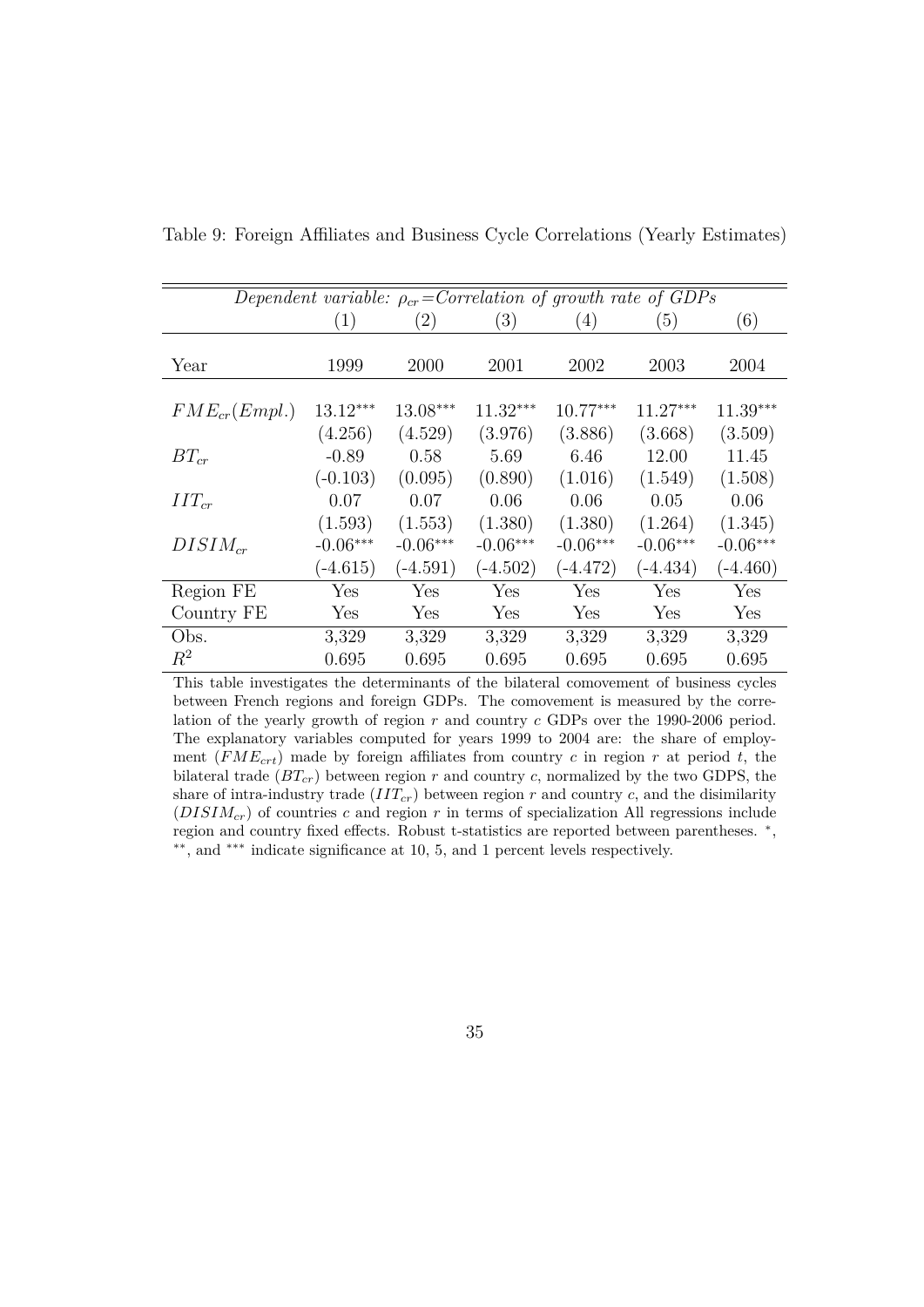| Dep. variable: $\rho_{cr}$ =Correlation of growth rate of GDPs |           |           |          |            |
|----------------------------------------------------------------|-----------|-----------|----------|------------|
|                                                                | (1)       | (2)       | (3)      | (4)        |
|                                                                |           |           |          |            |
| $FME_{cr}(Empl.)$                                              | $8.75***$ |           | $7.16**$ | $7.62**$   |
|                                                                | (2.462)   |           | (1.964)  | (2.042)    |
| $BT_{cr}$                                                      |           | $20.40**$ | 15.72    | 13.03      |
|                                                                |           | (2.074)   | (1.591)  | (1.337)    |
| $IIT_{cr}$                                                     |           |           |          | 0.01       |
|                                                                |           |           |          | (0.073)    |
| $DISIM_{cr}$                                                   |           |           |          | $-0.10***$ |
|                                                                |           |           |          | $(-3.019)$ |
| Region FE                                                      | Yes       | Yes       | Yes      | Yes        |
| Country FE                                                     | Yes       | Yes       | Yes      | Yes        |
| Observations                                                   | 714       | 714       | 714      | 714        |
| $R^2$                                                          | 0.653     | 0.653     | 0.655    | 0.661      |

<span id="page-36-0"></span>Table 10: Foreign Affiliates and Business Cycle Correlations - Restricted sample

This table investigates the determinants of the bilateral comovement of business cycles between French regions and foreign GDPs. It focuses on the sample of countries that invest in at least one region in France. The comovement is measured by the correlation of the yearly growth of region *r* and country *c* GDPs over the 1990-2006 period.The explanatory variables are the share of employment (*FMEcr*) made by foreign affiliates which belong to a different industry as their parent from country  $c$  in region  $r$ , the bilateral trade  $(BT_{cr})$  between region  $r$  and country  $c$ , normalized by the two GDPS, the share of intra-industry trade (*IITcr*) between region *r* and country *c*, the disimilarity  $(DISIM_{cr})$  of countries *c* and region *r* in terms of specialization, the share of foreign affiliates (from *c*) intra-firm exports to country *c* in total trade  $(IF_{cr})$ , and the share of foreign affiliates (from *c*) arm-length exports to country *c* in total trade  $(Out_{cr})$ . The last column focuses on exports of intermediate products. Intermediates products are defined from Antras et al. (2012) distance to the frontier. All regressions include region and country fixed effects. Robust t-statistics are reported between parentheses. <sup>∗</sup> , ∗∗, and ∗∗∗ indicate significance at 10, 5, and 1 percent levels respectively.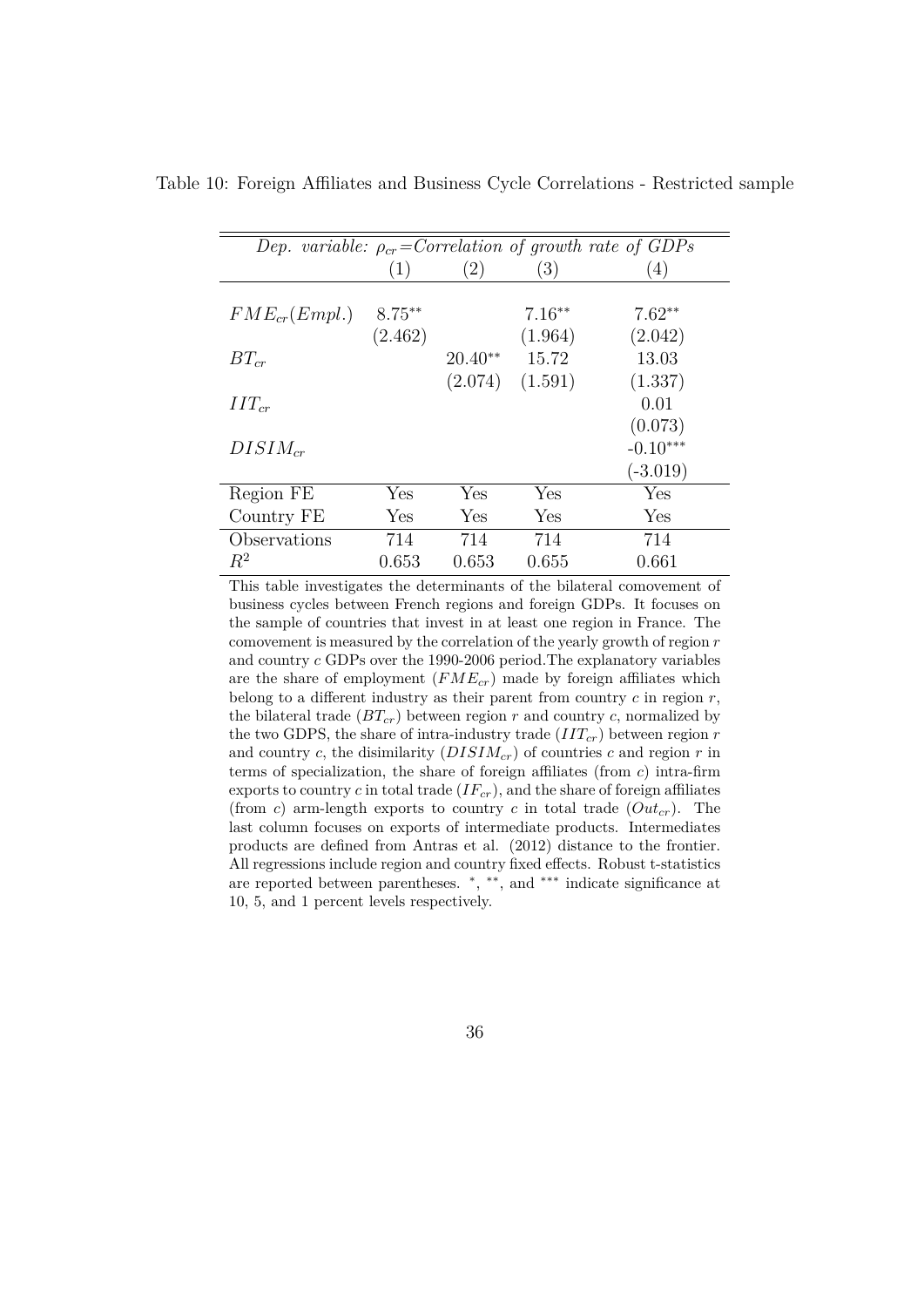| Dependent variable: $\rho_{cr}$ =Correlation of HP-filtered GDPs |            |            |            |            |            |
|------------------------------------------------------------------|------------|------------|------------|------------|------------|
|                                                                  | (1)        | (2)        | (3)        | (4)        | (5)        |
| $FME_{cr}(Empl.)$                                                |            |            | $11.03***$ |            | $10.75***$ |
|                                                                  |            |            | (3.179)    |            | (3.091)    |
| $BT_{cr}$                                                        |            |            |            | $15.24*$   | 9.64       |
|                                                                  |            |            |            | (1.841)    | (1.183)    |
| $IIT_{cr}$                                                       |            |            |            |            | 0.06       |
|                                                                  |            |            |            |            | (1.309)    |
| $DISIM_{cr}$                                                     |            |            |            |            | $-0.06***$ |
|                                                                  |            |            |            |            | $(-4.425)$ |
| $Distance_{cr}$                                                  | $-0.06**$  | $-0.05*$   | $-0.04$    | $-0.03$    | $-0.02$    |
|                                                                  | $(-2.576)$ | $(-1.892)$ | $(-1.527)$ | $(-1.276)$ | $(-0.722)$ |
| $Border_{cr}$                                                    |            | 0.06       | 0.01       | 0.04       | 0.01       |
|                                                                  |            | (1.060)    | (0.249)    | (0.710)    | (0.126)    |
| Region FE                                                        | Yes        | Yes        | Yes        | Yes        | Yes        |
| Country FE                                                       | Yes        | Yes        | Yes        | Yes        | Yes        |
| Observations                                                     | 3402       | 3402       | 3402       | 3329       | 3329       |
| $R^2$                                                            | 0.690      | 0.690      | 0.691      | 0.691      | 0.695      |

<span id="page-37-0"></span>Table 11: Geography, Foreign Affiliates and Business Cycle Correlations

This table investigates the determinants of the bilateral comovement of business cycles between French regions and foreign GDPs. The comovement is measured by the correlation of the yearly growth of region *r* and country *c* GDPs over the 1990-2006 period. The explanatory variables are the share of employment  $(FME_{cr})$  made by foreign affiliates from country *c* in region *r*, the bilateral trade  $(BT_{cr})$  between region  $r$  and country  $c$ , normalized by the two GDPs, the share of intra-industry trade  $(III_{cr})$  between region  $r$  and country  $c$ , the disimilarity (*DISIMcr*) of countries *c* and region *r* in terms of specialization, the bilateral distance, and a dummy equal to one for contiguous region-country pairs. All regressions include region and country fixed effects. Robust t-statistics are reported between parentheses.  $*, **$ , and \*\*\* indicate significance at 10, 5, and 1 percent levels respectively.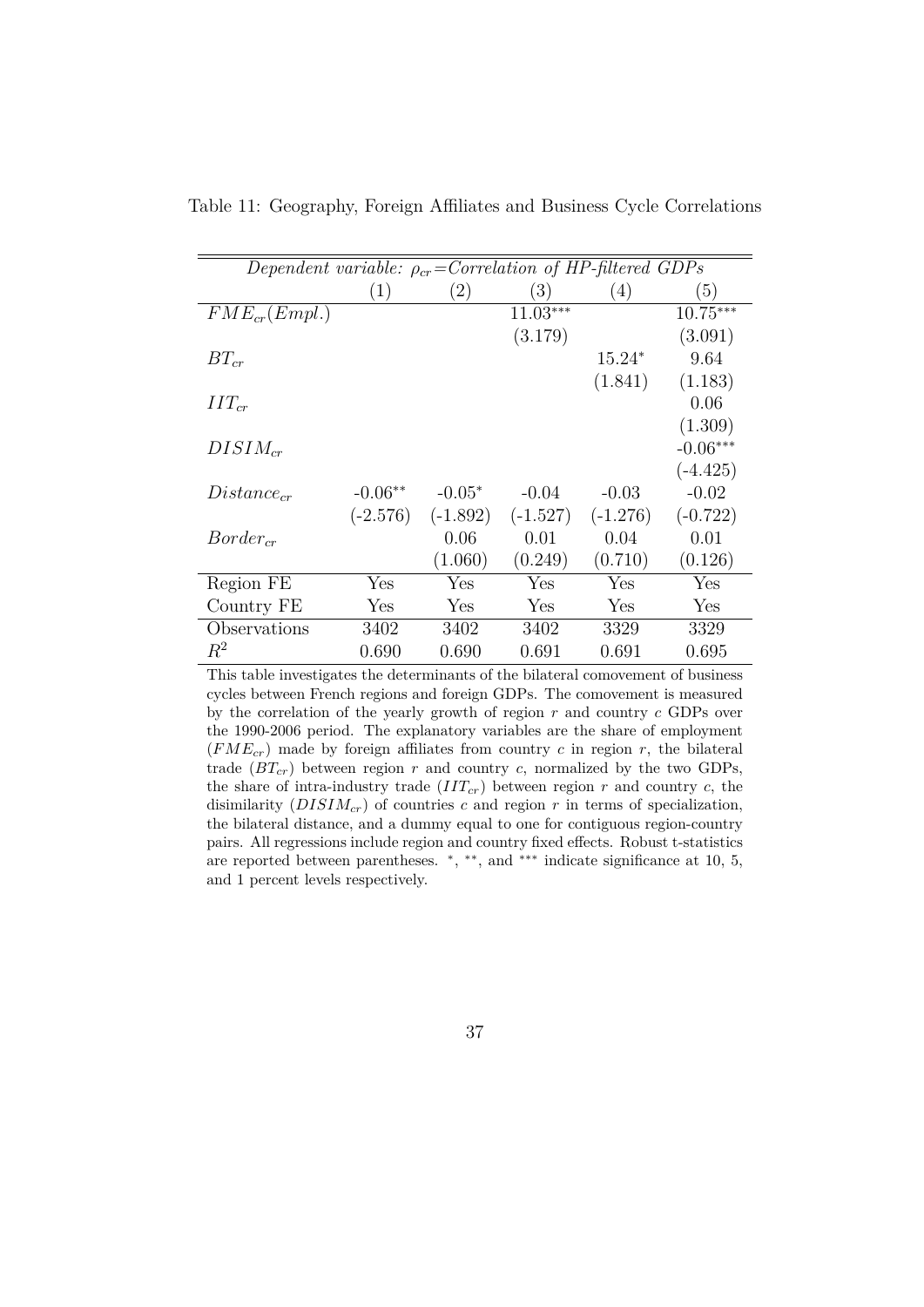| Dep. variable: $\rho_{cr}$ =Correlation of growth rate of GDPs |          |            |         |            |
|----------------------------------------------------------------|----------|------------|---------|------------|
|                                                                | (1)      | (2)        | (3)     | (4)        |
|                                                                |          |            |         |            |
| $FME_{cr}(VA)$                                                 | $5.33**$ |            | $4.39*$ | $4.52*$    |
|                                                                | (2.118)  |            | (1.864) | (1.895)    |
| $BT_{cr}$                                                      |          | $20.42***$ | 17.98** | $14.19*$   |
|                                                                |          | (2.680)    | (2.335) | (1.916)    |
| $IIT_{cr}$                                                     |          |            |         | 0.06       |
|                                                                |          |            |         | (1.341)    |
| $DISIM_{cr}$                                                   |          |            |         | $-0.06***$ |
|                                                                |          |            |         | $(-4.419)$ |
| Region FE                                                      | Yes      | Yes        | Yes     | Yes        |
| Country FE                                                     | Yes      | Yes        | Yes     | Yes        |
| Observations                                                   | 3,402    | 3,402      | 3,402   | 3,329      |
| $R^2$                                                          | 0.690    | 0.690      | 0.691   | 0.694      |
|                                                                |          |            |         |            |

<span id="page-38-0"></span>Table 12: Foreign Affiliates and Business Cycle Correlations (Using Value-Added instead of Employment Intensity)

This table investigates the determinants of the bilateral comovement of business cycles between French regions and foreign GDPs. The comovement is measured by the correlation of the yearly growth of region *r* and country *c* GDPs over the 1990-2006 period. The explanatory variables are the share of value-added (*FMEcr*) made by foreign affiliates from country  $c$  in region  $r$ , the bilateral trade  $(BT_{cr})$  between region  $r$  and country  $c$ , normalized by the two GDPS, the share of intra-industry trade  $(III<sub>cr</sub>)$  between region  $r$  and country  $c$ , and the disimilarity  $(DISIM_{cr})$  of countries  $c$  and region  $r$  in terms of specialization. All regressions include region and country fixed effects. Robust t-statistics are reported between parentheses. <sup>∗</sup> , ∗∗, and ∗∗∗ indicate significance at 10, 5, and 1 percent levels respectively.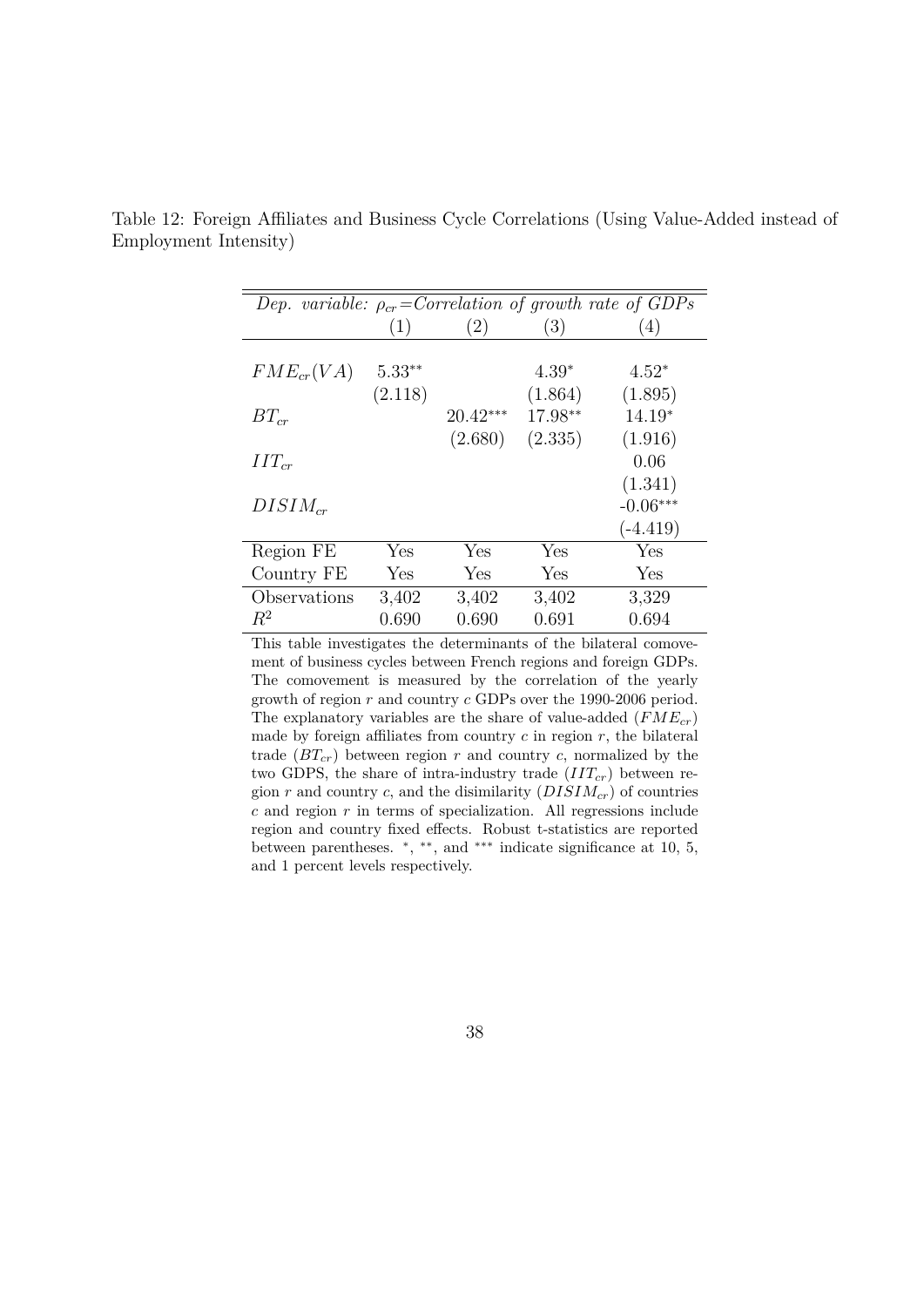| Dep. variable: $\rho_{cr}$ =Correlation of growth rate of GDPs |            |                   |             |
|----------------------------------------------------------------|------------|-------------------|-------------|
|                                                                | (1)        | $\left( 2\right)$ | (3)         |
| $FME_{cr}(Empl.)$                                              | $-0.035$   | $-0.34$           | $-0.36$     |
|                                                                | $(-0.089)$ | $(-0.087)$        | $(-0.092)$  |
| $BT_{cr}$                                                      |            | $20.43**$         | 16.57       |
|                                                                |            | (2.684)           | (2.27)      |
| $IIT_{cr}$                                                     |            |                   | 0.064       |
|                                                                |            |                   | (1.49)      |
| $DISIM_{cr}$                                                   |            |                   | $-0.056***$ |
|                                                                |            |                   | $(-4.35)$   |
| Region FE                                                      | Yes        | Yes               | Yes         |
| Country FE                                                     | Yes        | Yes               | Yes         |
| Observations                                                   | 3276       | 3276              | 3276        |
|                                                                |            |                   |             |

<span id="page-39-0"></span>Table 13: Random assignment of affiliates composition across regions

This table presents the results of a robustness check. Namely, we randomly assigned foreign affiliates composition across regions. We did the assignment 100 times. We then run 100 regression for each. The mean coefficients. The explanatory variables are the share of foreing affiliates from country *c* in their host region  $r$  employment  $(FME_{cr})$ , the bilateral trade  $(BT_{cr})$  between region *r* and country *c*, normalized by the two GDPS, the share of intra-industry trade (*IITcr*) between region  $r$  and country  $c$ , and the disimilarity  $(DISIM_{cr})$  of countries  $c$ and region *r* in terms of specialization. Regression includes region and country fixed effects. Standard errors are computed as the average standard errors in our 100 trials. T-statistics are reported between parenthesis.  $*, **$ , and \*\*\* indicate significance at 10, 5, and 1 percent levels respectively.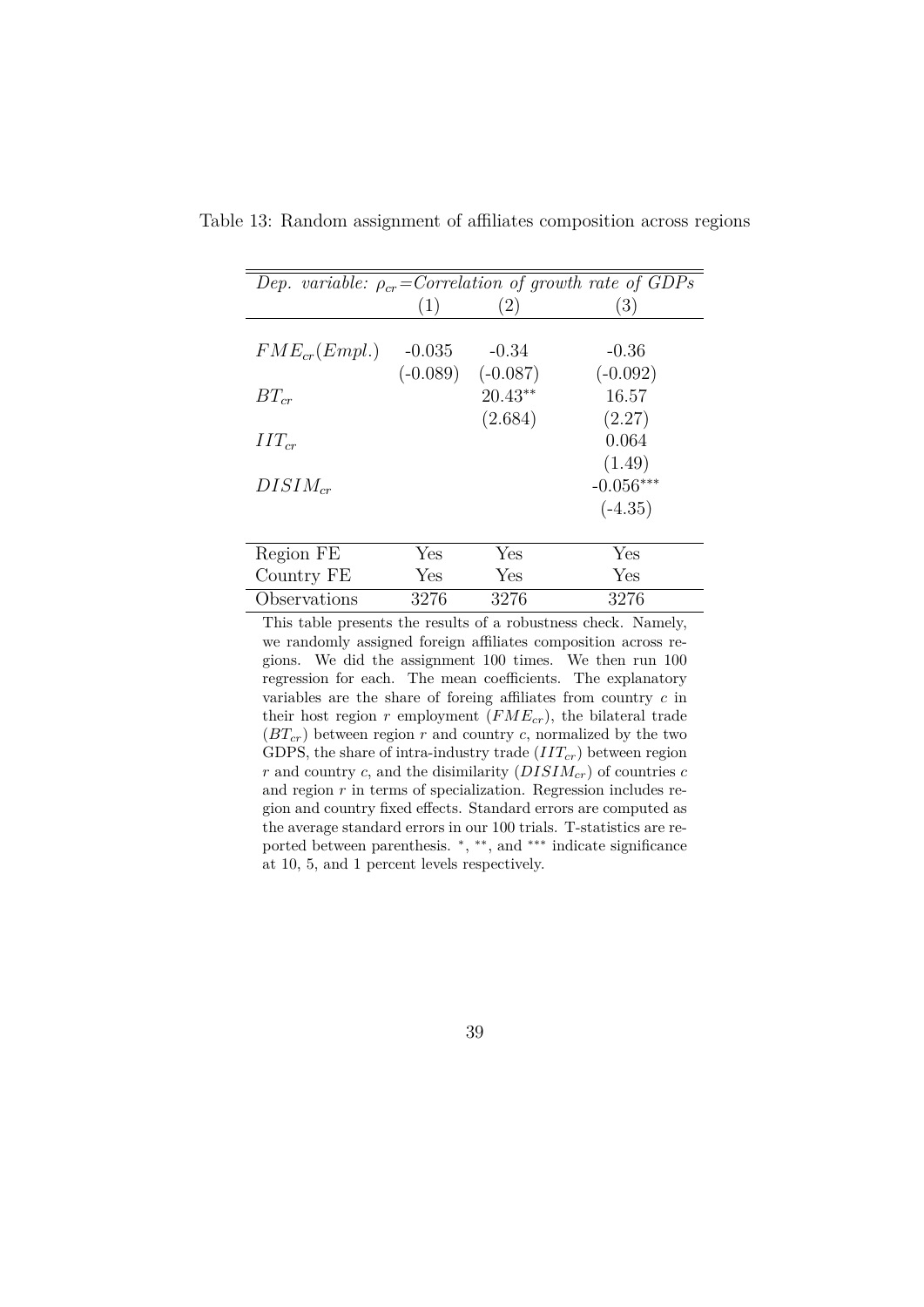# <span id="page-40-0"></span>**E Not to be Published**

Figure 3: Ranking of the foreign affiliates among the 500 largest firms, by French region



This figure presents the ranking distribution of foreign affiliates among the largest 500 firms, for each French region. The results stand for manufacturing, extractive, and agriculture industries.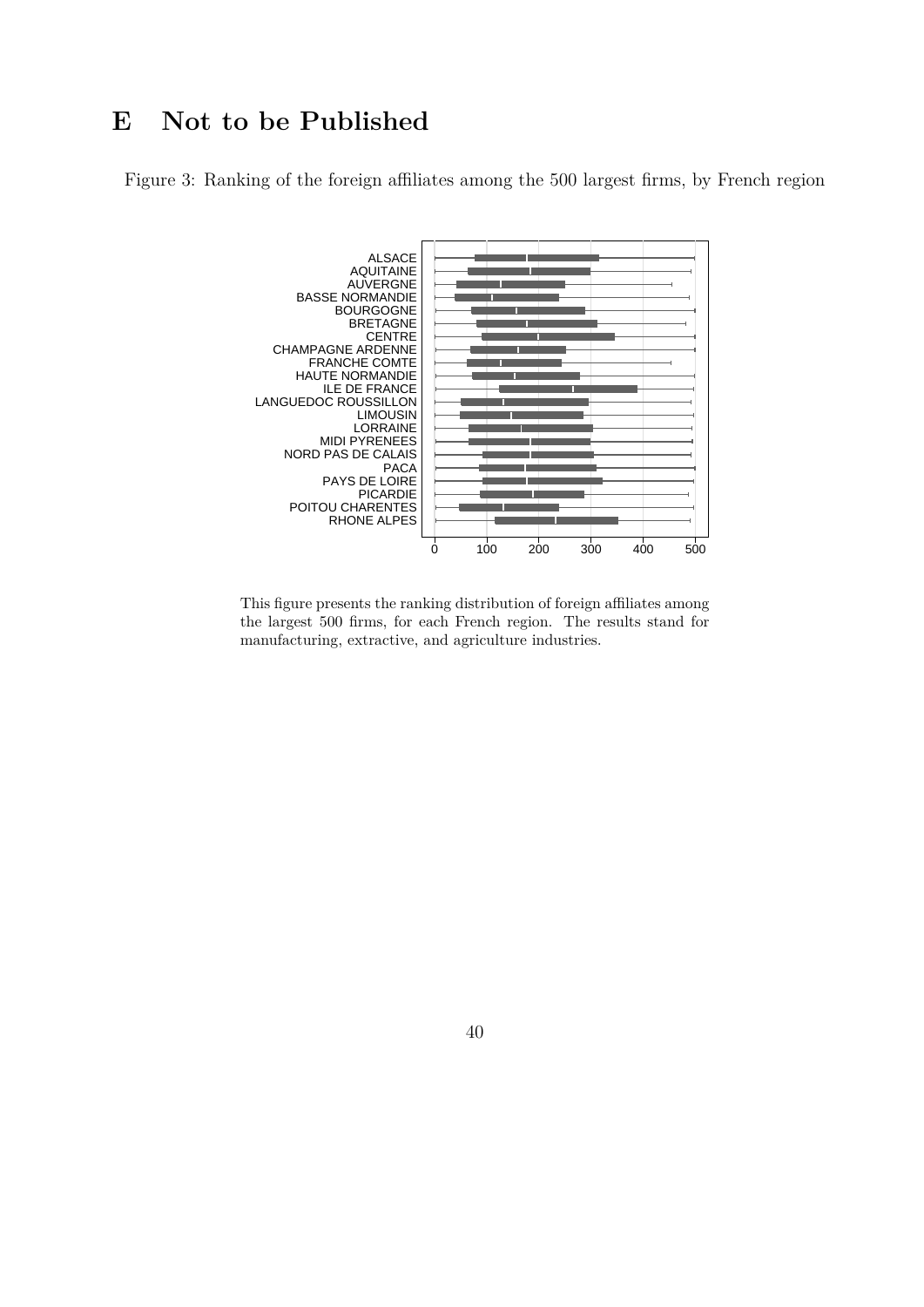| Dep. variable: $\rho_{cr}$ =Correlation of HP-filtered GDPs |                     |          |                    |                    |
|-------------------------------------------------------------|---------------------|----------|--------------------|--------------------|
|                                                             | (1)                 | (2)      | (3)                | (4)                |
| $FME_{cr}(Empl.)$                                           | $6.97**$<br>(2.322) |          | $5.61*$<br>(1.844) | $5.80*$<br>(1.892) |
| $BT_{cr}$                                                   |                     | $14.83*$ | 12.25              | 7.52               |
|                                                             |                     | (1.864)  | (1.501)            | (0.966)            |
| $IIT_{cr}$                                                  |                     |          |                    | 0.08               |
|                                                             |                     |          |                    | (1.629)            |
| $DISIM_{cr}$                                                |                     |          |                    | $-0.06***$         |
|                                                             |                     |          |                    | $(-4.068)$         |
| Region FE                                                   | Yes                 | Yes      | Yes                | Yes                |
| Country FE                                                  | Yes                 | Yes      | Yes                | Yes                |
| Observations                                                | 3,402               | 3,402    | 3,402              | 3,329              |
| $R^2$                                                       | 0.663               | 0.663    | 0.663              | 0.667              |

<span id="page-41-0"></span>Table 14: Foreign Affiliates and Business Cycle Correlations (HP-filtered GDP)

This table investigates the determinants of the bilateral comovement of business cycles between French regions and foreign GDPs. It focuses on the sample of countries that invest in at least one region in France. The comovement is measured by the correlation of region *r* and country *c* HP-filtered yearly GDPs over the 1990-2006 period. The explanatory variables are the share of employment (*FMEcr*) made by foreign affiliates from country *c* in region *r*, the bilateral trade  $(BT_{cr})$  between region *r* and country *c*, normalized by the two GDPS, the share of intra-industry trade  $(III_{cr})$  between region  $r$  and country  $c$ , and the disimilarity  $(DISIM<sub>cr</sub>)$  of countries *c* and region *r* in terms of specialization. All regressions include region and country fixed effects. Robust tstatistics are reported between parentheses. <sup>∗</sup> , ∗∗, and ∗∗∗ indicate significance at 10, 5, and 1 percent levels respectively.